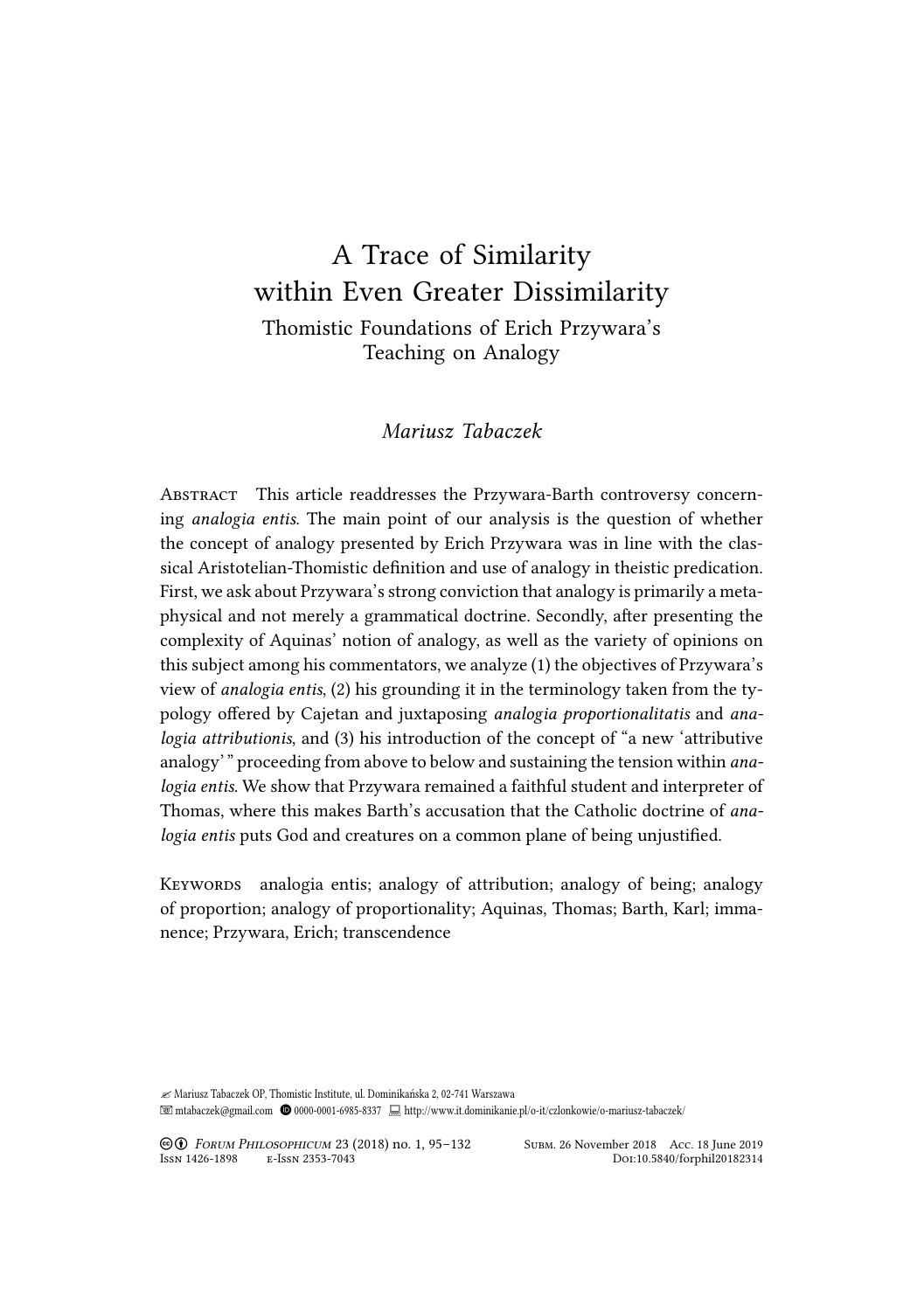Man reaches the highest point of his knowledge about God when he knows that he knows Him not, inasmuch as he knows that which is God transcends whatever he conceives of Him.<sup>1</sup>

INTRODUCTION: DELINEATING THE PRZYWARA-BARTH CONTROVERSY One of the most basic linguistic tools in theistic predication is analogy. Although many would agree with this assertion, it is by no means easy to unify the views of the philosophers of religion, and the theologians, engaged in trying to define and classify the different types of analogy used in theology. The diversity of opinions becomes even more apparent when we compare Catholic and Protestant traditions.

The research presented in this article is inspired by the controversy between the most prolific and influential Calvinist theologian of the twentieth century, Karl Barth, and his philosophical and theological interlocutor, Erich Przywara. As is well known, the disagreement between these two important thinkers concerns the notion of analogy that would be most appropriate in the theological predication of the relationship between God and the world (*analogia entis* versus *analogia fidei* and *analogia relationis*). It is also known that the positions of Barth and Przywara in this matter had consequences for the ecumenical dialogue between the new Protestant orthodoxy and the Catholic Church in the twentieth century. For what was at stake in the Przywara-Barth controversy was Barth's criticism and rejection of not merely the thought of a particular Catholic theologian, but of Catholic theology in general. And rightly so, as Przywara's ambition was to present not only his personal opinion concerning the principles of theological predication, but the classical Thomistic view of analogy that had inspired generations of theologians and served as a litmus test of the Catholic orthodoxy, protecting it from the errors of pantheism, panentheism and occasionalism on the one hand, and of deism and agnosticism on the other.²

1. Thomas Aquinas *De potentia*, 7, 5, ad 14. References to all works of Aquinas cited and quoted in this article can be found in Bibliography.

2. Panentheism assumes that the world is in God, who—at the same time—transcends it. It is usually accompanied by a theology of divine limitation. Having its roots in religious traditions of the Ancient East and Platonism and Neoplatonism, redefined within the context of German idealism of Karl Krause, Schelling and Hegel, it is gaining popularity within contemporary theology in both Western and Eastern traditions. See John Culp, "Panentheism," in *The Stanford Encyclopedia of Philosophy*, ed. Edward N. Zalta, Winter 2016 edition https://plato.stanford.edu/archives/win2016/entries/panentheism/; John W. Cooper, *Panentheism—The Other God of the Philosophers: From Plato to the Present* (Grand Rapids, Michigan, MI: Baker Academic, 2006).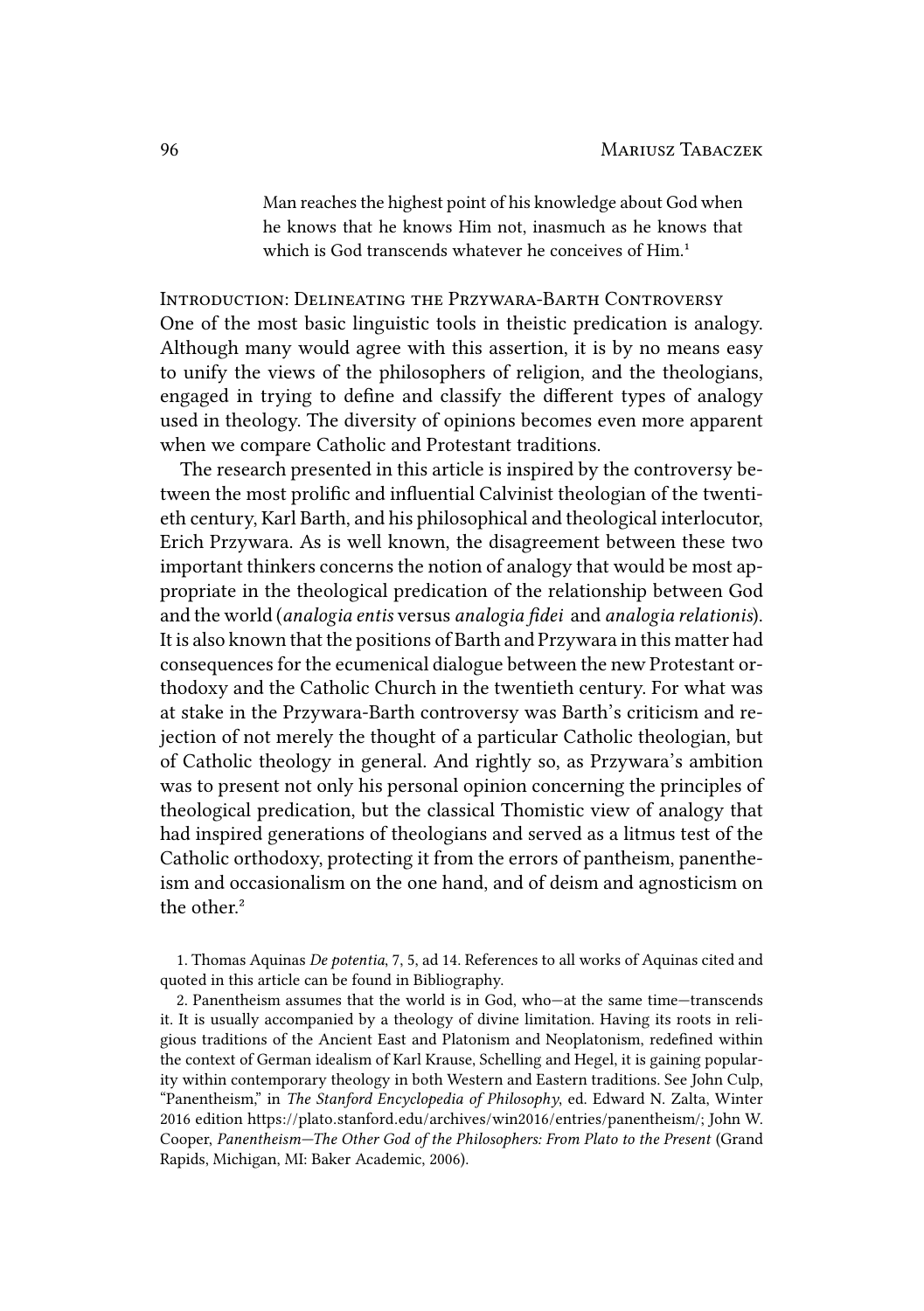The debate surrounding the Przywara-Barth controversy goes back to the first half of the twentieth century, and the opinion of Gottlieb Söhngen, who claimed that *analogia entis* and *analogia fidei* are complementary rather than mutually exclusive, and that Barth's *analogia fidei* necessarily implies an *analogia entis*.<sup>3</sup> The opinion of von Balthasar, expressed in a series of essays and summarized later in his *The Theology of Karl Barth*, was similar. He asserted that Barth's theology operates under the same assumptions that underlie the *analogia entis*: i.e. that God's action in creation presupposes his act of reconciliation in Christ.<sup>4</sup>

The next stage of the same debate introduces two important positions, presented in Battista Mondin's *The Principle of Analogy in Protestant and Catholic Theology* and Henri Chavannes' *The Analogy Between God and the World in Saint Thomas Aquinas and Karl Barth*—both of them striving to show that the gap between Barth's and Aquinas' respective stances on the subject of analogy is not unbridgeable.<sup>5</sup>

The latest development of the conversation with regard to the Przywara-Barth controversy has introduced several important new arguments. These include, *inter alia*, the following: (i) Archie Spencer's claim that Barth's rejection of *analogia entis*—despite his apparent misunderstanding of Przywara—was consistent, and Thomas Joseph White's critical response to this assertion; (ii) David Bentley Hart's strong criticism of Barth in his *The Beauty of the Infinite: The Aesthetics of Christian Truth*, where he finds Barth's rejection of *analogia entis* to be a "barbarous" act, that is "nothing but an example of inane (and cruel) invective," as well as something that "speaks only of Barth's failure to understand Przywara"; (iii) Keith L. Johnson's opinion that Barth, for the right reasons, never

3. See Gottlieb Söhngen, "Analogia Fidei: Gottähnlichkeit allein aus Glauben?," *Catholica* 3, no. 3 (1934): 113–36; and Gottlieb Söhngen, "Analogia Fidei: Die Einheit in der Glaubenswissenschft," *Catholica* 3, no. 4 (1934): 176–208.

4. See Hans Urs von Balthasar, *The Theology of Karl Barth*, 3<sup>rd</sup> edition (San Francisco: Ignatius Press, 1992).

5. See Battista Mondin, *The Principle of Analogy in Protestant and Catholic Theology* (The Hague: Nijhoff, 1968); and Henry Chavannes, *The Analogy Between God and the World in Saint Thomas Aquinas and Karl Barth* (New York: Vantage Press, 1992). Mondin claims that Barth might have addressed his categorical "Nein!" primarily to the liberal Protestantism in which he himself grew up and which he rejected, rather than to Catholicism. He contends: "[Barth's] criticism has weight only against those deistic philosophers of the eighteenth century and those liberal theologians of the nineteenth century who, in attempting to establish the harmony of reason and faith, interpreted the divine-human relation in such a way as to destroy the supernatural, external revelation and dogmas implying mysteries, and to make reason the touchstone of religious validity" (Mondin, *The Principle of Analogy*, 169).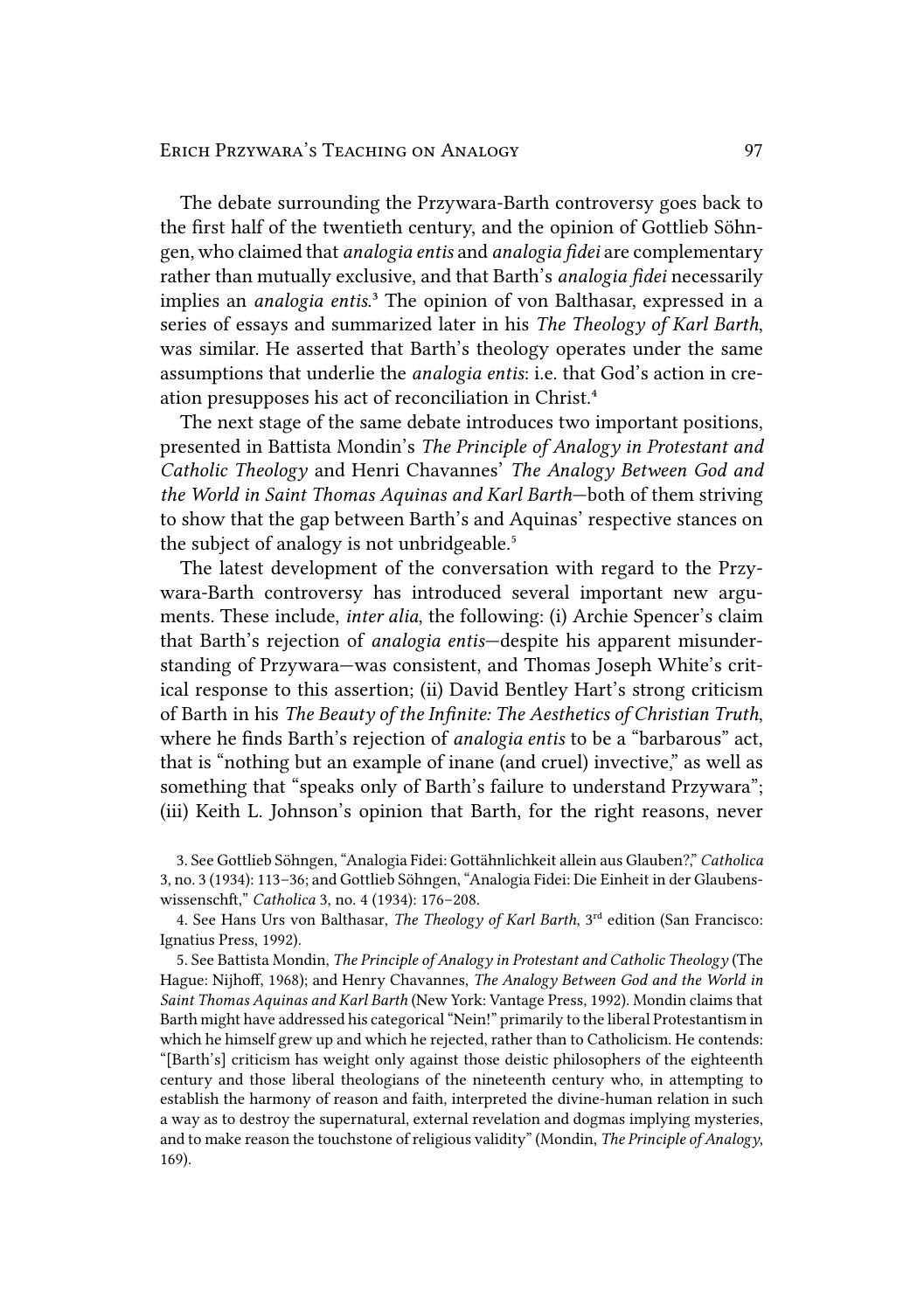changed his view on analogy; and (iv) the noteworthy collection of articles in the volume edited by Thomas J. White. The latter brings into the discussion important voices coming from Bruce L. McCormack, Richard Schenk, Peter Casarella, and John R. Betz, to whose article and "Translator's Introduction" to the English edition of Przywara's *Analogia Entis* we shall be referring in due course.<sup>6</sup>

The main point of our analysis is the question of the extent to which the concept of analogy presented by Erich Przywara represents faithfully the classical Aristotelian-Thomistic definition and use of analogy in theistic predication. At least two important queries can be raised in this regard. First, Przywara gives his concept of analogy the name *analogia entis*, which suggests it is primarily a metaphysical and not merely a grammatical doctrine. In other words, he sees it as a matter of participation, and not merely of predication. As is well known, opinions of different Thomists in this matter vary. Hence, it seems reasonable to ask to what extent Przywara's position on this fundamental issue reflects the original thought of Aquinas.

Secondly, assuming that Przywara is right in treating analogy as a metaphysical doctrine, then it is by no means uncontroversial that he reintroduces it under the name *analogia entis*, which Aquinas himself never used. The term in question appeared for the first time in the controversial typology of different kinds of analogy in Aquinas, proposed by Cardinal Cajetan in the sixteenth century. This typology led to the division between those who claim that the only type of analogy Aquinas accepts in theology is the analogy of proportionality (*analogia proportionalitatis*), and those who think that he would rather define it as the analogy of attribution (*analogia attributionis*). As is well known, Przywara brings these two types of analogy together, introducing—at the same time—the concept of "a new 'attributive analogy,'" proceeding from above to below and sustaining the tension within *analogia entis*. The question arises whether his view is faithful to the teachings of Thomas.

6. See, respectively, (i) Archie Spencer, "Causality and the Analogia Entis: Karl Barth's Rejection of Analogy of Being Reconsidered," *Nova et Vetera* 6 (2008): 329–76; and Thomas White, "How Barth Got Aquinas Wrong: A Reply to Archie J. Spencer on Causality and Christocentrism," *Nova et Vetera* 7 (2009): 241–270; (ii) David Bentley Hart, *The Beauty of the Infinite: The Aesthetics of Christian Truth* (Grand Rapids, MI: Eerdmans, 2003), 241; (iii) Keith L. Johnson, *Karl Barth and the Analogia Entis* (London; New York: T&T Clark, 2010); (iv) John R. Betz, *The Analogy of Being: Invention of the Antichrist or the Wisdom of God?*, edited by Thomas Joseph White OP, 35–87. Grand Rapids, MI / Cambridge, UK: William B. Eerdmans Publishing Company, 2011.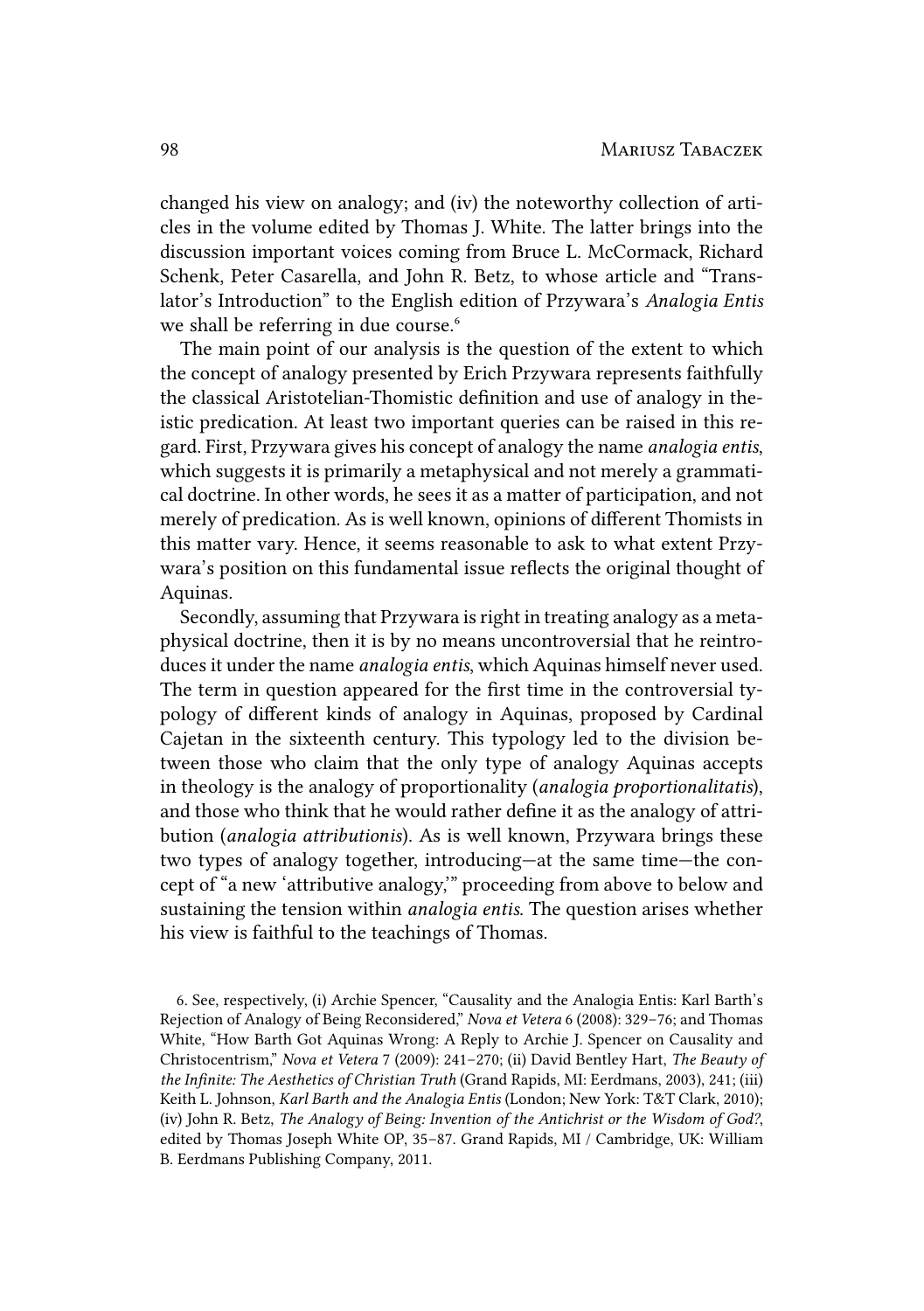An attempt at answering these queries naturally takes us back to the thought of Aquinas, where this in turn obliges us to confront the fact that he does not present us with one consistent theory of analogy. What we encounter in his works are numerous examples of using analogy, but no systematic classification of the types or modes of analogical predication of God in his relation to creatures. This generates unavoidable ambiguities among scholars trying to reconstruct Aquinas' thought in this matter. Aware of these difficulties, we shall, nonetheless, try to answer both questions concerning Przywara's notion of *analogia entis*. We shall proceed in the way outlined below.

First, addressing the question of whether Przywara was right in defining the concept of analogy as primarily a metaphysical doctrine, we will briefly refer to the position of Philip Darley, who offers—in our opinion a balanced assessment of the debate and a reliable view of how Aquinas would answer the "predication or participation" query concerning his notion of analogy. The second section will concentrate on the analysis of Aquinas' view of analogy, and our constructive proposal of how he would define and understand the concept of *analogia entis*. In the third section, we shall (after having introduced it in the first section) briefly revisit Cajetan's division into various types of analogy, this time in the context of the opinions of those who favored either *analogia proportionalitatis* or *analogia attributionis* as the only type of analogy proper for the language of theology. This will complete the sketch of the background needed for our assessment of Przywara's view of *analogia entis* and its faithfulness to Aquinas' original teaching on analogy, which will be offered, in turn, in the fourth section. The article ends with a re-evaluation of the Przywara-Barth controversy in terms of the question of whether Barth—based on his reading of Przywara—had a rational justification for claiming that the Catholic doctrine of *analogia entis* puts God and His creatures on a common plane of being.

# 1. PREDICATION OR PARTICIPATION?

It was by no means accidental that Przywara gave to his notion of analogy the name *analogia entis*. Without doubt, he understood it as primarily a metaphysical and not just a grammatical doctrine. He clearly thought that its objectives were not simply a matter of predication (i.e. regarding the order of knowing—*ordo cognoscendi*), but also, and primarily, one of participation (i.e. regarding the order of being—*ordo essendi*). This strong conviction was decisive for his entire project, which he hoped would suc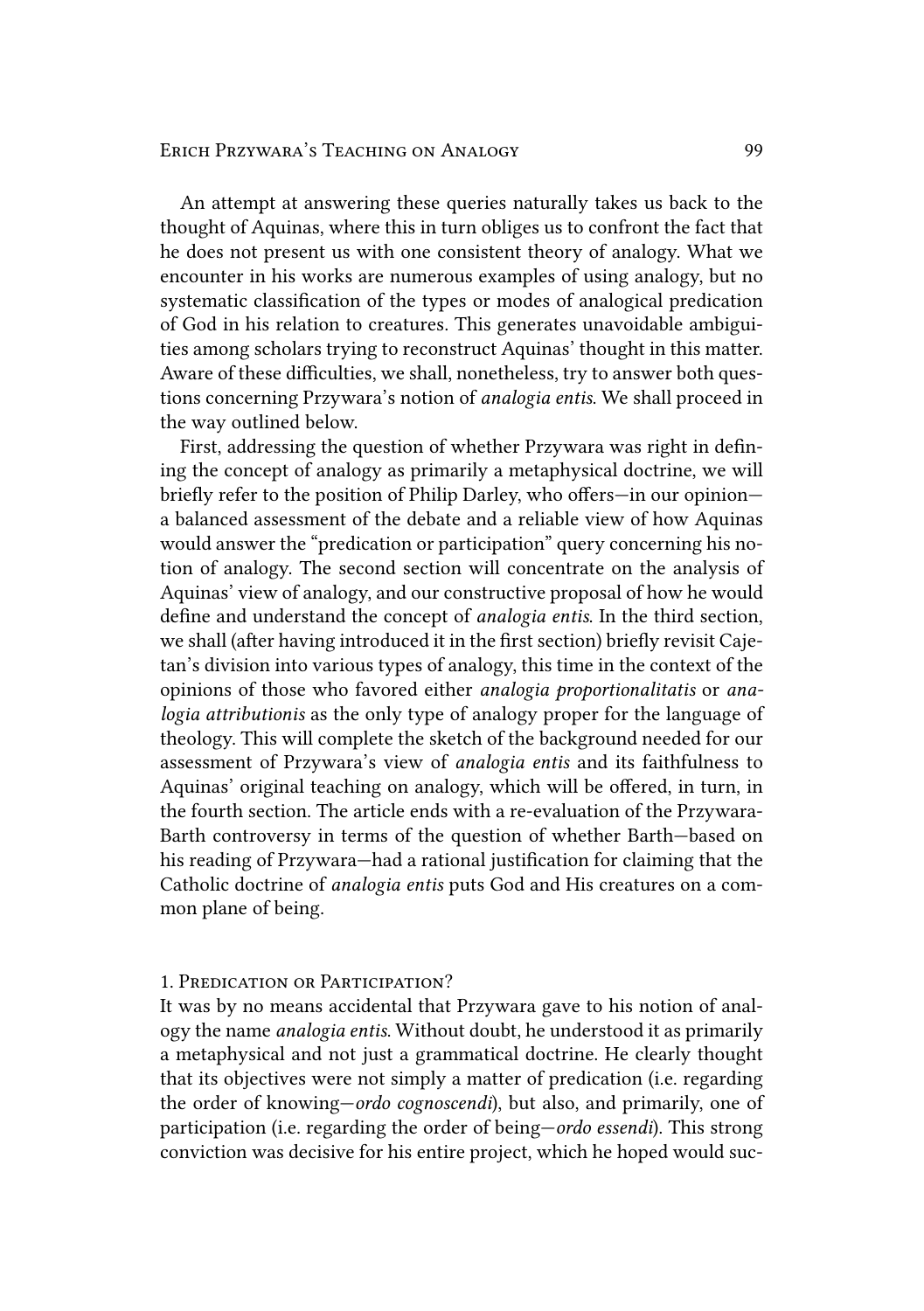cessfully address the cultural and theological crisis of his time. Moreover, Przywara was also convinced that his position remained faithful to the teaching of Thomas Aquinas, accurately transmitting and explaining his thought in the context of twentieth century philosophy and theology. But we may well ask whether the latter is true as regards the very nature of Aquinas' doctrine of analogy. Did he really consider it to be, in the main, a metaphysical doctrine? Alan Philip Darley offers a balanced assessment of the debate on this issue—one which is certainly worth invoking and summarizing here.<sup>7</sup>

The two main interlocutors whose views Darley contrasts in his analysis are Cajetan and Ralph McInerny. Cajetan, in reference to *In Sententiarum*, (hereinafter abbreviated as*In Sent.*) I, d. 19, q. 5, a. 2, ad 1, famously introduces three types of analogy: (I) analogies of inequality, (II) analogies of attribution, and (III) analogies of proportionality, of which the first is not really an analogy at all, since the elements of the analogy ("analogates") that it juxtaposes (e.g., celestial and terrestrial bodies) are equivocal from a metaphysical point of view, but univocal from an abstract, logical one. Modern commentators may disagree on Cajetan's opinion concerning the nature of attribution and his conviction that proportionality is the main, or only "true," type of analogy in Aquinas, but they are usually in no doubt about the fact that he sees analogy as a doctrine that is primarily metaphysical.<sup>8</sup>

McInerny, on the other hand, argues that Cajetan's view is a lapse in Thomistic interpretation of analogy, which he thinks is a grammatical term, indifferent to the reality of its referents—an "unequal, ranked, ordered arrangement" that is principally intentional and refers to real entities only coincidentally.<sup>9</sup> In other words, for McInerny there is no such thing as an analogy of being. He claims that while Aristotle used analogy to refer to things arranged according to the priority of nature, Aquinas uses it in the purely semantic sense of an order obtaining amongst the various meanings of the common term. This is why he never refers to it as an "analogy of being."<sup>10</sup>

8. Contrary to this view, Gregory Rocca claims that Cajetan's view of analogy is merely conceptual, without a link to judgments predicated of actual subjects. See Gregory P. Rocca, *Speaking the Incomprehensible God: Thomas Aquinas on the Interplay of Positive and Negative Theology* (Washington, DC: Catholic University of America Press, 2004), chapter 5.

9. See Ralph M. McInerny, *Being and Predication: Thomistic Interpretations* (Washington, DC: Catholic University of America Press, 1986), 281.

10. "Our ability to recognize a term as analogous is independent of any assertion as to

<sup>7.</sup> See Alan Philip Darley, "Predication or Participation? What Is the Nature of Aquinas' Doctrine of Analogy?," *Heythrop Journal* 57, no. 2 (2016): 312–324, doi:10.1111/heyj.12321.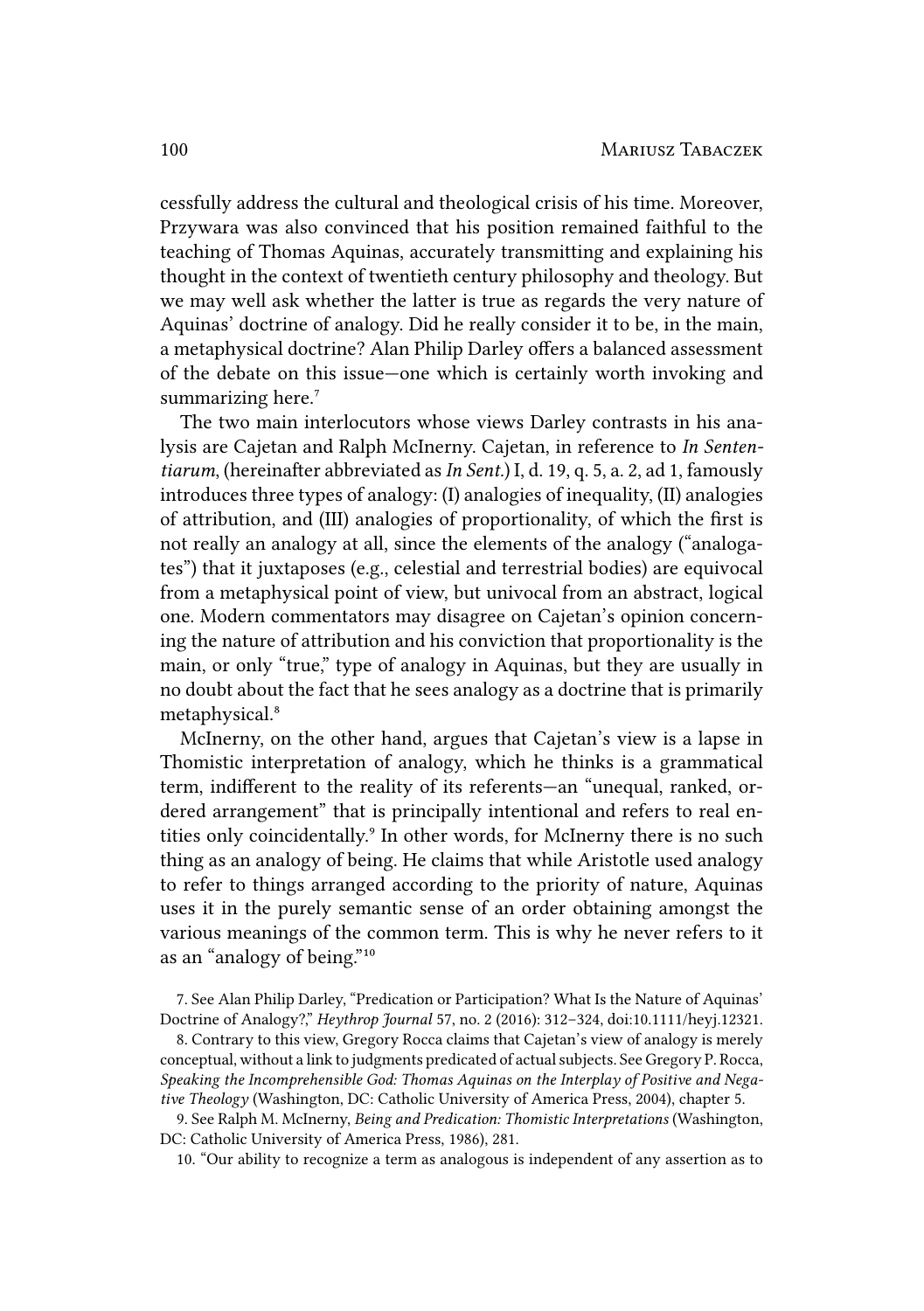Darley agrees with McInerny that Aquinas does not use "types" of analogy (such as attribution and proportionality) in the way that Cajetan attributed to him. Neither does he deploy the term *analogia entis*. At the same time, with critical reference to David Burrell<sup>11</sup> (who, echoing the later Wittgenstein, saw *scientia divina* as a language game ("the grammar of Divinity") and maintained its coherence character at the expense of real correspondence, saying that "properly speaking, nothing can be said of God"), Darley claims that McInerny's approach leads to agnosticism.<sup>12</sup> In agreement with George Klubertanz, Gregory Rocca, Battista Mondin, Rudi A. te Velde, John Milbank and Catherine Pickstock,<sup>13</sup> he states that

those who argue for analogy as participation recognize an important *relationship* between the two orders. Names stand for concepts in the mind that refer to things in the world. Human words (*modus significandi*) imperfectly signify real perfections in God (*res significata*), even to the extent that the Divine perfections are exemplars that human naming imitates. As Milbank puts it: "unless things themselves can be read as signs of God, names cannot be used analogically of God. The limits or unlimits of grammar reflect the limits or unlimits of the created order."<sup>14</sup>

whether or not the *res significata* is intrinsic to all the analogates. Furthermore, it seems that when we do judge that the *res significata* is an intrinsic form of only one of the analogates, we are not thereby adding to what is meant by an analogous name. That is, these further judgments do not seem to me to be productive of type of analogous term" (ibid., 284). Similar is the view of McCabe, who, in his commentary in *Summa theologiae*, states: "Analogy is not a way of getting to know about God, nor is it a theory of the structure of the universe, it is a comment on our use of certain words." Herbert McCabe, ed. and transl., *Summa theologiae*, vol. 3, *Knowing and Naming God* (New Haven, CT: Yale University Press, 1973), 106.

11. See David B. Burrell, *Aquinas: God and Action* (London: Routledge and Kegan Paul, 1979), 5, 17, 25. In his introduction to Przywara's *Analogia entis*, Betz notes that Burrell seems to have changed his opinion on this matter. See Betz, "Translator's Introduction" in Erich Przywara *Analogia Entis: Metaphysics—Original Structure and Universal Rhythm*, trans. John R. Betz and David Bentley Hart (Grand Rapids, MI: Eerdmans, 2014), 119.

12. See Darley, "Predication or Participation?," 316.

13. See George Peter Klubertanz, *Thomas Aquinas on Analogy: A Textual Analysis and Systematic Synthesis* (Chicago: Loyola University Press, 1960), 114; Rocca, *Speaking the Incomprehensible God*, 164; Battista Mondin, *The Principle of Analogy in Protestant and Catholic Theology*, 65–6; Rudi A. te Velde, *Aquinas on God: The "Divine Science" of the Summa Theologiae* (Aldershot, Hants, U.K.: Ashgate, 2006), 99, 109; John Milbank and Catherine Pickstock, *Truth in Aquinas* (London: Routledge, 2001), 43–51.

14. Darley, "Predication or Participation?," 321. Darley refers to John Milbank and Catherine Pickstock, *Truth in Aquinas*, 47. At the same point they add that "Without ontological guarantee . . . [analogy] . . . might be merely equivocal save for human delusion."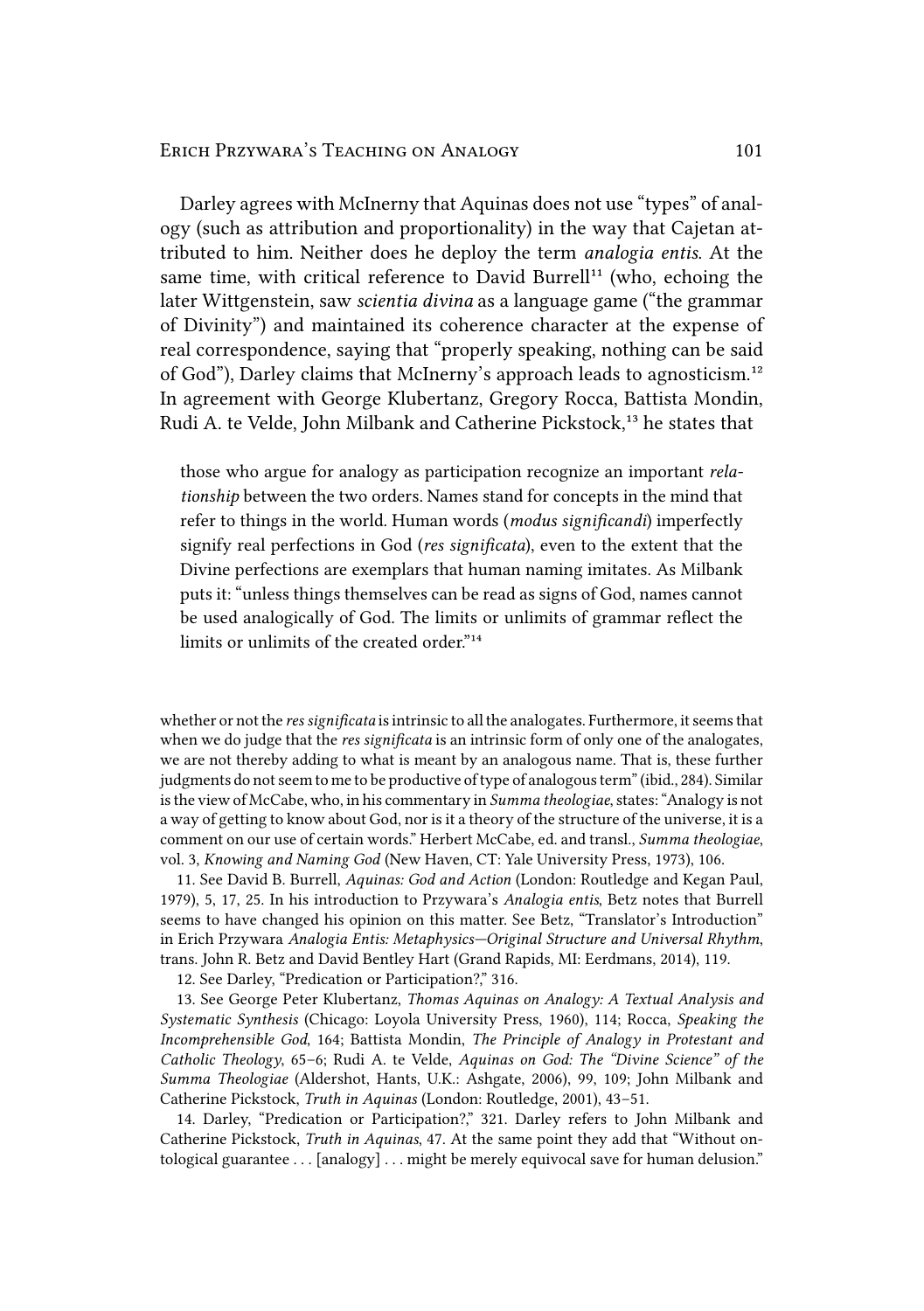Hence, although Thomas himself does not use the term, his *analogia* truly is *analogia entis*. Even if Darley is right when saying that the term "analogy of meaning" might be more appropriate for Aquinas' position than "analogy of being,"<sup>15</sup> the "meaning" in question is always rooted in the reality of what it speaks about, because for Thomas, logic participates in being. Analogy, in theology, has a metaphysical dimension that is indispensable to, and decisive for, its unique character and nature. It helps us not only to preserve religious language from univocity and equivocity, but also to describe the existing relation between the being of God and the being of creatures. The recovery of the importance of participation in Aquinas' thought, which has been one of the major breakthroughs in the Thomistic scholarship in the twentieth century, is unquestionable. Hence, Przywara was certainly right in defining his notion of analogy as *analogia entis*.

Having said this, however, we are left with yet another and even more challenging query concerning the type of logic that is most appropriate in analogical reasoning. In other words, we need to ask which type of analogical predication is best for theology. Before we discuss Przywara's opinion in this matter, we need to first analyze the thought of Aquinas (section 2) and of his commentators (section 3).

2. THOMAS AqUINAS ON MODES OF ANALOGICAL REASONING IN THEOLOGY As with other important epistemological and metaphysical principles of Aquinas' philosophy and theology, his teaching on analogy is grounded in the thought of Aristotle, who classified all terms used in predication into three groups according to the mode of signification. He spoke about univocal and equivocal names, and defined the third group as those terms "which do not differ by way of equivocalness." This classification, mediated by Averroes, was rediscovered later by Alexander of Hales and introduced into scholastic theology. The terms classified between univocation and equivocation were called "analogous."<sup>16</sup>

<sup>15.</sup> Ibid.

<sup>16.</sup> Aristotle, often called the "father of analogy," offers at least two arguments that introduce this notion: (i) the argument from example (*paradeigma*)—found in *Rhtetoric* II.24,1402b15; and in *Prior Analytics* II.14,69a1; and (ii) the argument from likeness (*homoiotes*)—found in *Topics* VIII.1, 156b10–17. He classifies analogy as one of four kinds of unity (numerical, specific, generic, and analogous) and uses it in science, ethics, logic and metaphysics, in order to describe relations between things whose qualities cannot be compared directly. For more information on this topic, see Paul Bartha, "Analogy and Analogical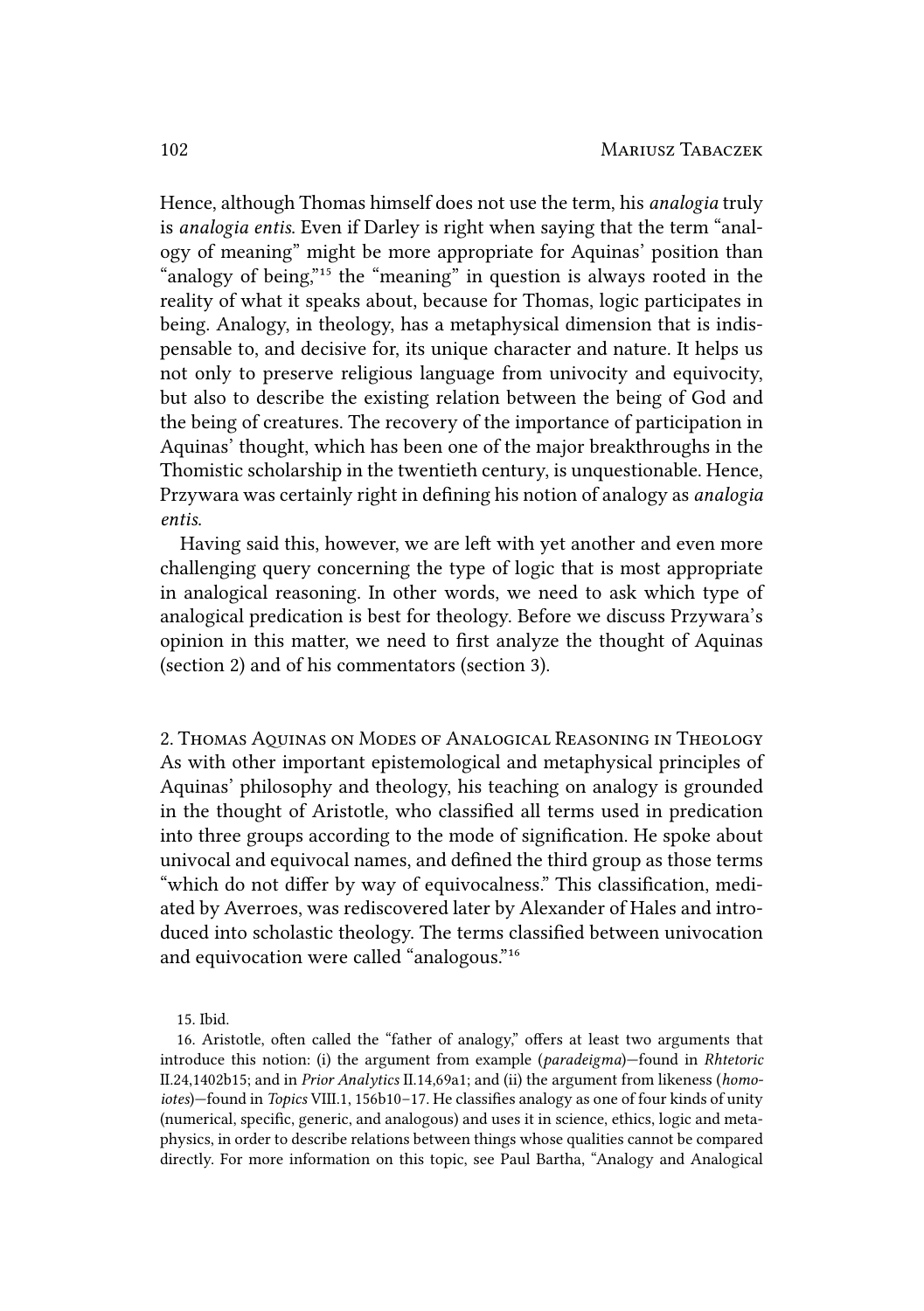Trying to find an appropriate terminology for theistic predication, Aquinas begins with an emphasis on God conceived as a single first principle: i.e. "being" in itself. Consequently, he sees Creation, sharing in the perfection of "being," as resembling God. Moreover, he realizes that unity, simplicity and other attributes of God can be designated by a single name. At the same time, however, he understands that as human beings we can only try to name God in reference to what we know about Him from Creation. That is why our predication of God develops through a multiplicity of names, none of which can capture His essence by itself.

Trying to define the nature of divine names, Aquinas finds the concept of analogy useful—it having been already established and applied in Aristotle's philosophy. However, it is not possible to point to a single clear definition of analogy in Aquinas' writings. Not only that, in the *Summa theologiae*, which is regarded as his most mature work, Aquinas mentions analogy only occasionally.<sup>17</sup> Paradoxically, much more material on this can be found in his earlier works, in which he proposes various distinctions as regards analogical predication. Each one of these can be treated separately. What is more, in his classifications Thomas often uses the same examples to describe different kinds of analogy. But we should not think that this leads him into inconsistency, because analogy, as a logical concept, can be analyzed in many ways even when one is proceeding with reference to similar examples. In what follows we shall present a basic classification of the different types of analogy in Aquinas.

Reasoning," in *The Stanford Encyclopedia of Philosophy*, ed. Edward N. Zalta, Winter 2016 edition https://plato.stanford.edu/archives/win2016/entries/reasoning-analogy/, section 3.2; and Niels C. Nielsen, Jr., "Analogy and the Knowledge of God: An Ecumenical Appraisal," *Rice University Studies* 60, no. 1 (January 1974), 39–54. In the third section of his article Nielsen presents a historical survey on analogy referring to Plato, Aristotle, Plotinus, Augustine, Alexander of Hales, Bonaventure and Aquinas. See also Hampus Lyttkens, *The Analogy between God and the World: An Investigation of Its Background and Interpretation of Its Use by Thomas of Aquino* (Uppsala: Almqvist & Wiksell, 1952), 15–163; David B. Burrell, *Analogy and Philosophical Language* (New Haven, CT and London: Yale University Press, 1973), 37–91; Ralph M. McInerny, *The Logic of Analogy: An Interpretation of St. Thomas* (The Hague: Martinus Nijhoff, 1961), 30–47; Roger M. White, *Talking about God: The Concept of Analogy and the Problem of Religious Language* (Burlington, VT: Ashgate Publishing, 2010), 11–72.

<sup>17.</sup> See *Summa theologica* (hereinafter abbreviated as *ST*), translated by the Fathers of the English Dominican Province (New York: Benzinger Bros), 1946, I, q. 12, a. 1, ad 4; I, q. 13, a. 5, co.; I, q. 13, a. 10, co.; I, q. 16, a. 6. Rudi A. te Velde (*Aquinas on God*, 95–121) offers a very useful and informative commentary on *ST* I, q. 13.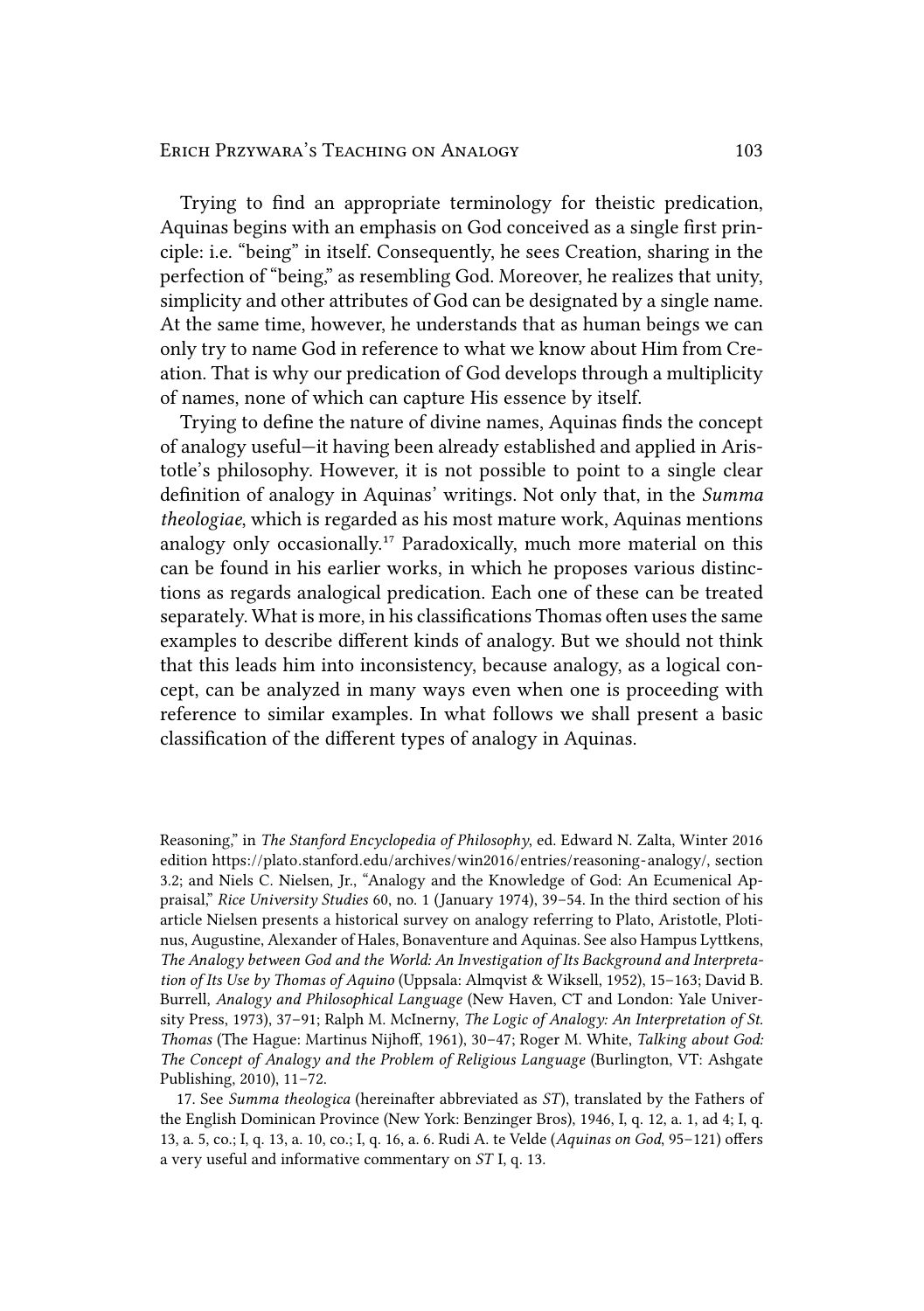#### *2.1. Divine Names and Analogy*

In the first part of his *Summa contra gentiles<sup>18</sup>* searching for a proper language for theistic discourse, Thomas says that divine names, which we use when speaking about God, are neither univocal nor equivocal. On the one hand, because their meaning is based on our knowledge of creation, they cannot be univocal when predicated of God, who infinitely surpasses all that He created. On the other hand, if they were totally equivocal, we would understand nothing of God, as we know the meanings of divine names only by virtue of how they refer to creatures. Hence, Aquinas continues, divine names must be predicated of God analogously (see *Cont. Gent.* I, 32–34; *ST* I, q. 13, a. 5).

The first important type of analogy mentioned by Aquinas is the analogy of proportion, described both in *In Sententiarum* IV, d. 49, q. 2, a. 1, ad 6, and in *De veritate* (hereinafter abbreviated as *De ver.*) q. 2, a. 11, co., where Thomas says: "There is a certain agreement between things having a proportion to each other from the fact that they have a determinate distance between each other or some other relation to each other, like the proportion which the number two has to unity in as far as it is the double of unity." Proportion is generally based on defined mathematical relations of quantity (for example, four being twice as much as two). When referring to things and objects, proportion describes mutual and determinate relations between them. Thomas gives here the example of substance and accident with respect to being, and the example of the term "healthy" when predicated of an animal and its urine.<sup>19</sup> According to Aquinas this kind of analogy cannot be used to predicate anything of divine names, as it is impossible to define exactly the relation between the infinite God and finite creation. The distance between them is unlimited. Therefore, when we say, for instance, that God is good, we do not know what the exact relation is between God's goodness and that of the creatures.<sup>20</sup>

If our predication of God cannot be an example of proportion, maybe it is an example of proportionality? Unlike proportion, proportionality is

20. "In those terms predicated according to the first type of analogy, there must be some definite relation between the things having something in common analogously. Consequently, nothing can be predicated analogously of God and creature according to this type of analogy; for no creature has such a relation to God that it could determine the divine perfection" (*De ver.* q. 2, a. 11, co.).

<sup>18.</sup> Thomas Aquinas *Summa contra gentiles* (hereinafter abbreviated as *Cont. Gent.*),

<sup>19.</sup> Thomas uses the example given by Aristotle in *Metaphysics* Γ.1, 1003a33–b18, which is based on medical knowledge of his time (the quality of urine was regarded an evidence of an animal's healthiness).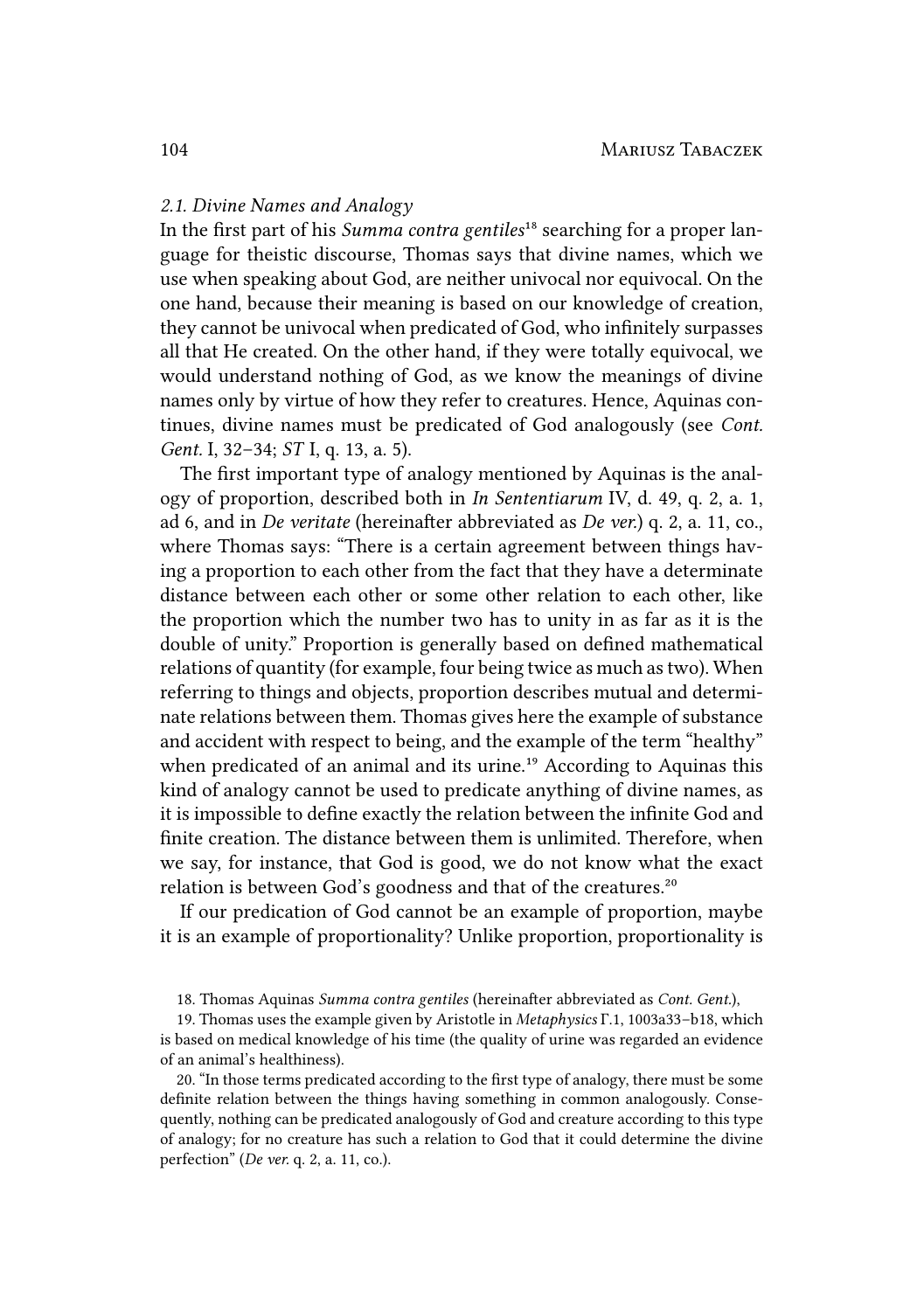not based on a determinate relationship between entities we want to describe. It involves a comparison of two proportions or relations. To give an example, a "principle" might be said to be an analogical term when referring to a point and a spring from which water issues, because a spring is related to a stream as a point is related to a line:

$$
\frac{\text{point}}{\text{line}} = \frac{\text{spring}}{\text{stream}}^2
$$

Thomas identifies two modes for this kind of predication when applied to God. First, there are certain names that we give Him, like "lion" or "sun." In their primary meaning they refer to something in respect of which no similarity between God and creatures can be found. And yet, it seems appropriate to assert that what the lion is for all animals (i.e. a king), God is for all creatures, and what the sun is for the earth (i.e. the source of light and life), God is for the universe:

$$
[2] \qquad \frac{\text{lion}}{\text{all animals}} = \frac{\text{God}}{\text{all creates}}, \qquad [3] \qquad \frac{\text{sun}}{\text{earth}} = \frac{\text{God}}{\text{universe}}.
$$

In other words, proportionality justifies our using the name "king" as an analogical term when referring to the lion and to God, as well as the nominal expression "source of light and life" when this is applied to both the sun and to God. Thomas says that these names are symbolical or metaphorical. They are approved in theology, as long as we remember and acknowledge their limitations. Following Cajetan's typology, we may call this kind of predication the analogy of improper proportionality.²²

21. In *De ver.* q. 2, a. 11, co., Thomas gives a mathematical example of proportionality, as distinguished from proportion: "The agreement is occasionally noted not between two things which have a proportion between them, but rather between two related proportions—for example, six has something in common with four because six is two times three, just as four is two times two." Another example he gives refers to analogous predication of "sight": "sight is predicated of bodily sight and of the intellect because understanding is in the mind as sight is in the eye" (ibid.).

22. "Sometimes the name implies something belonging to the thing primarily designated which cannot be common to God and creature even in the manner described above. This would be true, for example, of anything predicated of God metaphorically, as when God is called lion, sun, and the like, because their definition includes matter which cannot be attributed to God" (*De ver.* q. 2, a. 11, co.). In *Cont. Gent.* I, 30, Thomas defines metaphor in a slightly different way. He says that "Whatever names unqualifiedly designate a perfection without defect are predicated of God and of other things: for example, goodness, wisdom, being, and the like. But when any name expresses such perfections along with a mode that is proper to a creature, it can be said of God only according to likeness and metaphor. . . .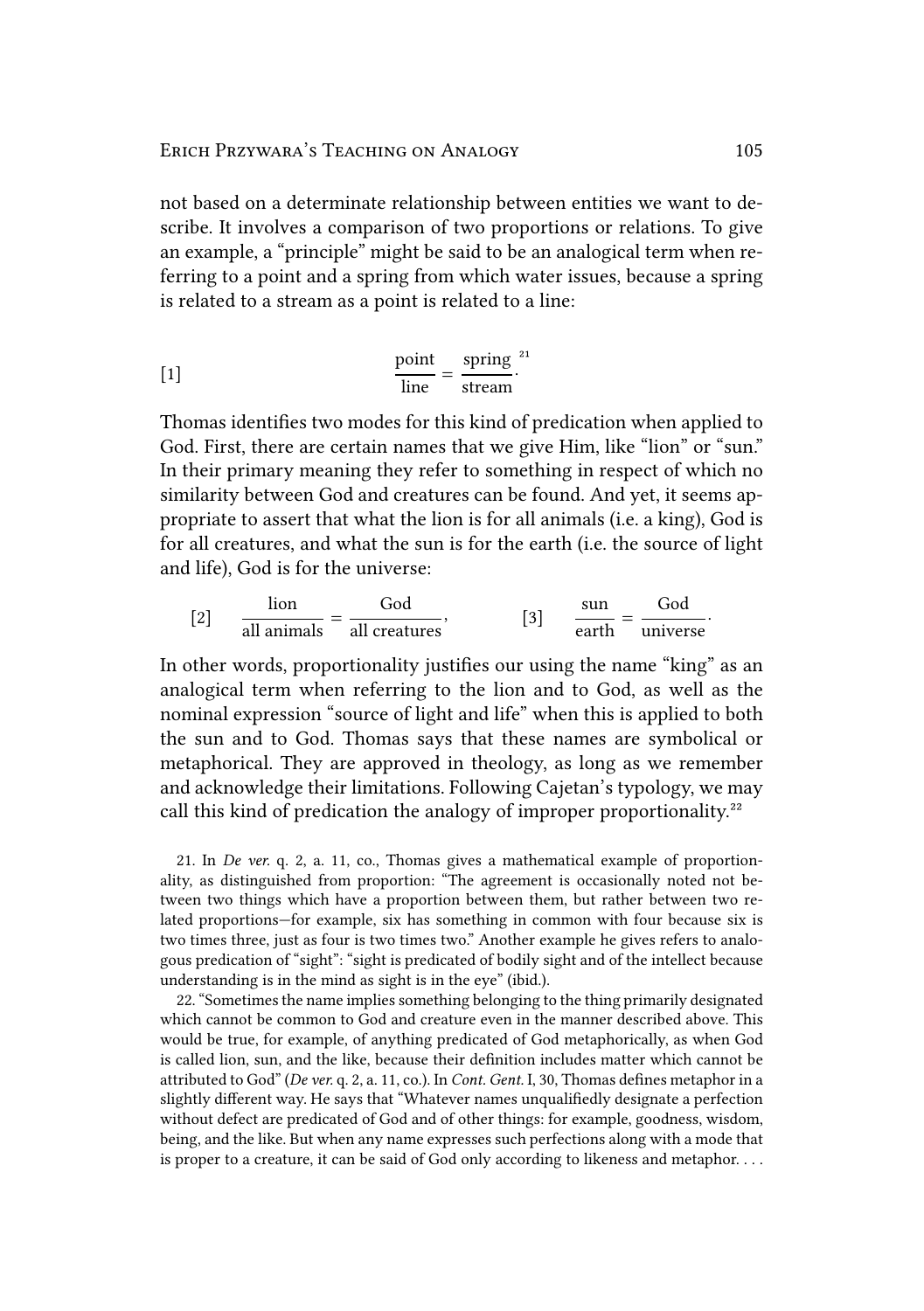There are other names, however, which do not refer, in their primary meaning, to something in respect of which no similarity between God and creatures can be found. These are names such as "good" or "being." We predicate them of God knowing the "goodness" and "being" (existence) of creatures, suggesting that what the goodness of a human is relative to his or her essence, God's goodness is relative to His essence, and what the being (*esse*) of a human (or other creature) is in relation to his or her essence (*essentia*), God's being is in relation to His divine essence:

[4]  
\n
$$
\frac{\text{human goodness}}{\text{human essence}} = \frac{\text{God's goodness}}{\text{God's essence}},
$$
\n
$$
\text{human being (esse)} \qquad \qquad \text{God's being (esse)}
$$

[5] human being (*esse*)<br>human essence (*essentia*) =  $\frac{God's being (esse)}{God's essence (essen)}$ God's essence (*essentia*) .

With reference to Cajetan's typology, we may call this kind of predication the analogy of proper proportionality. When applied to divine names, it does not require a precise specification of the exact relation between finite and infinite, which makes it acceptable and, in fact, very useful in theology.²³

It seems that following Aquinas, we have so far managed to define two types of analogy that can be applied in theology. These are: (a) analogy of improper proportionality (metaphor), and (b) analogy of proper proportionality. However, Thomas was not satisfied with this achievement. He tried to go deeper and specify more accurately the analogical language of theistic assertions. On various occasions in his works, he mentions another classification, according to which we may distinguish between analogies of (i) two to a third, (ii) many to one, and (iii) one to another. The first of these refers to the situation in which two analogates have a

But the names that express such perfections along with the mode of supereminence with which they belong to God are said of God alone. Such names are the highest good, the first being, and the like." Note that this reflection might also be treated as a description of intrinsic attribution (see below), which shows the ambiguity of Aquinas' view of analogy.

<sup>23. &</sup>quot;At other times, however, a term predicated of God and creature implies nothing in its principal meaning which would prevent our finding between a creature and God an agreement of the type described above. To this kind belong all attributes which include no defect nor depend on matter for their act of existence, for example, being, the good, and similar things" (*De ver.* q. 2, a. 11, co.).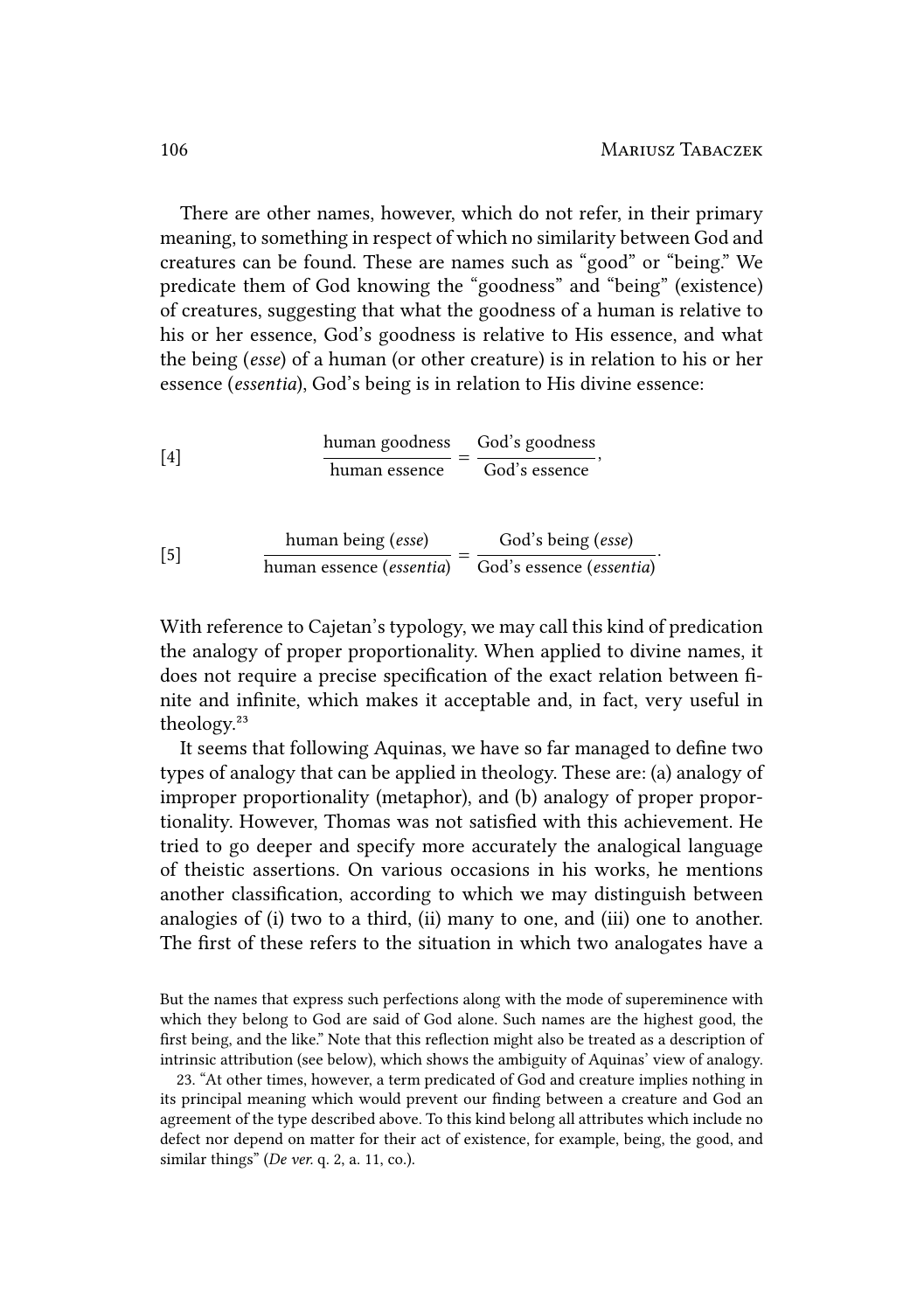common *tertium quid* that is predicated of them according to priority and posteriority. Aquinas defines this kind of analogy in *In Sententiarum* I, d. 35, q. 1, a. 4, and mentions it again in *De veritate*, q. 2, a. 11, ad 6 and in *Commentary on the Metaphysics of Aristotle* (hereinafter abbreviated as *In Meta.*) *V*, lect. 8 (§ 879), where he compares it with proportionality. In *De veritate* he gives an example of substance and two substantial categories: quality and quantity. We perceive them as analogous (with respect to each other) because they both stay in relation to a third, which is substance (according to priority and posteriority, as substance is first). The third can thus be seen as grounding the analogical relation between the two terms in question.<sup>24</sup> This kind of analogy would be inappropriate if applied to divine names, as there is no "third thing" that is prior and could be predicated both of God and creatures.

Similar, in a way, to the analogy of two to a third is the analogy of many to one. Aquinas mentions it in *Summa contra gentiles* I, 34: "The names said of God and creatures are predicated . . . analogically . . . according as many things have reference to something one. Thus, with reference to one health we say that an animal is healthy as the subject of health, medicine is healthy as its cause, food as its preserver, urine as its sign." An attempt to apply this type of analogy in theological language raises doubts and questions similar to those invoked by the analogy of two to a third, "since we should then have to posit something prior to God" (ibid.).

The third type of analogy—the analogy of one to another—can also be classified (in reference to Cajetan's typology) as an example of the analogy of intrinsic attribution (in opposition to the analogy of extrinsic attribution). This is another of Aquinas' distinctions that we should mention here. Thomas explains it in *De veritate*, q. 21, a. 4, ad 2 and *Summa contra gentiles* I, 31. Concerning extrinsic attribution, we can predicate, for instance, the "healthiness" of urine. This is not possible because "healthiness" is inherent in it. Rather, it is a quality of an animal that can be found in its urine only extrinsically.<sup>25</sup> Intrinsic attribution, on the other hand, names perfections that belong to things intrinsically, and Thomas thinks

<sup>24. &</sup>quot;One thing is put into the definition of two other things because both are predicated with reference to it, as substance is put into the definition of quantity and quality" (*De ver.* q. 2, a. 11, ad 6).

<sup>25. &</sup>quot;[Extrinsic attribution] occurs when the very reference itself is the meaning of the denomination. Thus urine is called healthy with respect to the health of an animal. For the meaning of healthy as predicated of urine is 'serving as a sign of the health of an animal.' In such cases what is thus relatively denominated does not get its name from a form inherent in it but from something extrinsic to which it is referred" (*De ver.* q. 21, a. 4, ad 2).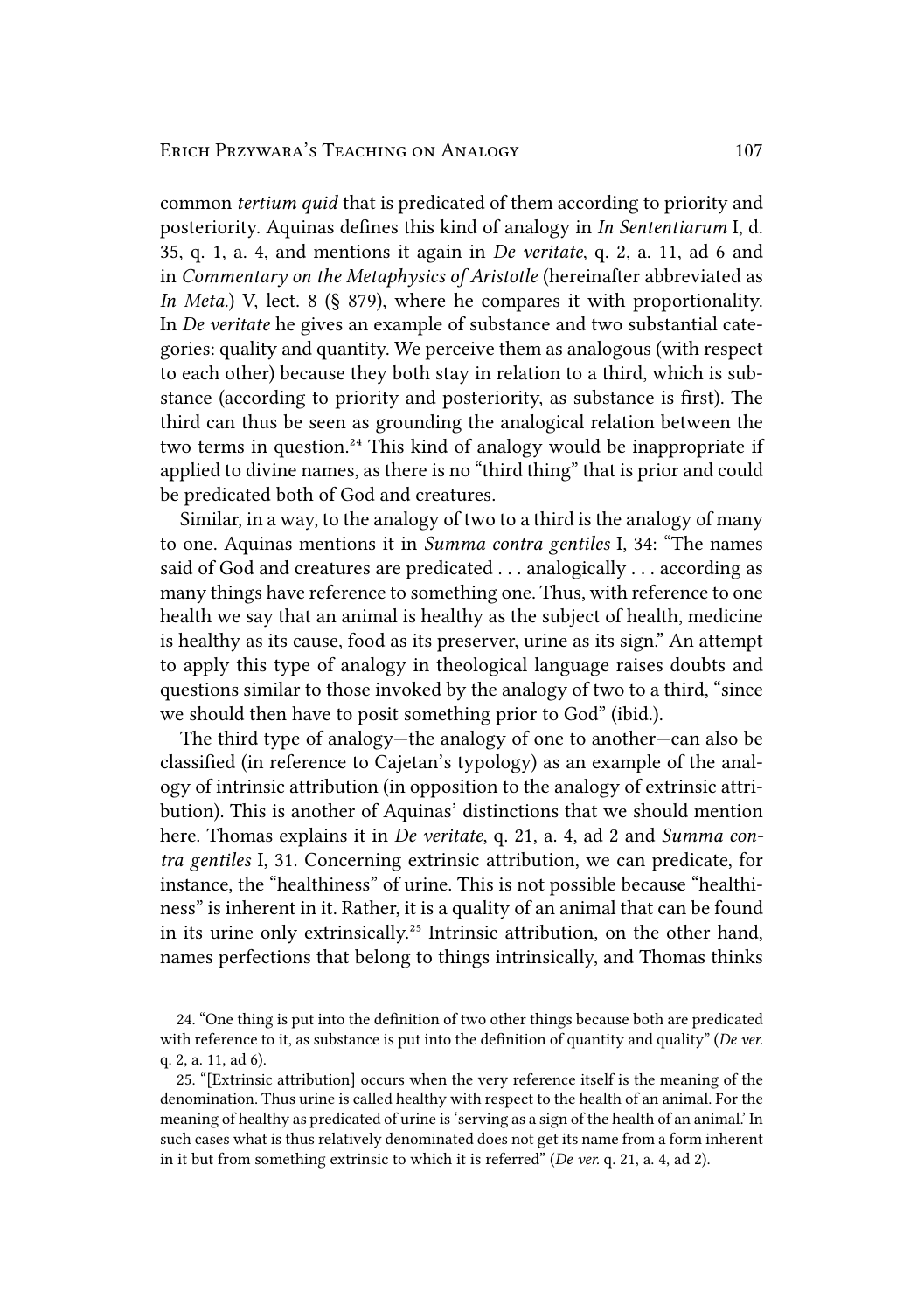that only this mode of analogy of attribution is proper to theology. We predicate the same names of God and creatures when the same perfections that can be attributed to God are realized and expressed, to some degree, in creatures, and are intrinsic to their natures (e.g., goodness):

The perfections of all things, which belong to the rest of things through diverse forms, must be attributed to God through one and the same power in Him. This power is nothing other than His essence, since, as we have proved, there can be no accident in God. Thus, therefore, God is called wise not only in so far as He produces wisdom, but also because, in so far as we are wise, we imitate to some extent the power by which He makes us wise. On the other hand, God is not called a stone, even though He has made stones, because in the name stone there is understood a determinate mode of being according to which a stone is distinguished from God. But the stone imitates God as its cause in being and goodness, and other such characteristics, as do also the rest of creatures. (*Cont. Gent.* I, 31)

Speaking of the same type of analogy (intrinsic attribution) in *De veritate*, Aquinas emphasizes the aspect of causal dependency of creatures on God:

A thing is denominated by reference to something else when the reference is not the meaning of the denomination but its cause. For instance, air is said to be bright from the sun, not because the very fact that the air is referred to the sun is the brightness of the air, but because the placing of the air directly before the sun is the cause of its being bright. It is in this way that the creature is called good with reference to God.<sup>26</sup>

Note the difference between intrinsic attribution and proportionality (proper or improper). The latter is based on a comparison of two proportions or relations, while the former refers to just one relation, based on different degrees of realization of the same perfection in both analogates. As we shall see, this fact carries a crucial significance for the understanding of the analogy of being. Intrinsic attribution differs from proportion as well, as the latter is based on a precise ratio of the intensity or degree of the realization of a given property or perfection in the two analogates. Because

<sup>26.</sup> *De ver.* q. 21, a. 4, ad 2. The analogy of attribution is sometimes described as a relation between the main analogate to which the property in question belongs properly and formally, and another analogate to which the same property belongs relatively and derivatively. See, e.g., E. L. Mascall, *Existence and Analogy: A Sequel to "He Who Is"* (London: Longmans, Green, 1949), chapter 5, section II.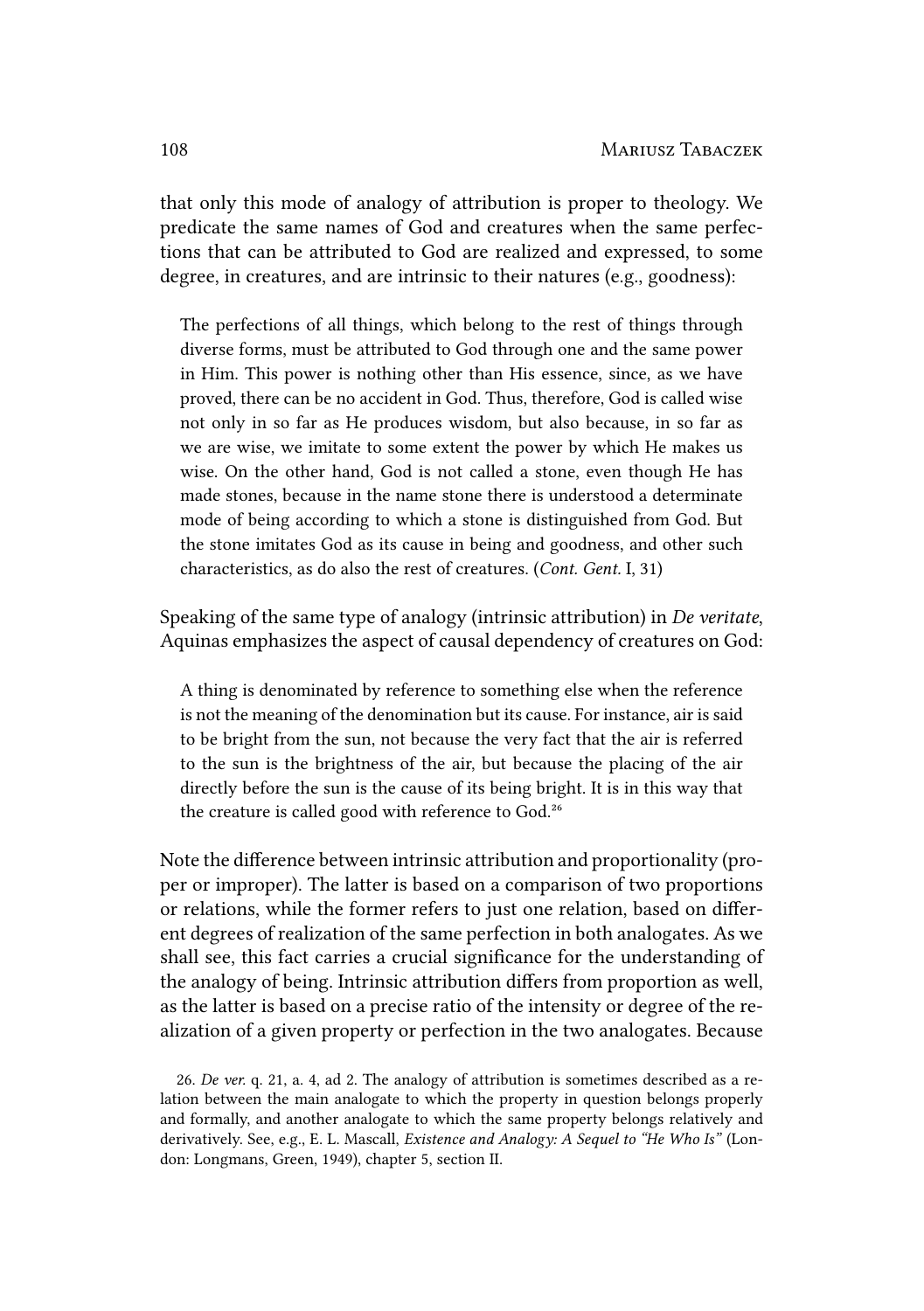intrinsic attribution does not require us to specify their relationship with the same (mathematical) precision, it seems to be more appropriate for theological reasoning and predication.

#### *2.2. Analogy within Analogy*

Summing up our analysis so far, we might say that Aquinas is willing to accept in theology both the analogy of improper proportionality (metaphor) and the analogy of proper proportionality, in combination with the analogy of the one to the other—i.e. of intrinsic attribution. The former (improper and proper proportionality) protect divine transcendence, and provide a necessary counterbalance to the latter (intrinsic attribution), which emphasizes divine immanence. In other words, analogy in theology seems to have two necessary poles or aspects, the relation of which constitutes its objective meaning. It is analogous itself, and only in this way does it enable us to develop meaningful concepts describing God in relation to his creatures, without falling into the extremes of radical apophasis or agnosticism on the one hand, or of pantheism or panentheism on the other.

If we take proper proportionality by itself, we must realize that the sign of equality "=" between the two relations it juxtaposes cannot be taken literally. In other words, the relation of a point to a line in our example [1] described above is not exactly the same as the relation of a spring from which water issues to a stream. Nevertheless, our predication in [1] is still meaningful. Because we do know what the relations within both analogates are about (they are available to our cognition and perception), we realize that the relation between them is neither univocal nor equivocal. Hence, we call it analogical, and find it appropriate to predicate a "principle" of both the point and the spring.

The case of theology is different. Even if it might be right to claim that we do know the relations in both analogates in cases of improper proportionality (examples [2] and [3] above), we must acknowledge that the relations on the right side of both examples of proper proportionality (examples [4] and [5] above) are not known to us. We do not know what God's goodness, essence, and existence really are. Consequently, because the sign of equality "=" between both sides of proper proportionality cannot be interpreted literally, this type of analogy does not allow for any positive predication of divine names. It only helps us understand what God is not. For this reason, while protecting and expressing God's transcendence when used as the one and only type of analogy in theology—it breaks down and falls into radical apophasis and / or agnosticism.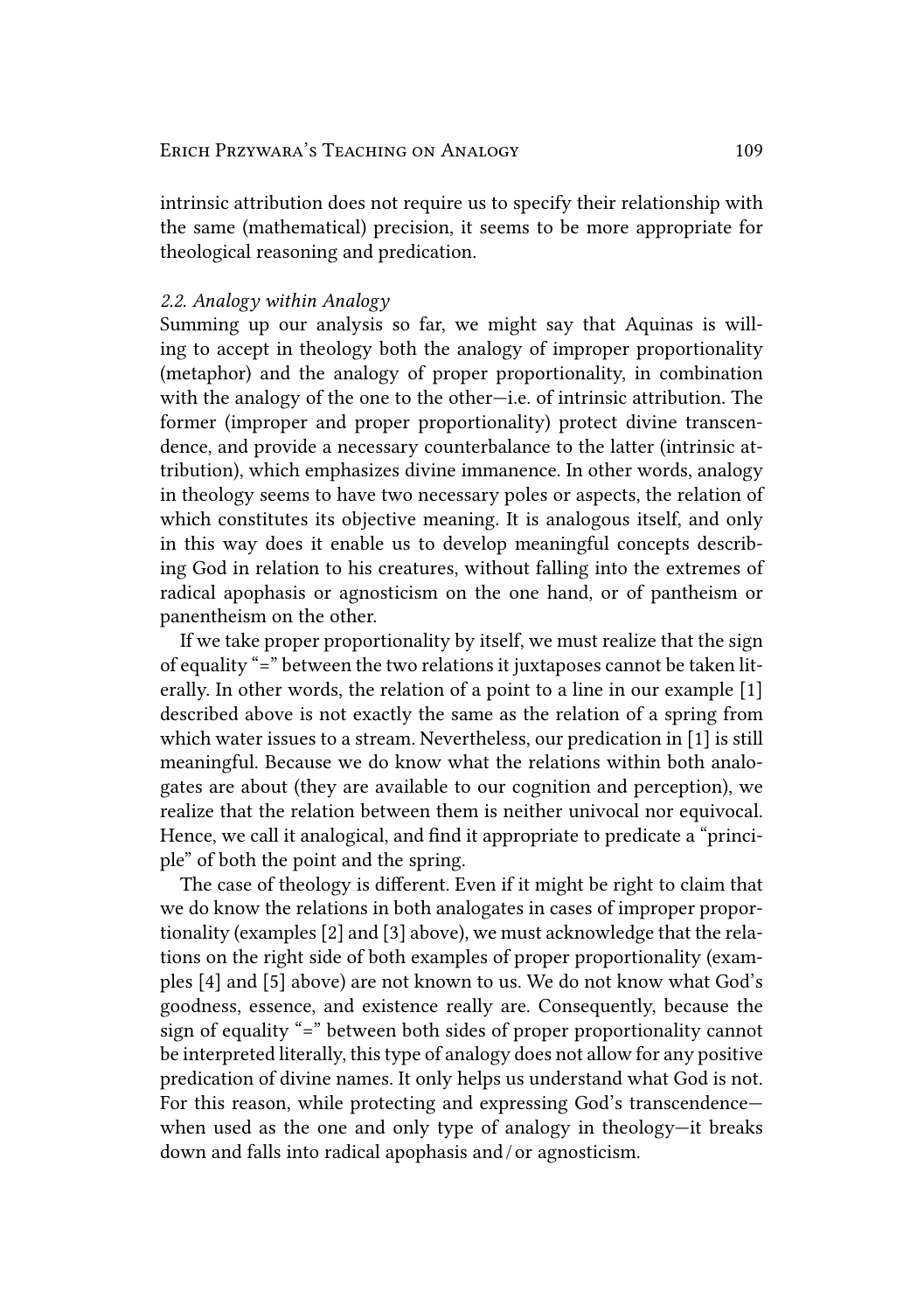Mascall notes that some scholastic philosophers claim that the analogate on the right side of [5] is not entirely unknown to us. Modifying [5] in the form

[6]  $\frac{(1) \text{ create}}{(2) \text{ its being}} = \frac{(3) \text{ first cause}}{(4) \text{ its being}}$ (4) its being .

Garrigou-Lagrange states that (3) is given to us as that in which "essence = existence," which gives us a limited and analogical, yet genuine, knowledge of (4), within the analogy of proper proportionality.<sup>27</sup> Maurílio Penido offers a different strategy. Modifying [5] in the form

[7] 
$$
\frac{(1') \text{ essence of creative}}{(2') \text{ existential act of creative}} = \frac{(3') \text{ essence of God}}{(4') \text{ existential act of God}}
$$

he claims that (4′ ) is not unknown to us but given, prior to the analogy, as self-existence—*ipsum esse subsistens*, existence not really distinct from essence—which gives us a limited and analogical, yet genuine, knowledge of (3').<sup>28</sup> However, one might still question whether we can truly know or have a grasp of what the first cause (in which essence = existence) or self-existence (*ipsum esse subsistens*) really is. It does not seem to us that we can escape radical apophasis when using proper proportionality in reference to God and creatures. Aquinas is aware of this when he says that:

The mode of supereminence in which the abovementioned perfections [goodness, wisdom, being, and the like] are found in God can be signified by names used by us only through negation, as when we say that God is eternal or infinite, or also through a relation of God to other things, as when He is called the first cause or the highest good. For we cannot grasp what God is, but only what He is not and how other things are related to Him, as is clear from what we said above.<sup>29</sup>

27. See Réginald Garrigou-Lagrange, *Dieu, son existence et sa nature: solution thomiste des antinomies agnostiques* (Paris: Beauchesne, 1914), 541–42.

<sup>28.</sup> See Maurílio Teixeira-Leite Penido, *Le rôle de l'analogie en théologie dogmatique* (Paris: Vrin, 1931), 138.

<sup>29.</sup> *Cont. Gent.* I, 30. In *De pot*. q. 7, a. 5, co., Thomas says, after Dionysius [*Div. nom*. 1]: "Since all things are comprised in the Godhead simply and without limit, it is fitting that he should be praised and named on account of them all. Simply because the perfections which are in creatures by reason of various forms are ascribed to God in reference to his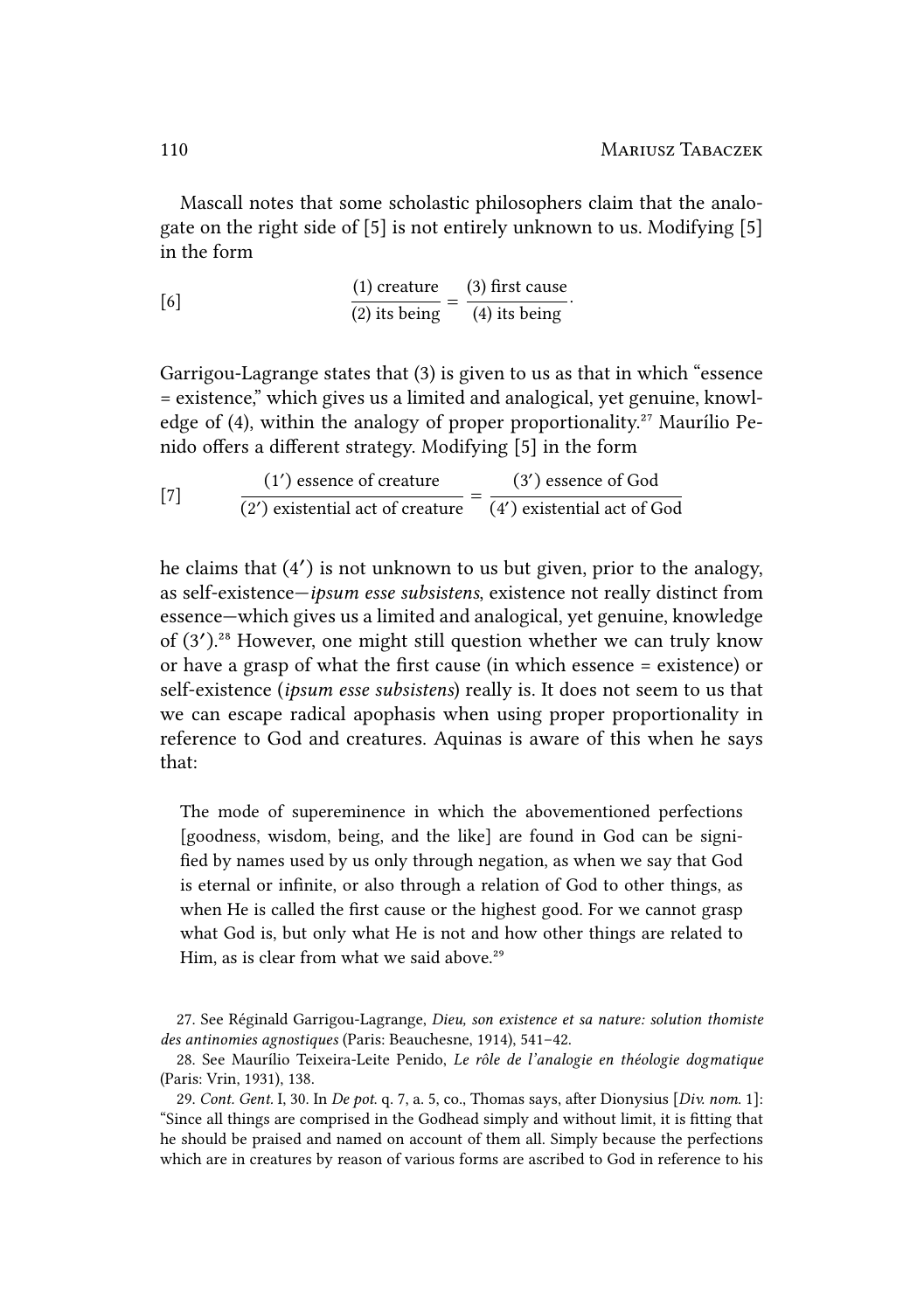At the other end of the spectrum, we may classify the analogy of intrinsic attribution. Considered outside of any theological context, it enables us to properly express the degrees of perfection in the realization or expression of numerous dispositions and properties, both at different levels of complexity of inanimate and animate entities, as well as across the variety of their types. To give an example, we may predicate life of a human being at various levels of complexity and organization of his or her organism:

[8] cell's life in human stomach : human stomach's life : human life

as well as predicate life about different types of organisms:

[9] daffodil's life : tiger's life : human life.

All three analogates in [8] refer to one and the same property of a particular type of life, realized to various degrees of complexity pertaining to human beings—to whom they refer to. Hence, we can predicate life analogically of a cell in a human stomach, a human stomach itself, and a human being as such, whose integral part is his or her stomach. In the case of [9], all three analogates in question have the property of being alive. Although each one of them is characterized by a different type (or mode) of life, these types (or modes) belong to the broader category of life: i.e. they share some common properties (or attributes), such as the capacity for metabolism, growth and reproduction, functional (teleological) activity, persisting in a state of homeostasis (far from thermodynamic equilibrium), etc. Thus, we can analogically predicate life of each one of them, even if—depending on their particular essences—it differs and is realized or expressed in them in various ways.<sup>30</sup>

The case of theology is, again, radically different. On the one hand, both the creatures (daffodil, tiger, human) and God are alive. Because God is the source of life, and all types (or modes) of life have their source and beginning in his divine life (through divine exemplary ideas),

simple essence: without limit, because no perfection found in creatures is equal to the divine essence, so as to enable the mind under the head of that perfection to define God as he is in himself."

<sup>30.</sup> One might say that we can predicate life of these analogates both univocally in terms of the shared qualities that define the status of being alive in general—and analogically—in reference to the various realizations and expressions of the property of being alive in each one of them. Analogy in this case would be used of accidents, i.e., modes of realization of the same property of being alive.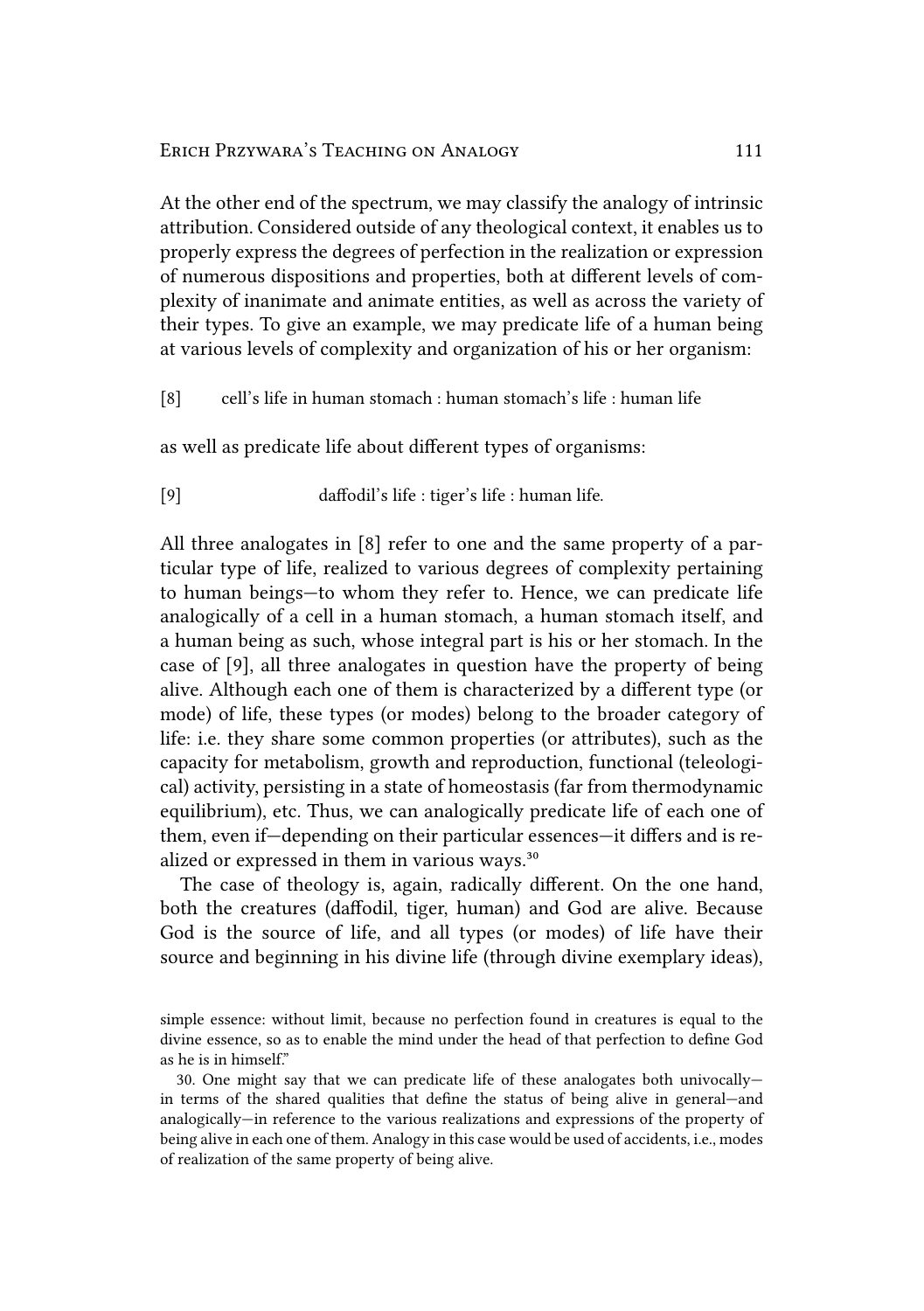it seems right to put them together in an expression of an analogical nature similar to [8]:

[10] daffodil's life : tiger's life : human life : God's life.

However, used in this way and as the one and only type of analogy in theology, intrinsic attribution clearly falls into pantheism or panentheism both of which are unacceptable in the context of the classical theism. Because the life of God is neither merely of a different degree, when compared with the life of animate creatures (as with [8]), nor merely of a different kind within the same general category of life (as with [9]), the analogy of intrinsic attribution breaks down. Although it is correct in emphasizing and expressing the immanence of God and His presence in Creation (see *ST* I, q. 8, a. 3), when taken to its logical conclusion in theology it risks blurring the distinction between God and His creation. While it does show the similarity between God and creatures, it fails to give a proper account of their dissimilarity.

Hence, while Aquinas does not offer any definite and final statement concerning his notion of analogy, our analysis would suggest that its most appropriate interpretation within his system of philosophical theology introduces a type of synergy between proportionality (both proper and improper) and intrinsic attribution. The former emphasizes divine otherness, but fails to express the intrinsicality of the divine presence in creatures. The latter highlights inherent closeness of God to His creatures, but fails to articulate His otherness. Together, they enable us to develop a reasonable and consistent theological epistemology that avoids the extremes of radical apophasis and kataphasis. This conclusion finds proper explication in the case of the analogy of being (*analogia entis*), which is central to our investigation and to which we shall now turn.

#### *2.3. Analogy of Being in Aquinas*

As we have already pointed out, Aquinas never himself used the term "analogy of being" (*analogia entis*). Nevertheless, based on our explorations in the preceding sections, we may propose a definition and interpretation of it that will adhere to the guiding principles of his thought. Our point of departure, naturally, will be the distinction between created and divine essence (*essentia*) and existence (*esse*), which Aquinas introduces in his metaphysics and theology. With reference to created entities, he defines it as an additional and crucial kind of ontological composition, related to that of essence at the level of primary matter and substantial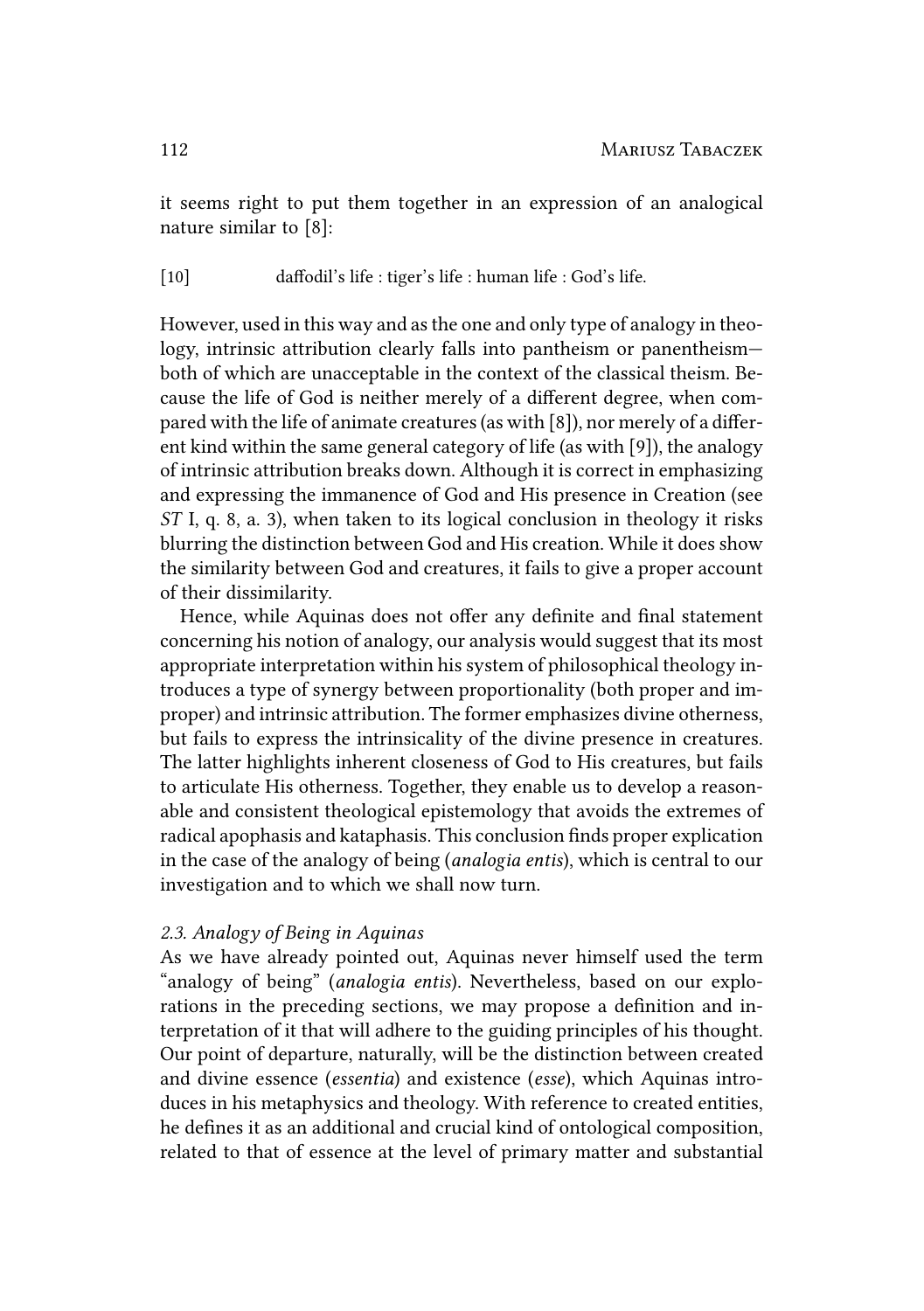form. Although the latter serves as a principle of acts (actualizing primary matter), Aquinas suggests that essence as such is still in potency with respect to existence, which he perceives as the most perfect among all ontological principles:

Being properly signifies: something-existing-in-act. (*ST* I, q. 5, a. 1, ad 1)

[It] means that-which-has-existence-in-act. (*In Meta*. XII, lect. 1 [§ 2419])

[Hence,] being . . . is the actuality of all acts, and therefore the perfection of all perfections.<sup>31</sup>

[It is] innermost in each thing and most fundamentally inherent in all things since it is formal in respect of everything found in a thing. (*ST* I, q. 8, a. 1, co.)

[Taken simply,] as including all perfection of being, [*esse*] surpasses life and all that follows it. (*ST* I–II, q. 2, a. 5, ad 2)

Moreover, shifting his reflection toward a theological analysis of the perfection of *esse*, Aquinas attributes its primary source to the Creator, who is the only being in whom *esse* is identical with *essentia*. In other words, while in the case of creatures the speculative distinction between essence and existence is grounded in a real metaphysical difference between them, in the case of God, the same speculative distinction does not find such ground. God's essence is his existence and *vice versa*. This fact leads Aquinas to claim that all creatures have their own *esse* by participation in God's *esse*:

[B]eing itself belongs to the first agent according to His proper nature, for God's being is His substance. (*Cont. Gent.* II, 52, no. 8)

In Him essence does not differ from existence. (*ST* I, q. 3, a. 4, co.)

Since therefore God is subsisting being itself, nothing of the perfection of being can be wanting to Him. (*ST* I, q. 44, a. 1, co.)

[*Esse*] belongs to all other things from the first agent by a certain participation. (*ST* I, q. 4, a. 2, co.)

31. *De potentia* (hereinafter abbreviated as *De pot.*) q. 7, a. 2, ad 9.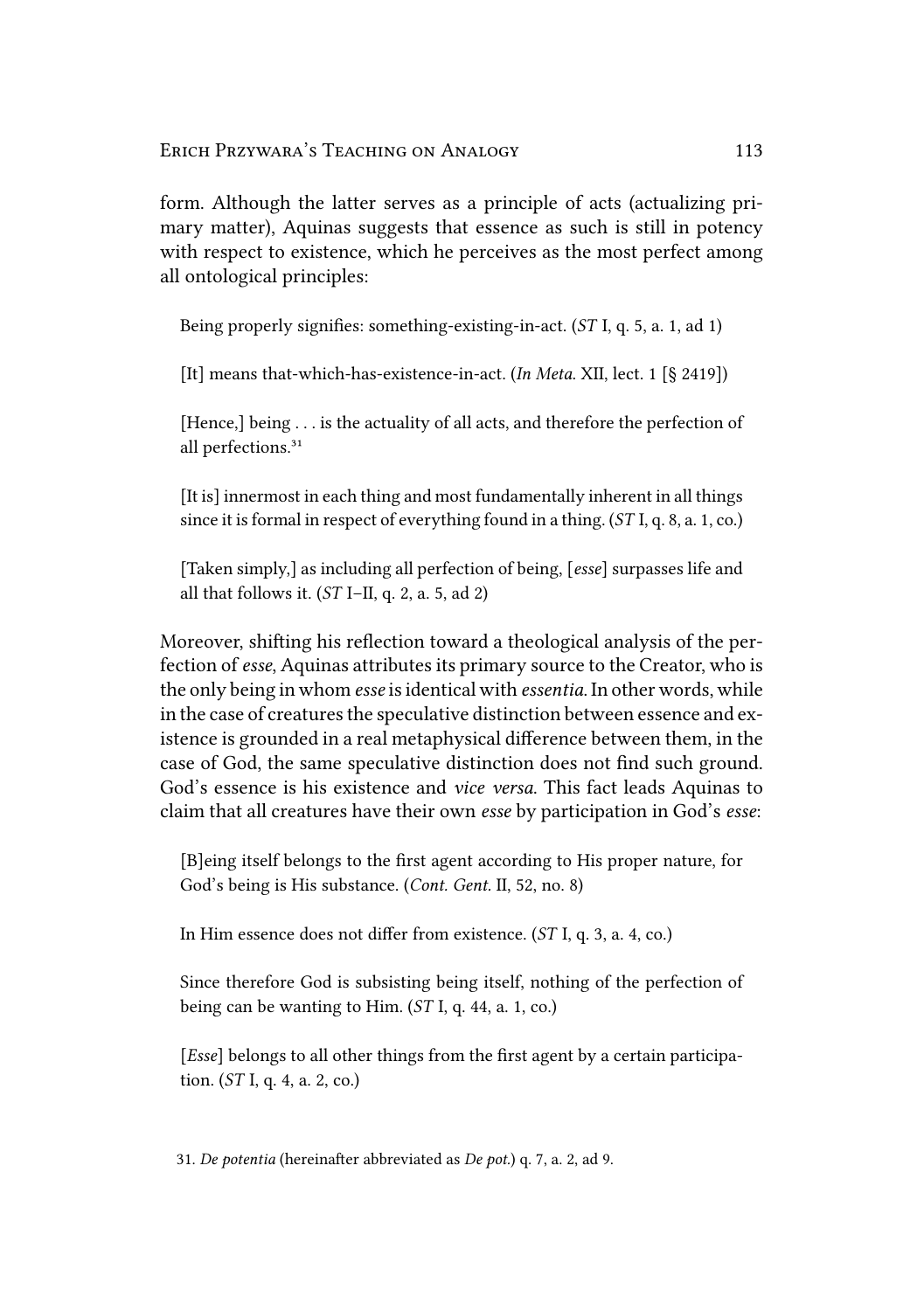God alone is actual being through His own essence, while other beings are actual beings through participation, since in God alone is actual being identical with His essence.<sup>32</sup>

This assertion becomes the pivotal point of Aquinas' definition of creation. He defines *creatio ex nihilo* not as any kind of motion or change, but as bringing into existence (into being) something that has not existed before:

[W]hat is created, is not made by movement, or by change. (*ST* I, 45, 3, co.)

Creation is not change. (*ST* I, q. 45, a. 2, ad 2)

[B]eing is the most common first effect and more intimate than all other effects: wherefore it is an effect which it belongs to God alone to produce by his own power. (*De pot.* q. 3, a. 7, co.)

[I]t must be that all things which are diversified by the diverse participation of being, so as to be more or less perfect, are caused by one First Being, Who possesses being most perfectly. (*ST* I, q. 44, a. 1, co.)

[T]he proper effect of God creating is what is presupposed to all other effects, and that is absolute being. (*ST* I, q. 45, a. 5, co.)

Consequently, thinking of what more contemporary theologians now distinguish as *creatio continua*, we may relate this to Aquinas's emphasis on a continual dependency of creatures on God in respect of their being:<sup>33</sup>

[C]reation in the creature is only a certain relation to the Creator as to the principle of its being. (*ST* I, q. 45, a. 3, co.)

32. *Cont. Gent.* III, 66, no. 7. See also *ST* I, q. 4, a. 3, ad 4; q. 104, a. 1, co.; *In Sent*. I, d. 37, q. 1, a. 1, co.; *De ver*. q. 5, a. 8, ad 9; *Cont. Gent.* III, 65, no. 3; *Commentary on the Book of Causes*, transl. Vincent A. Guagliardo, Charles R. Hess, and Richard C. Taylor, (Washington, DC: Catholic University of America Press, 1996), 24. On the meaning of *ipsum esse subsistens* see Rudi A. te Velde, *Participation and Substantiality in Thomas Aquinas* (Leiden; New York; Köln: Brill, 1995), 119–25. Concerning the way in which Aquinas introduces the concept of *esse* in his writings see John F. Wippel, *The Metaphysical Thought of Thomas Aquinas: From Finite Being to Uncreated Being* (Washington, DC: Catholic University of America Press, 2000), 238–53.

33. Itisimportant to remember that the act of the Creator sustaining the being of creatures in time can—and for Aquinas must—still be eternal (timeless). In other words, one need not reject Aquinas's concept of divine eternity as timeless to defend the idea of*creatio continua*.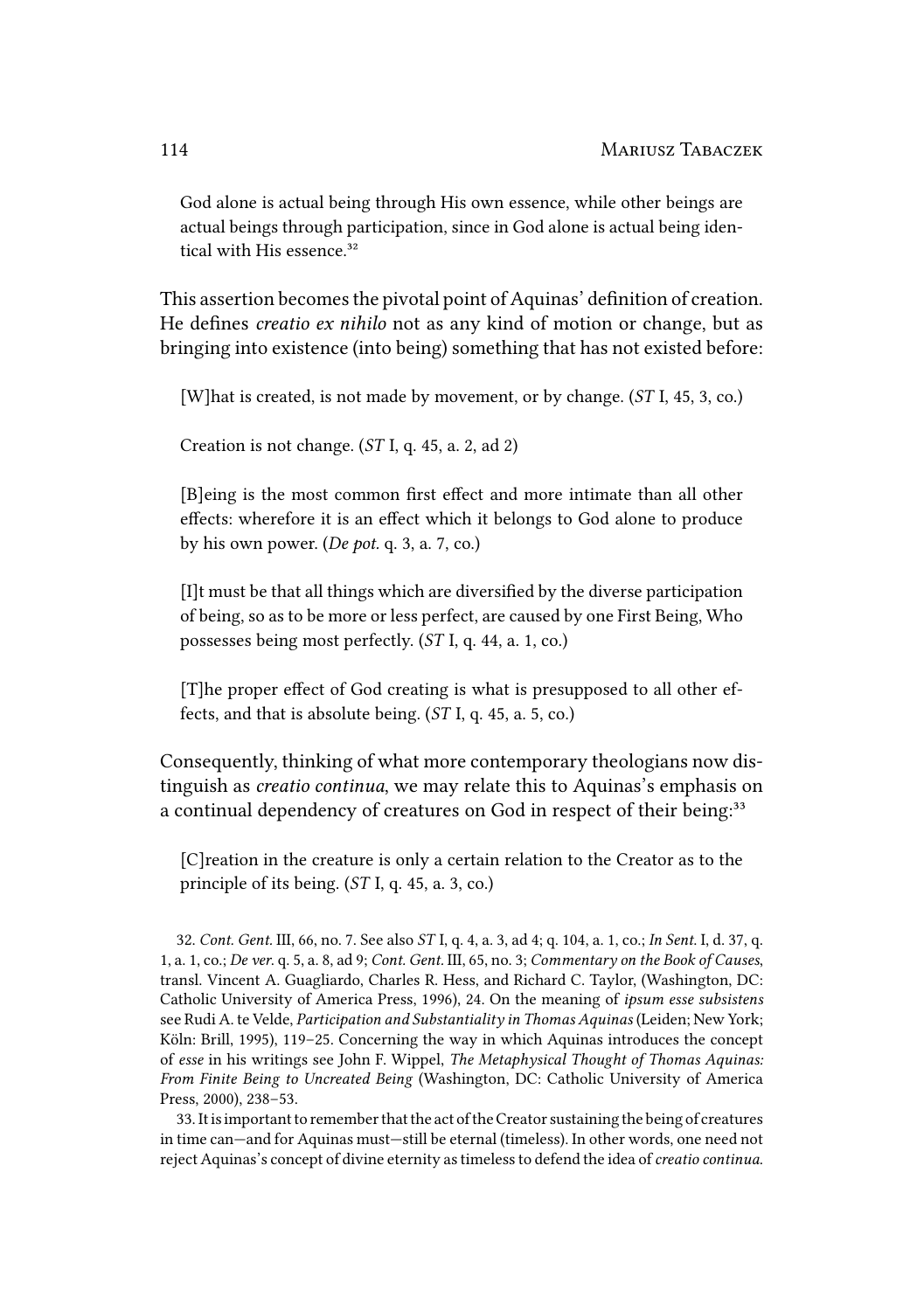[T]he being of every creature depends on God, so that not for a moment could it subsist, but would fall into nothingness were it not kept in being by the operation of the Divine power.<sup>34</sup>

What becomes crucial in Aquinas' understanding of creation is the nature of the existence (*esse*) that God bestows on creatures when bringing them about *ex nihilo*.<sup>35</sup> If, prior to the creation of the world, there was really nothing but God (i.e. divine *esse* identical with divine *essentia*), the *esse* bestowed on created entities must have come from—i.e. must have (in some way) been identical (*sic*!) with—God's *esse*. It thus seems right to say that creatures participate in the divine *esse* of their Creator at every moment of their existence.<sup>36</sup> Obviously, when saying this we are aware of the fact that the *esse* of creatures is realized in them to a different degree than in the case of God Himself, who is a pure *esse*. (Creaturely *esse* is not pure: it only actualizes created essence.) At the same time, based on Aquinas' teaching about God's immanent presence in the universe "by his essence . . . [i.e.] as the cause of . . . being" (*ST* I, q. 8, a. 3, co.), we are inclined to say that, in a way, we can attribute the same *esse* to God and creatures, and express their relation in an analogical expression of the type that we know as intrinsic attribution:

[11] being (*esse*) of a daffodil : being (*esse*) of a tiger : being (*esse*) of a human : being (*esse*) of God.<sup>37</sup>

34. *ST* I, q. 104, a. 1, co. On the unity of *creatio ex nihilo* and *creatio continua*, see te Velde, *Aquinas on God*, 125.

35. Note that nothingness in this context is not an equivalent of potentiality. Aquinas believes that the principle of potentiality—defined in his system of thought as primary matter—is also created (see *ST* I, q. 44, a. 2, co.), and ever since the very beginning of the universe has been informed by the substantial forms of the most basic elements: i.e. earth, water, air, and fire (see *ST* I, q. 66, a. 1).

36. Notably, in *ST* I q. 4, a. 3, Thomas—discussing the question of whether creatures can be considered like God—acknowledges some sort of real ontological likeness between God and creatures, based on the scriptural (protological and eschatological) argument found in Genesis 1:26: "Let us make human beings in our image, after our likeness," (NABRE) and in the verse from 1 John 3:2: "when it [he] is revealed we shall be like him"(NABRE).

37. In *In Librum Boethii de Trinitate* (hereinafter abbreviated as *In Boeth. De Trin.*), q. 5, a. 4, Thomas notes that all contingent entities, insofar as they share in being, possess some principles that are common to all creatures. He adds that these principles are common not only through predication (*per praedicationem*), but also through causality (*per causalitatem*). When related to God the Creator, this leads to the conclusion expressed in *In Sent.* I, prol., q. 1, a. 2, ad 2, where Thomas says that each creature possesses *esse* insofar as it descends from the first being, and it is only named a being insofar as it imitates the first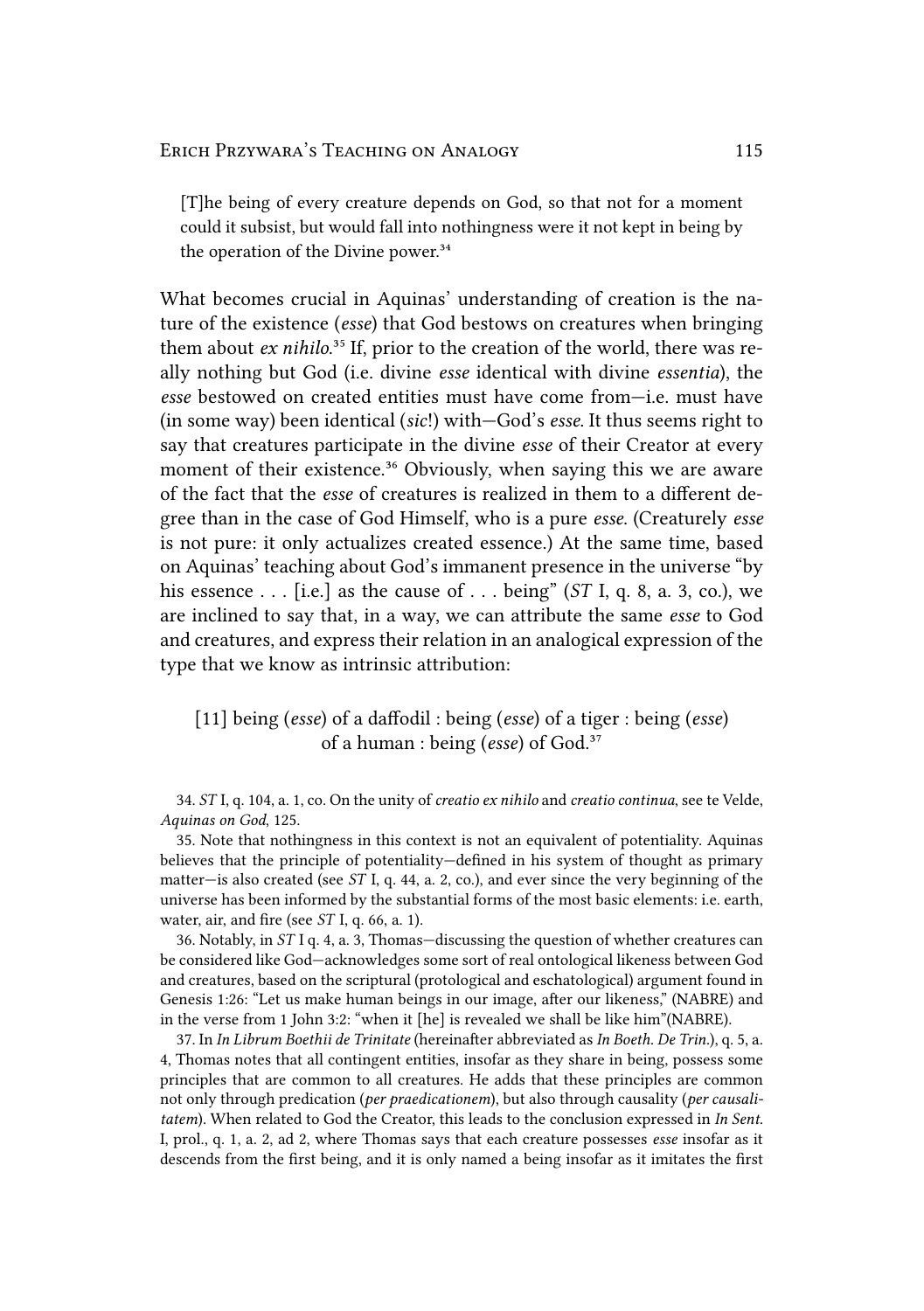Having said this, we must immediately qualify our proposal, as it brings us dangerously close to pantheism or panentheism. This is because divine *esse* is not only realized to a different degree when compared with creaturely *esse* (as depicted in [10]),<sup>38</sup> or merely of a different type that nevertheless belongs to the same category of *esse* (see our comment on [9] above). It rather radically transcends the *esse* of creatures, as God is not confined to any genus. It is an uncreated and eternal divine *esse*, infinitely different from the created (*sic*!) *esse* of creatures. The disparity between divine and created *esse* is best expressed in the assertion that states that the former is identical with divine *essentia*, while the latter differs from the *essentia* of a given contingent entity to which it belongs. It is a created *esse*, appropriate for the particular created *essentia* and actualizing it in a given entity. Consequently,

[a]lthough it may be admitted that creatures are in some sort like God, it must nowise be admitted that God is like creatures; because, as Dionysius says [*Div. nom*. 9] "A mutual likeness may be found between things of the same order, but not between a cause and that which is caused." For, we say that a statue is like a man, but not conversely; so also a creature can be spoken of as in some sort like God; but not that God is like a creature. (*ST* I, q. 4, a. 3, ad 4)

Once we understand this truth, we realize that the analogy of intrinsic attribution in this case does not stand by itself. Emphasizing divine immanence, it requires proper proportionality to express divine transcendence. For it is precisely proper proportionality (see [4], [5], [6], and [7]) that helps us to keep either a moderate (providing we do know something about (3) in [6] and / or (4′ ) in [7]) or more radical (if we agree that we do not really know the analogates on the right side of [4], [5], [6], and [7]) apophasis in our predication of God in respect of His relation to the created universe.

This all shows that the synergy between intrinsic attribution and proper

being (as with wisdom and all other perfections). In *ST* I, q. 13, a. 5, ad 1, relating the same rule to the principle of causation, he adds that just as all univocal predications may be reduced to the predicate *being*—i.e. the first non-univocal but analogical predicate—so all actions of created agents are ultimately reduced to God, who is the universal, non-univocal but analogical agent cause (see also Darley, "Predication or Participation?," 317).

38. If this were the case, *analogia entis* would somehow subordinate God and creatures to a *tertium quid*: namely, some sort of being (*esse*) in which God and creatures participated (in different ways). In other words, it would cease to be an analogy of intrinsic attribution and become an analogy of many to one.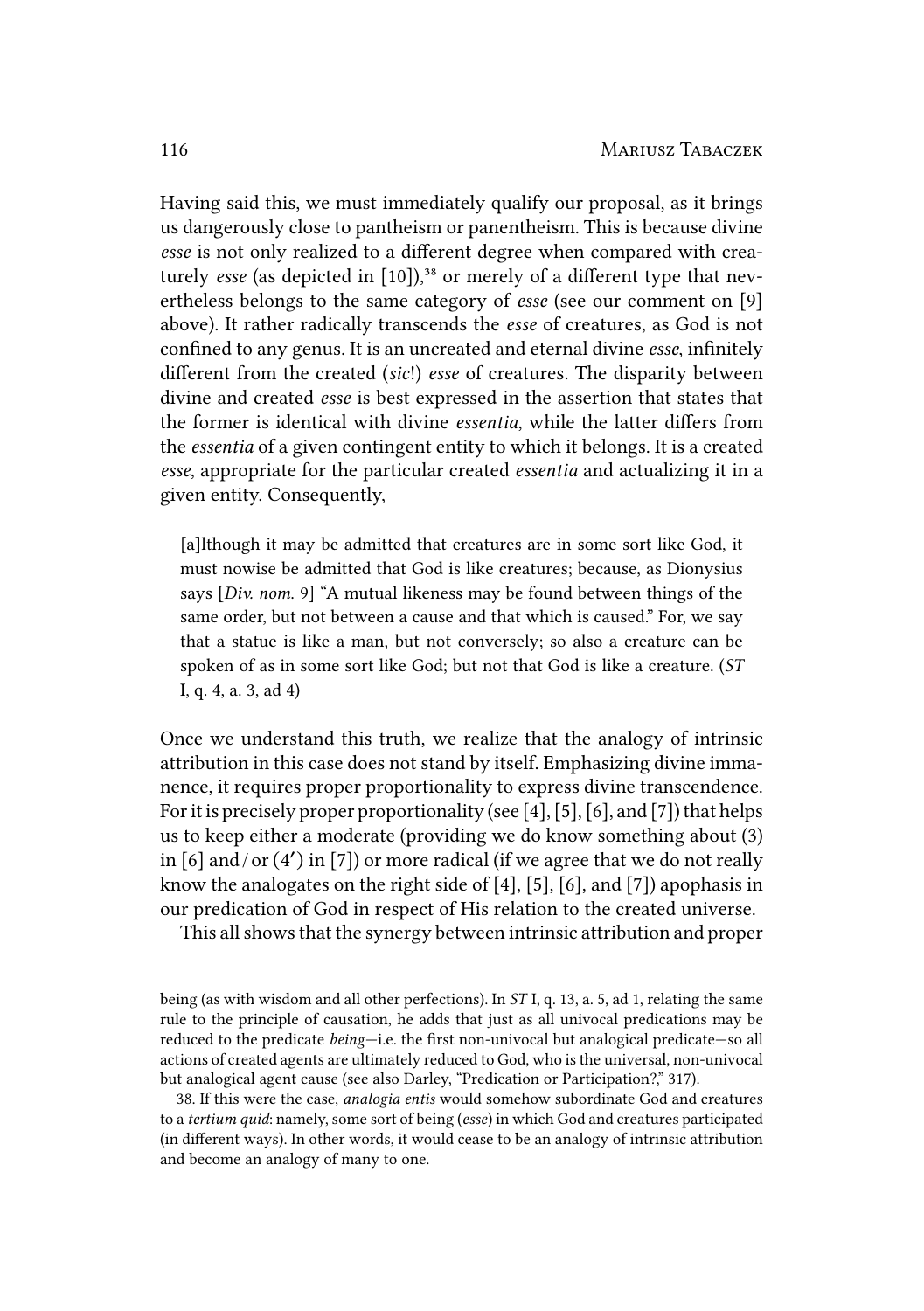proportionality that defines—in our opinion—the very understanding of analogy within Aquinas' system of philosophy and theology finds its primary explication in "his" notion of what has later been called *analogia entis*. However, our opinion is by no means predominant when considered within the context of the long debate on the meaning of analogy in Aquinas. Hence, we shall now briefly advert to some alternative views concerning this matter.

# 3. *ANALOGIA ENTIS*: A MISCELLANY OF VIEWS

We have already mentioned an important passage from Aquinas' *In Sententiarum*, I, d. 19, q. 5, a. 2, ad 1, as well as Cajetan's interpretation of this text, in which he (a) calls analogy according to intention but not being (e.g., "healthy" predicated of urine and animal, with one intention referring analogously to both things but having being in only one of them, where in this case this latter would be the animal) "analogy of extrinsic attribution"; (b) calls analogy according to being but not intention (e.g., "body" predicated analogously of material things and celestial bodies, they being equal in intention of corporeity which they share in common, but this element not having a being of the same kind in all of them) "analogy of inequality"; and (c) calls analogy according to intention and being (e.g., "being" predicated both of substance and accident, it being neither equal in intention nor in being when predicated of them) "analogy of proper proportionality."39

39. "Ad primum igitur dicendum, quod aliquid dicitur secundum analogiam tripliciter: vel secundum intentionem tantum, et non secundum esse; et hoc est quando una intentio refertur ad plura per prius et posterius, quae tamen non habet esse nisi in uno; sicut intentio sanitatis refertur ad animal, urinam et dietam diversimode, secundum prius et posterius; non tamen secundum diversum esse, quia esse sanitatis non est nisi in animali. Vel secundum esse et non secundum intentionem; et hoc contingit quando plura parificantur in intentione alicujus communis, sed illud commune non habet esse unius rationis in omnibus, sicut omnia corpora parificantur in intentione corporeitatis. Unde logicus, qui considerat intentiones tantum, dicit, hoc nomen corpus de omnibus corporibus univoce praedicari: sed esse hujus naturae non est ejusdem rationis in corporibus corruptibilibus et incorruptibilibus. Unde quantum ad metaphysicum et naturalem, qui considerant res secundum suum esse, nec hoc nomen corpus, nec aliquid aliud dicitur univoce de corruptibilibus et incorruptibilibus, ut patet 10 *Metaphys*., ex philosopho et Commentatore. Vel secundum intentionem et secundum esse; et hoc est quando neque parificatur in intentione communi, neque in esse; sicut ens dicitur de substantia et accidente; et de talibus oportet quod natura communis habeat aliquod esse in unoquoque eorum de quibus dicitur, sed differens secundum rationem majoris vel minoris perfectionis. Et similiter dico, quod veritas et bonitas et omnia hujusmodi dicuntur analogice de Deo et creaturis. Unde oportet quod secundum suum esse omnia haec in Deo sint, et in creaturis secundum ra-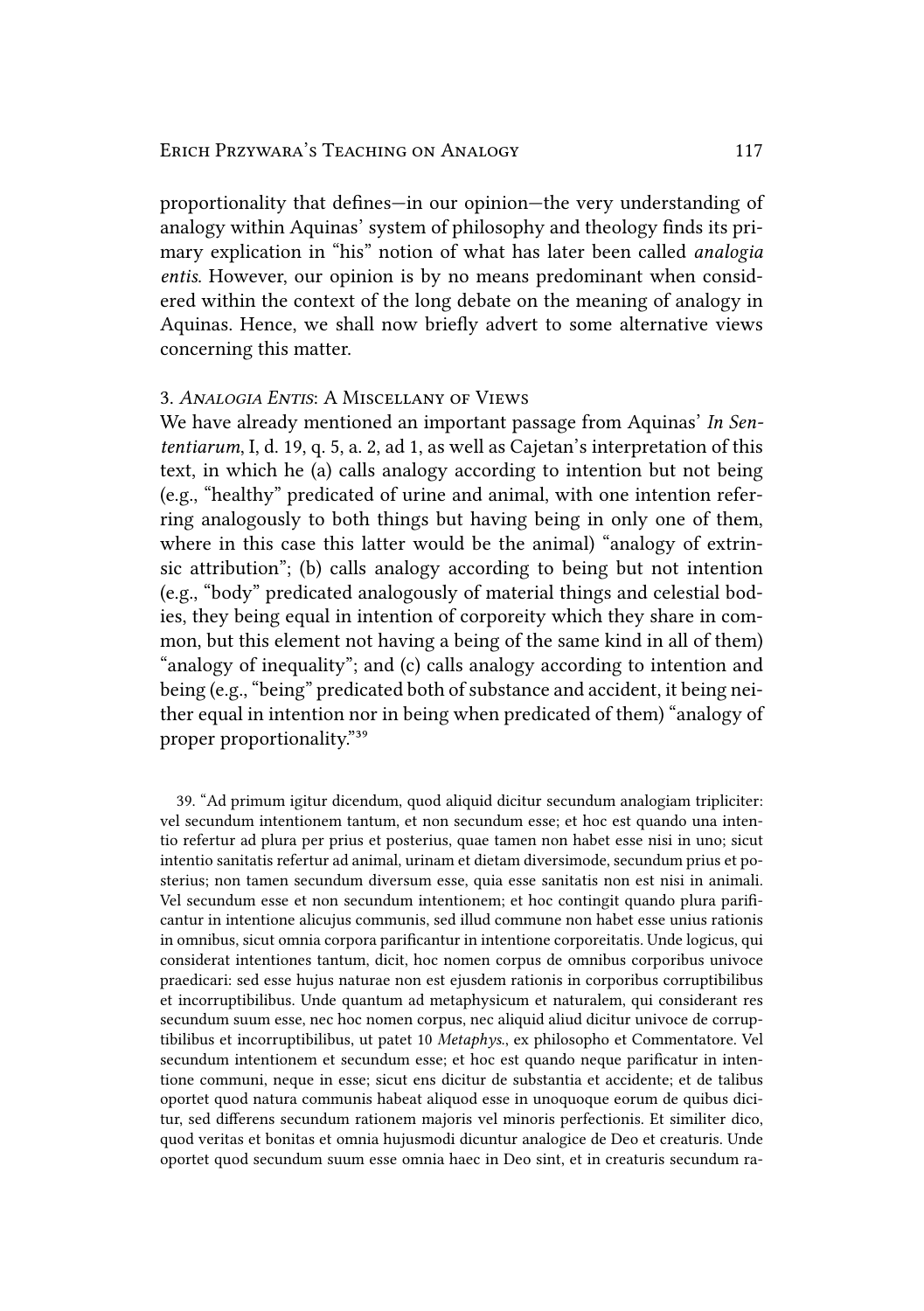Although Cajetan's interpretation helps when it comes to summarizing and simplifying Aquinas' understanding of analogy, it is problematic and debatable. First of all, Cajetan reduces all of Aquinas' classifications of analogy to the one presented in *In Sentententiarum* I. Naturally, the question arises of whether it is justified. Moreover, as we have already mentioned in the first section, inequality is not really an analogy at all for Cajetan. Thus, he reduces his threefold classification to the twofold division of analogy into analogy of attribution and analogy of proper proportionality, of which only the latter is regarded by him as appropriate for theistic predication. This is just because attribution is always extrinsic for Cajetan, while analogical names of God must be intrinsic. The view is problematic, though, in the light of our assertion from section 2.1 above, which stated that Thomas does leave room for analogy of attribution (a relation based on participation) to be intrinsic, and accepts it when it comes to predicating with respect to God. This makes Cajetan's position even more questionable.<sup>40</sup>

Despite these difficulties, however, Cajetan's opting for proportionality has found acceptance and support in the writings of Garrigou-Lagrange (1914), Penido (1931), Maritain (1932), and more recently in Long (2011). $41$ The latter argues that proportionality structured by diverse proportions of act to potency is the only analogy capable of preserving God's transcendence. He claims that Aquinas' view in *De veritate* is foundational and conclusive. He repeatedly stresses that had Thomas changed his mind on this issue, he would have noted it down, which he never did.<sup>42</sup>

Nevertheless, disapproval of Cajetan's view emerged as the histori-

tionem majoris perfectionis et minoris; ex quo sequitur, cum non possint esse secundum unum esse utrobique, quod sint diversae veritates" (*In Sent.* I, d. 19, q. 5, a. 2, ad 1).

40. On the presentation and criticism of Cajetan's position see Ralph McInerny, *Aquinas and Analogy* (Washington, DC: CUA Press, 1996), 3–29; Bernard Montagnes, *The Doctrine of the Analogy of Being According to Thomas Aquinas*, trans. Edward M. Macierowski and Pol Vandevelde, revised edition (Milwaukee, WI: Marquette University Press, 2004), 120– 40; Klubertanz, *St. Thomas Aquinas on Analogy*, 7–12; Lyttkens, *The Analogy between God and the World*, 205–25; Mondin, *The Principle of Analogy in Protestant and Catholic Theology*, 35–51; Nielsen Jr., "Analogy and the Knowledge of God," 52–54. More recent studies of late-medieval theories of analogy are less critical of Cajetan, emphasizing that his theory is not so much a bad interpretation of Aquinas as his own original answer to the questions that emerged after Thomas had proposed his conception of the analogical predication of divine names.

41. See Garrigou-Lagrange, *Dieu, son existence et sa nature*; Penido, *Le rôle de l'analogie en théologie dogmatique*; Jacques Maritain, *Distinguer pour unir, ou Les degrés du savoir* (Paris: Desclée de Brouwer, 1932); Steven Long, *Analogia Entis: On the Analogy of Being, Metaphysics, and the Act of Faith* (Notre Dame, IN: University of Notre Dame Press, 2011). 42. See ibid., 55–6.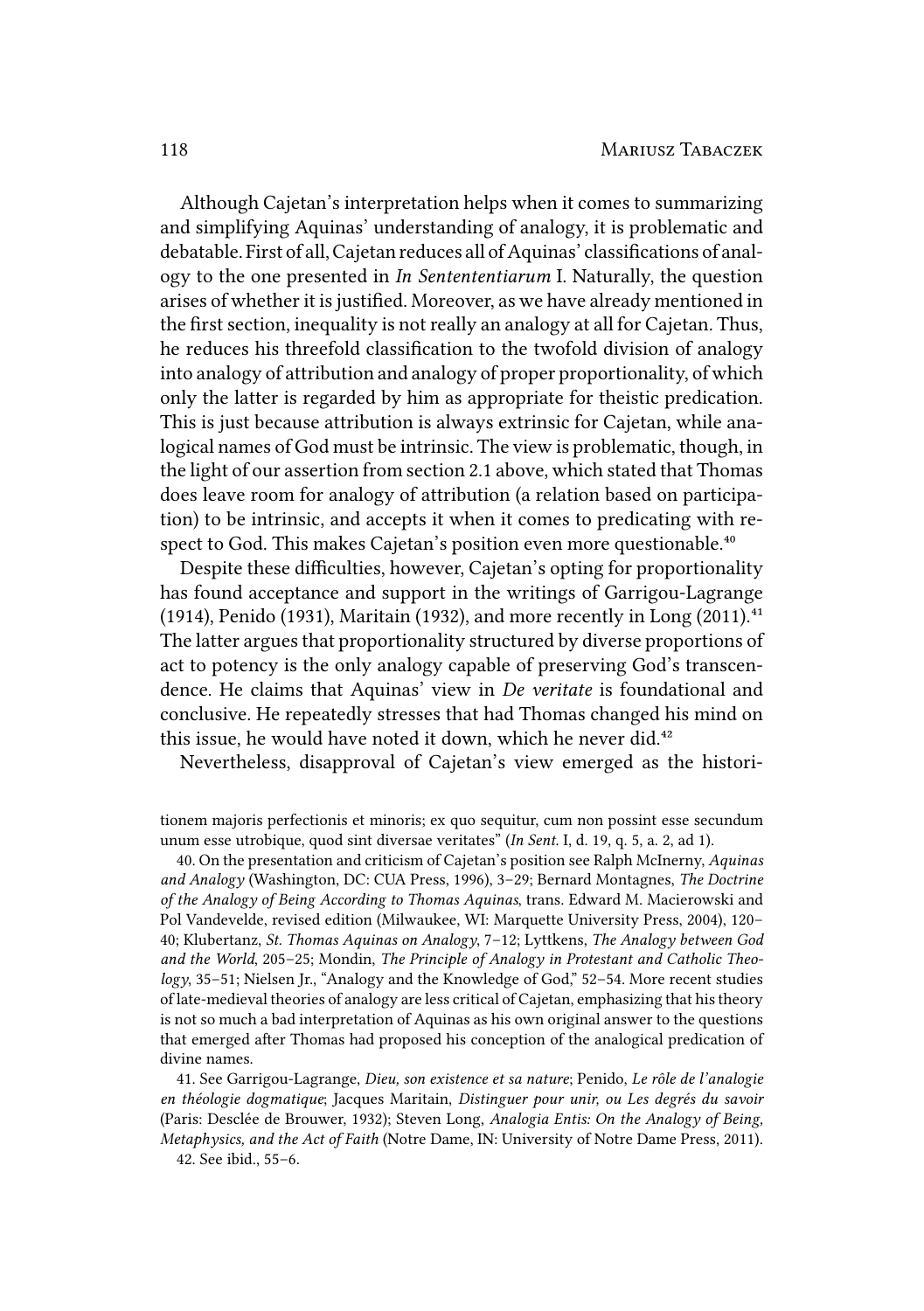cally predominant stance. He was criticized first by the Spanish Counter-Reformation Jesuit Suárez, who argued that Aquinas had not taught any analogy of proportionality between God and creatures at all. According to him, Thomas only had approved the idea of intrinsic attribution with reference to God and the world. The opinion of Francesco Silvestri, in his notable commentary on *Summa Contra Gentiles* (ca. 1516), was similar, and today this seems to be the predominant view among scholars. Klubertanz states that with the exception of a few months around the year 1256, Aquinas never "held or considered holding proper proportionality as the intrinsic analogy explaining the ontological similarity between God and creatures." Indeed, he "had not previously held, and would not subsequently hold, proportionality as even a complementary description" of this similarity, which he thought was based on "analogies of causal participation."43

The opinion of Rocca, who claims (in reference to *Cont. Gent.* I, 32; *De pot.* q. 7, a. 7, ad 2; *ST* I, q. 13, a. 5) that Aquinas' notion of analogy is based on the ontological structure of participation between creatures and God ("predication by participation"), moves along similar lines. He sees God as sharing his goodness and other perfections with lower beings through participation, which generates, in turn, a shared bond of intrinsic, though limited, similitude between all the effects and their cause (source).<sup>44</sup> Emphasizing the influence of Neoplatonic metaphysics on Aquinas, Montagnes defines the Thomistic doctrine of analogy as "the semantics of participation": i.e. "a metaphysics of the degrees of being" and not "a metaphysics of the idea of being." He finds Thomas moving away from the language of imitation, formal causality and exemplarity, and towards describing analogy in terms of efficient (productive) causality and participation ("reference to one").<sup>45</sup>

- 43. Klubertanz, *St. Thomas Aquinas on Analogy*, 94.
- 44. See Rocca, *Speaking the Incomprehensible God*, 282–86.

45. See Montagnes, *The Doctrine of the Analogy of Being According to Thomas Aquinas* 157–62. Montagnes sees in Aquinas a development from an emphasis on likeness to an emphasis on causal dependence. He thinks Thomas realized that a "likeness-centered" account would be inadequate, as it could imply the sharing of a common form, and thus reduce to univocity. He found causal reference preferable, since it preserves difference while allowing a kind of unity thanks to the metaphysics of participation. Hence, on Aquinas' mature account, the relationship between God and creatures is best understood logically as a case of analogy of attribution, with an intrinsic relationship (guaranteed metaphysically by participation). Montagnes adds that Aquinas' experiment with proportionality in *De pot.* was merely a brief interruption in his shift away from the more naive "likenesscentered" account. He might have seen it as safeguarding divine transcendence better than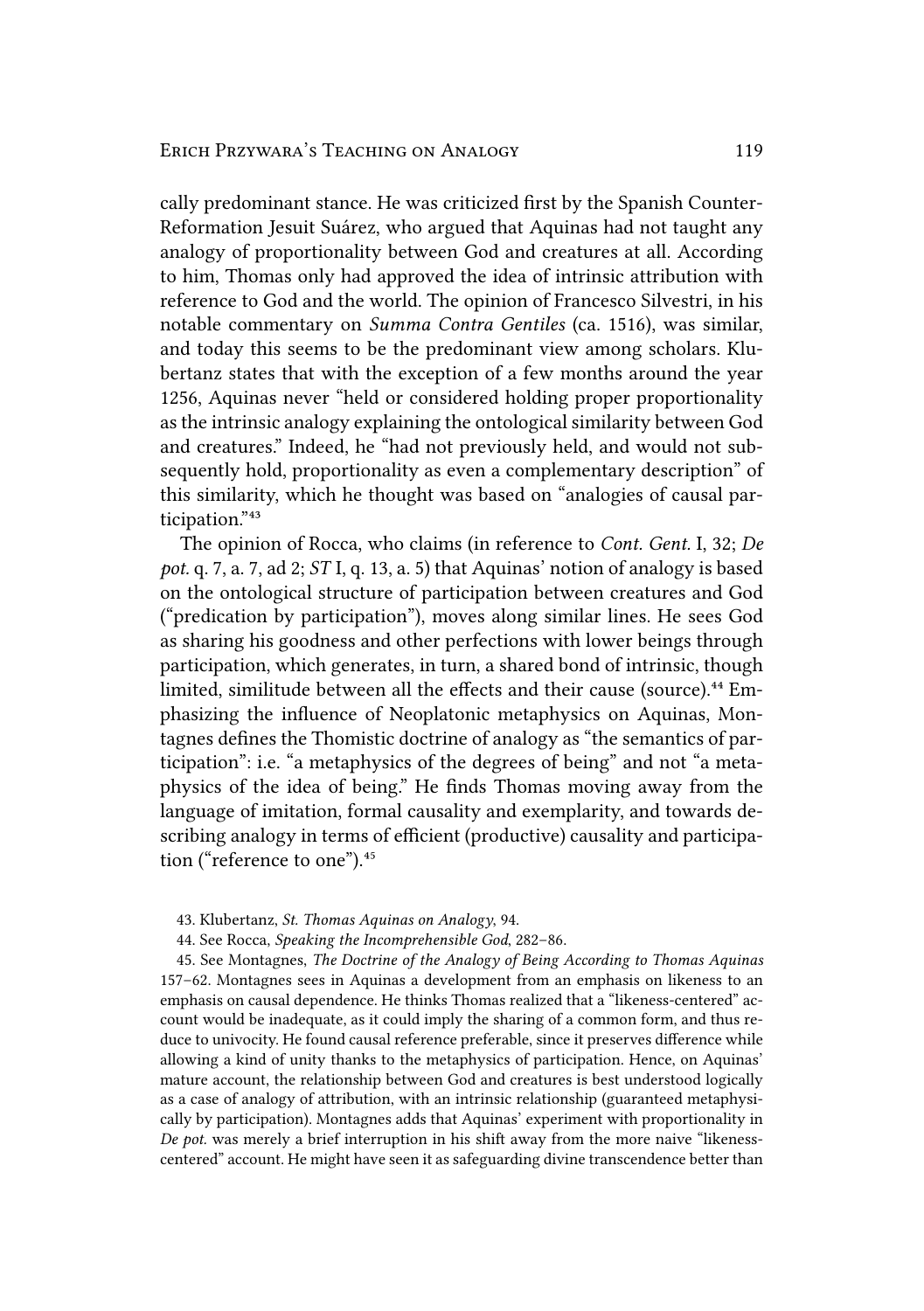As the reader might well have guessed, the third position in this debate strives to bring proper proportionality and intrinsic attribution together, arguing in favor of what we have called "analogy within analogy." On the one hand, it seems less popular than the other options. On the other, though, it has found some enthusiastic supporters within scholarly circles. It is certainly preferred by Mascall, who says that:

In order to make the doctrine of analogy really satisfactory, we must see the analogical relation between God and the world as combining in a tightly interlocked union both analogy of attribution and analogy of proportionality. Without analogy of proportionality it is very doubtful whether the attributes we predicate of God can be ascribed to him in more than a merely virtual sense; without analogy of attribution it hardly seems possible to avoid agnosticism.<sup>46</sup>

Mascall adds that, despite being supportive of Cajetan's view, Garrigou-Lagrange says at one point that "if the analogy of being is formally an analogy of proportionality, it is virtually an analogy of attribution, in the sense that if, *per impossible*, being did not belong intrinsically to the creature it could still be extrinsically attributed to it, in so far as the creature is an effect of the prime Being."<sup>47</sup> Similarly, Wippel and Rocca, while agreeing with Montagnes, find some consistency between Aquinas' earlier emphasis on imitation (proportionality) and his later shift toward causal dependence (attribution).

Hence, even if the conciliatory opinion does not seem to be predominant in Thomistic circles, it still remains one of the options, which we find viable, consistent, and fitting within Aquinas' system of philosophical and theological predication with respect to God. Most importantly, it gained the support of Przywara, who defined his notion of *analogia entis* with reference to its main objectives. So it is now time for us to analyze the latter's position.

the relationship of likeness. Nevertheless, once he realized that it implies no causal connection or intrinsic relationship, Aquinas quickly abandoned it in favor of participation (intrinsic attribution).

<sup>46.</sup> Mascall, *Existence and Analogy*, 113.

<sup>47.</sup> Garrigou-Lagrange, *Dieu, son existence et sa nature*, 541, notes, after Mascall, *Existence and Analogy*, 112, note 2.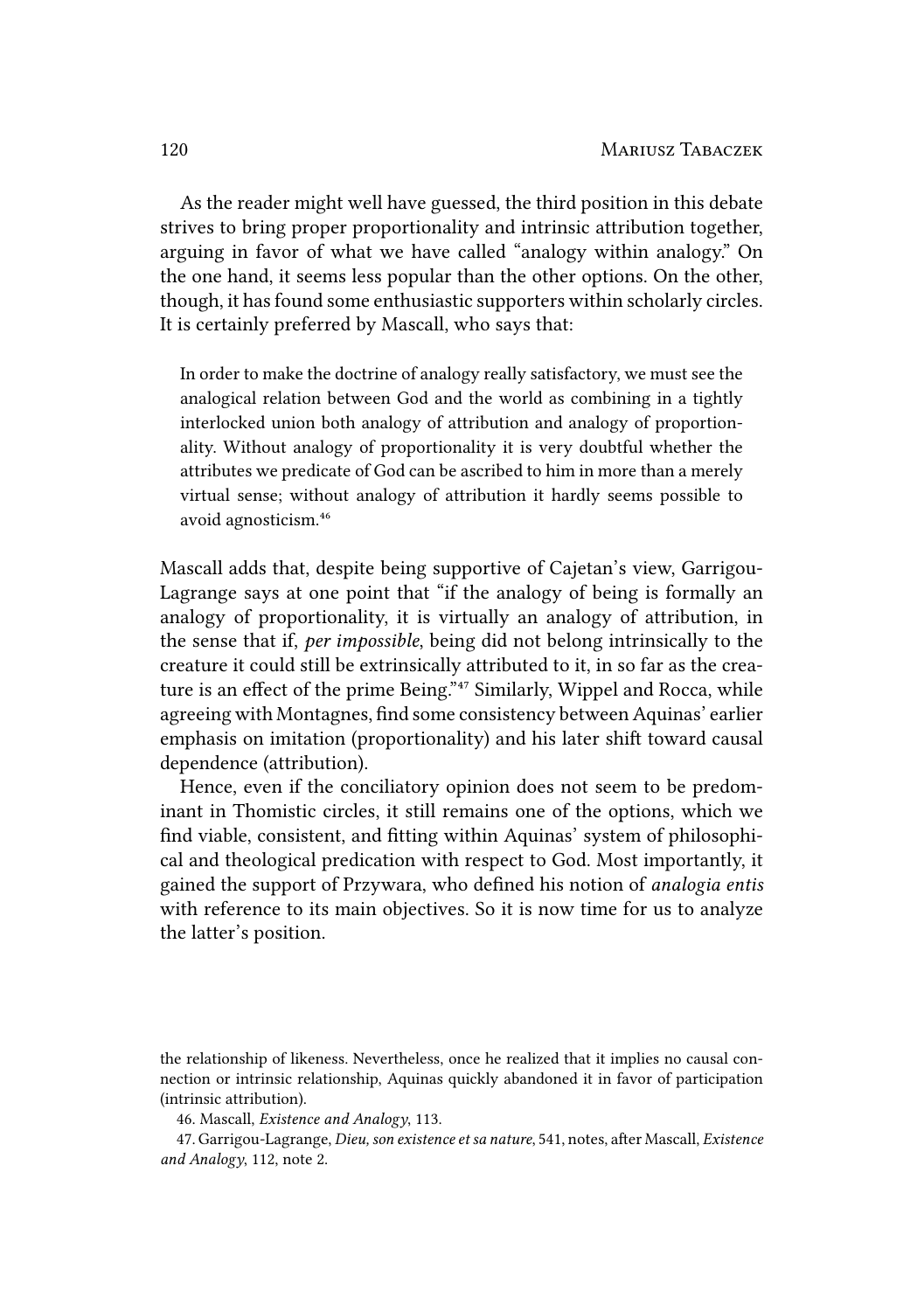# 4. PRZYWARA'S UNDERSTANDING OF *ANALOGIA ENTIS*

Erich Przywara (1889–1972) was certainly one of the most prominent Catholic theologians of the first half of the twentieth century, known for his erudition and acute intellect. He reintroduced the term *analogia entis*, giving it a more comprehensive meaning within the context of his time: i.e. treating it as a "fundamental form" of Catholic theology. The development of Przywara's understanding of *analogia entis* passed through at least three stages: (a) his early work and lectures (1922–25); (b) his *Religionsphilosophie katolischer Theologie* (1926); and (c) his most mature work on this topic entitled *Analogia Entis* (1932).<sup>48</sup>

# *4.1. The Main Objectives of Przywara's Notion of Analogy*

The point of departure for Przywara's notion of analogy is his metaphysical insight that everything mutable (*in fieri*) and finite can exist and act only by virtue of the ultimate ground: i.e. a being that exists absolutely and is infinite. With regard to this fact there are but two possible options: either one identifies the mutable, contingent, and finite with what is immutable, necessary, and infinite—as in the case of pantheism, panentheism (at least to some extent) and "theopanism"<sup>49</sup> $-$ or one applies the

48. See Erich Przywara, *Religionsphilosophie Katholischer Theologie* (München-Berlin: R. Oldenbourg, 1926); and Przywara, *Analogia Entis*. On the historical development and objectives of Przywara's notion of analogy, see John Betz, "After Barth: A New Introduction to Erich Przywara's Analogia Entis," in *The Analogy of Being: Invention of the Antichrist or Wisdom of God?*, ed. Thomas Joseph White (Grand Rapids, MI; Cambridge, UK: Eerdmans, 2010), 35–87; and John Betz, "Translator's Introduction," in Erich Przywara, *Analogia Entis: Metaphysics—Original Structure and Universal Rhythm*, trans. John R. Betz and David Bentley Hart (Grand Rapids, MI: Eerdmans, 2014), 1–115. Apart from direct references to Przywara's *Analogia Entis*, our presentation of his thought is based on these two excellent essays. In what follows we shall present (a) the main objectives of Przywara's view of *analogia entis*, (b) his grounding of it in the terminology taken from the typology offered by Cajetan, and juxtaposing of *analogia proportionalitatis* with *analogia attributionis*, and (c) his introduction of the concept of "a new 'attributive analogy,' " proceeding from above to below and sustaining the tension within *analogia entis*. While carrying out our analysis we shall also try to answer the question of whether Przywara's notion of analogy remains faithful to the teachings of Aquinas.

49. Przywara coins this term in his polemic with Barth. He defines it as a peculiar type of Gnosticism which does not assert that the world is independent from God (leading to modern secularism), but deprives creatures of their status of secondary causes, absorbing them into the divine life. In other words, while traditional Gnosticism—when applied to human beings—sees them as independent of God (thus themselves Gods), "theopanism" sees them as a pure emanation of divine transcendence. See Przywara, *Analogia Entis*, 165–7, 228–31, 372–4. It is notable that Przywara never retracted his rejection of Barth's "theopanism," just as Barth, never seems to have retracted his rejection of the *analogia entis*.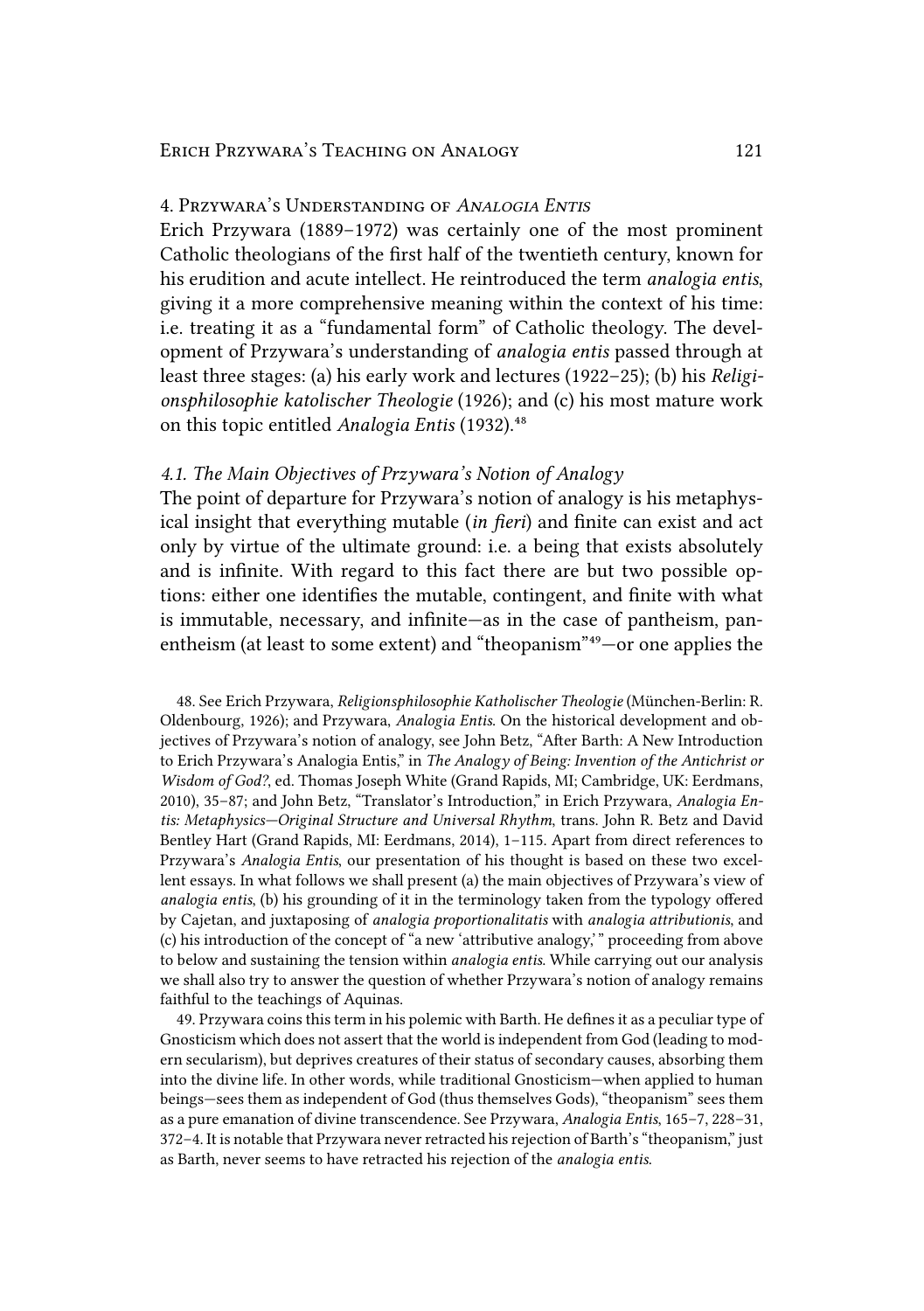principle of analogy which allows us to perceive the former (mutable, contingent, finite) as grounded in the latter (immutable, necessary, infinite), which is nevertheless essentially different from it. By choosing the second option we can treat all perfections of creatures as an image (analogy) of the infinite perfection of the Creator. In other words, for Przywara, the basic structure of *analogia entis* (the *Ur-Struktur*) is that of an "in-andbeyond" (*in-über*, "in-over," "in-above"). It helps us understand and express the truth that God is both in and above the creatures.

Understood this way, *analogia entis* has its own rhythm—one which does not resolve into an ultimate equilibrium between the two poles of divine immanence and divine transcendence. On the contrary, this rhythm is explicitly dynamic, and even the greatest finding concerning God is but the beginning of a new searching, as expressed in Augustine's *invenitur quaerendus* ("that which is found is yet to be sought<sup>50"</sup>). This turns our attention to Przywara's careful emphasis on divine transcendence. He is convinced that *analogia entis* does not establish any immediate ontological or epistemological connection between God and creatures. On the contrary, it prohibits any such immediacy, whether ontological or noetic, precisely by virtue of the fundamental rhythm of the "in-and-beyond," which protects us from every form of pantheism or secular doctrine of pure immanence.

Przywara, quoting Augustine's "Si comprehendis, non est Deus" (*Sermo 117*, PL 38, 3.5, 663), reminds that the final word of *analogia entis* is God's incomprehensible transcendence, his being *semper maior*. While this enables us to predicate matters of God, analogy will always be *reductio in mysterium.*<sup>51</sup> It is essentially a form of apophatic theology in the tradition of Pseudo-Dionysius.⁵² Hence, *analogia entis* cannot be reduced to natural theology—something which justifies Przywara's claim that his notion of *analogia entis* is simply an explication of the Fourth Lateran Council's edict to the effect that "Inter creatorem et creaturam non potest tanta similitudo notari, quin inter eos non maior sit dissimilitudo notanda."<sup>53</sup>

50. See Erich Przywara *Religionsphilosophische Schriften* (Einsiedeln: Johannes-Verlag, 1962), 231.

51. See Przywara, *Analogia Entis*, 88–9.

52. Betz elaborates on the Augustinian pulse of Przywara's notion of *analogia entis*: "God of the *analogia entis* is none other than the God of Augustine—a God who is *interior intimo meo* but at the same time *superior summo meo* . . . *Deus interior* and *Deus exterior* . . . God more inward than we are to ourselves, and yet surmounting and transcending [all things] as infinite and incomprehensible" (Betz "After Barth," 54–5 with references).

53. Heinrich Denzinger and Peter Hünermann, *Compendium of Creeds, Definitions, and Declarations on Matters of Faith and Morals*, 43ʳᵈ ed., transl. and ed. by Robert Fastiggi and Anne Englund Nash, (San Francisco: Ignatius Press, 2012), 806.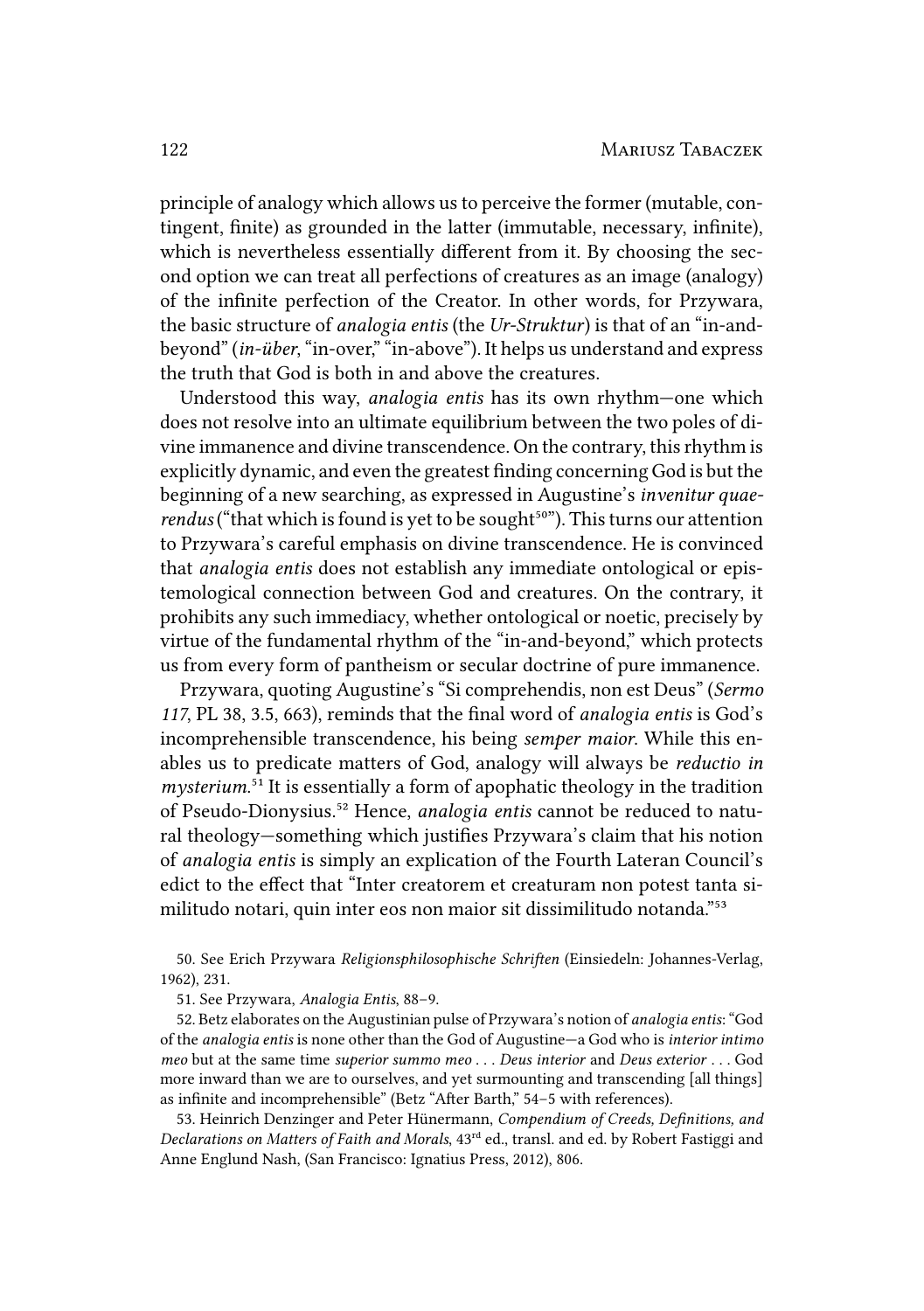#### *4.2. Juxtaposing Attribution and Proportionality*

One of the important questions in the Przywara-Barth controversy is the question concerning the faithfulness of Przywara's notion of analogy to the teaching of Aquinas. While he does provide some elements of exegesis of the passages from Thomas's works that refer to his notion of analogy, Przywara decides, in his definition of *analogia entis*, to use the categories (i.e. the typology) introduced by Cajetan. On the one hand—taking into account the reservations mentioned in the third section here—this might be regarded as controversial. On the other, it seems to us that Przywara did understand the original position of Aquinas, and his use of Cajetan's terminology does not hinder his grasp of its main objectives.

Trying to specify the pivotal tension within *analogia entis*, Przywara refers to the two types of analogy: analogy of attribution and analogy of proportionality. Concerning the former, he does not distinguish between extrinsic and intrinsic attribution, but simply speaks of *analogia attributionis*. As regards the latter, he most often does not distinguish improper and proper proportionality, but simply uses the term *analogia proportionis.*<sup>54</sup> However, in the context of his works it becomes clear that what he understands by *analogia attributionis* and *analogia proportionis* are, respectively, intrinsic attribution and proper proportionality. The first "stands at the beginning . . . as the creaturely 'is (valid)' points to the divine Is (Truth, etc.) as its determinative original ground (*primo* cognoscitur eius productio et efficacia)."<sup>55</sup> The latter, understood not secun*dum convenientiam proportionis* (i.e. via a mutual relation to the third), but rather *secundum convenientiam proportionalitatis* (and observing the absolute dividing line of difference), $56$  is a suspended analogy between two radically different proportions, in the sense of ways of being: a relation of essence and existence in the creature ("unity in tension"— *Spannungseinheit*), and an essential unity of essence and *esse* in God ("single self"—*Wesenseinheit*).<sup>57</sup>

Most importantly, Przywara thinks that for Aquinas the decisive analogy is essentially that of proportionality, which helps him to express his

<sup>54.</sup> See Przywara, *Analogia Entis*, 231. On several occasions in *Analogia Entis*, e.g., on page 362, with reference to Aquinas' division in *De ver.* q. 23, a. 7, Przywara speaks about *proportio proportionalitatis*. On another occasion he uses the name *analogia proportionalitatis proportionis* (ibid., 484).

<sup>55.</sup> Ibid., 233.

<sup>56.</sup> Ibid., 232.

<sup>57.</sup> See Przywara, *Religionsphilosophische Schriften*, 403.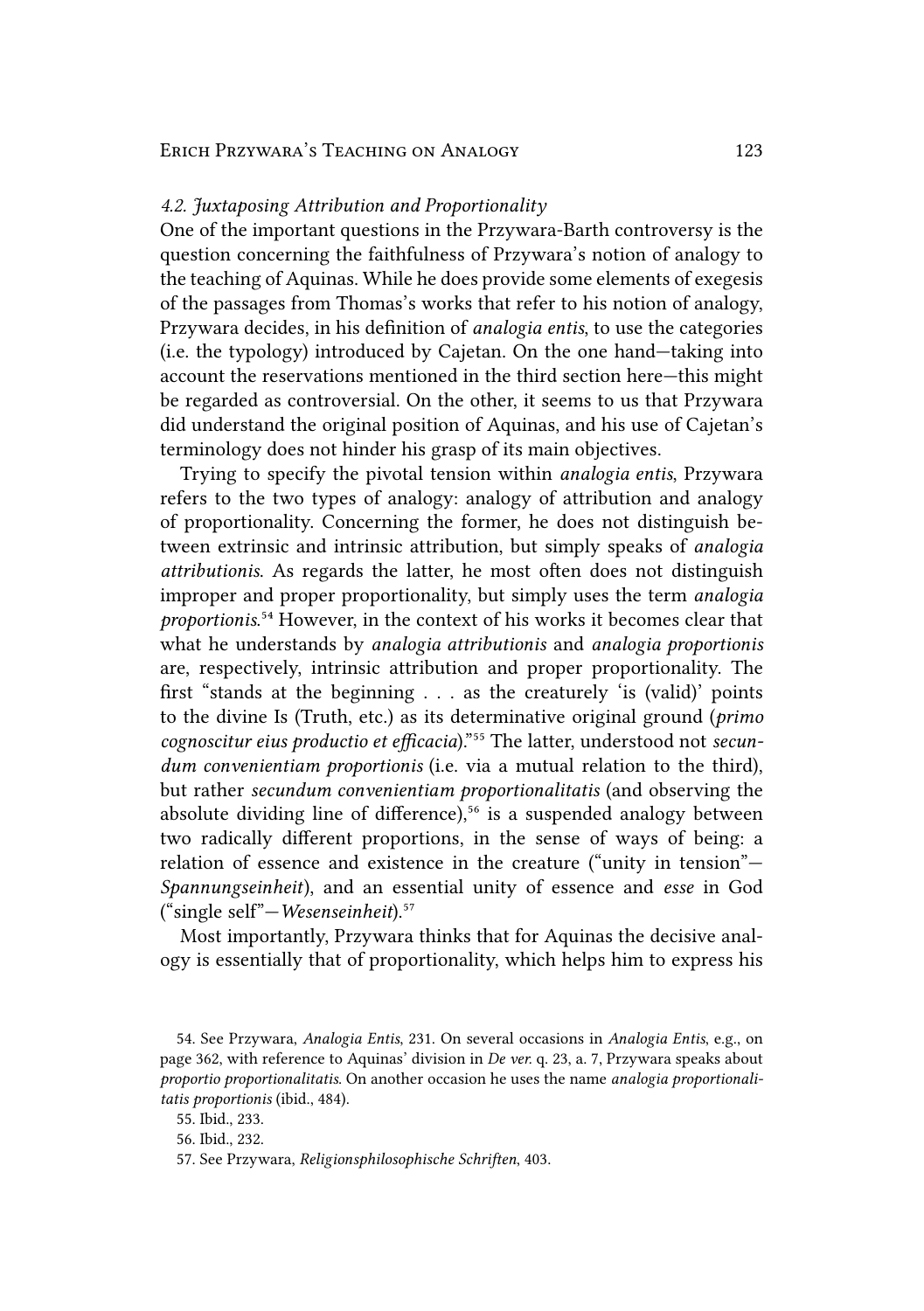deepest and ultimate apophatic conviction that in our theological predication "everything reduces to the ultimate irreducible *prius* of God":<sup>58</sup>

Every last "attributive" analogy (*analogia attributionis*) reduces to an incomprehensible "suspended" analogy (*analogia proportionis*). To be sure, there is such a thing as a positive statement concerning God, but it is merely the basis of a negative statement concerning his absolute otherness: *intellectus negationis semper fundatur in aliqua affirmatione: . . . unde nisi intellectus humanus aliquid de Deo affirmative cognosceret, nihil de Deo posset negare* [*De pot. q. 7, a. 5, co.].*<sup>59</sup> The positive commonality of the *ad aliquid unum* is led beyond itself into the genuinely Areopagitic "dazzling darkness" of the *diversas proportiones*—into an "ever greater dissimilarity": *creaturae . . . quamvis aliquam Dei similitudinem gerant in seipsis, tamen maxima dissimilitudo subset* [*De ver*. q. 1, a. 10, ad 1]. An "attributive" analogy (*analogia attributionis*) . . . itself is already an incomprehensible "suspended" analogy (*analogia proportionis*) . . . Thus, the "summit of our knowledge" (*in fine nostrae cognitionis*) [*In Boeth. De Trin.* q. 1, a. 2, ad 1] is reached when this all-determining "analogy as relation of alterity" comes to full expression: in the "ever greater dissimilarity" within every "similarity, however great," and therefore in the manifestation of the divine Is (Truth, etc.) as the unknown God, *Deus tamquam ignotus.*<sup>60</sup>

In light of our analysis so far, we would wish to claim that Przywara did indeed correctly understand Aquinas, both in respect of his discovery of the tension between the analogies of intrinsic attribution and of proper proportionality, and in regard to his ultimately apophatic conclusion concerning our predications pertaining to God. Even so, in his most mature account of *analogia entis*, Przywara introduces a novel and distinct category, and this is one that may put his view into question.

# *4.3. A New "Attributive" Analogy*

Most interestingly, when speaking of *analogia entis* Przywara does not conclude his explication with the analysis of the tension between attribution and proportion: i.e. with his assertion that

58. Przywara, *Analogia Entis*, 233. 59. Ibid., 231. 60. Ibid., 232–33.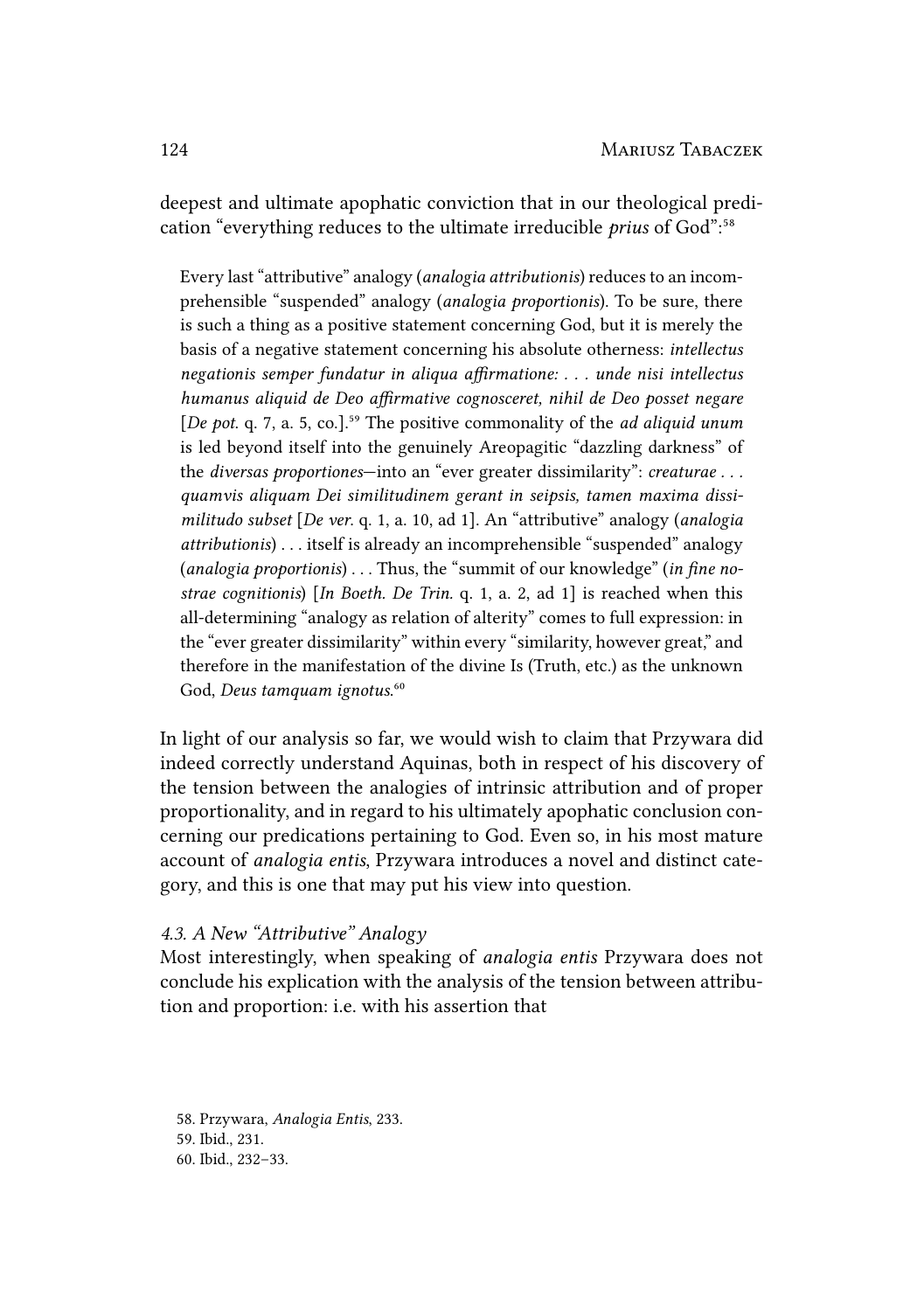[t]he "attributive" analogy (*analogia attributionis*) is thus intrinsically overcome—by virtue of the ever new above-and-beyond of God, beyond even the greatest possible proximity to him—in an illimitable "suspended" analogy (*analogia proportionis secundum convenientiam proportionalitatis*).<sup>61</sup>

Toward the end of Chapter 6 of *Analogia Entis* (entitled: "The Grounding of Analogy as *Analogia Entis* in the Principle of Non-Contradiction"), he adds:

[t]hirdly—what is peculiar to the creaturely hereby stands out positively, against the background of the *Deus semper maior*, in its relatively distinct autonomy or proper causal agency (*causae secundae*). The illimitable "suspended" analogy (*analogia proportionis secundum convenientiam proportionalitatis*) establishes a new "attributive" analogy (*analogia attributionis*), but one that proceeds not, as in the first moment, from below to above, but rather from above to below: from the *Deus semper maior*, the creature's "realm of service" is "attributed" to it. The "ever greater dissimilarity" (*maior dissimilitudo*) here has a positive sense: that of the delimitation of a positive realm into which the creature is "sent forth" for the "performing of a service."<sup>62</sup>

He then goes to explain that

"[s]ent forth" is to say that the creature receives its essential groundedness from the supereminent divine Is (Truth, etc.). To say "performing" is to underscore the active autonomy of the creature thus sent forth (*causae secundae*). To say "service" is to make clear how this active positivity is simply another and more acute form of the above-and-beyond of God (in the *maior dissimilitudo*): the mysticism of rapture is humbled by the distance between Lord and servant.<sup>63</sup>

Finally, Przywara concludes by stating his ultimate definition of *analogia entis*, in which

"[l]onging" (in the ascending *analogia attributionis*) becomes a "blinding rapture" (in the *analogia proportionis*), in order to become "service" (in the descending *analogia* attributionis).<sup>64</sup>

61. Ibid., 235. 62. Ibid. 63. Ibid. 64. Ibid.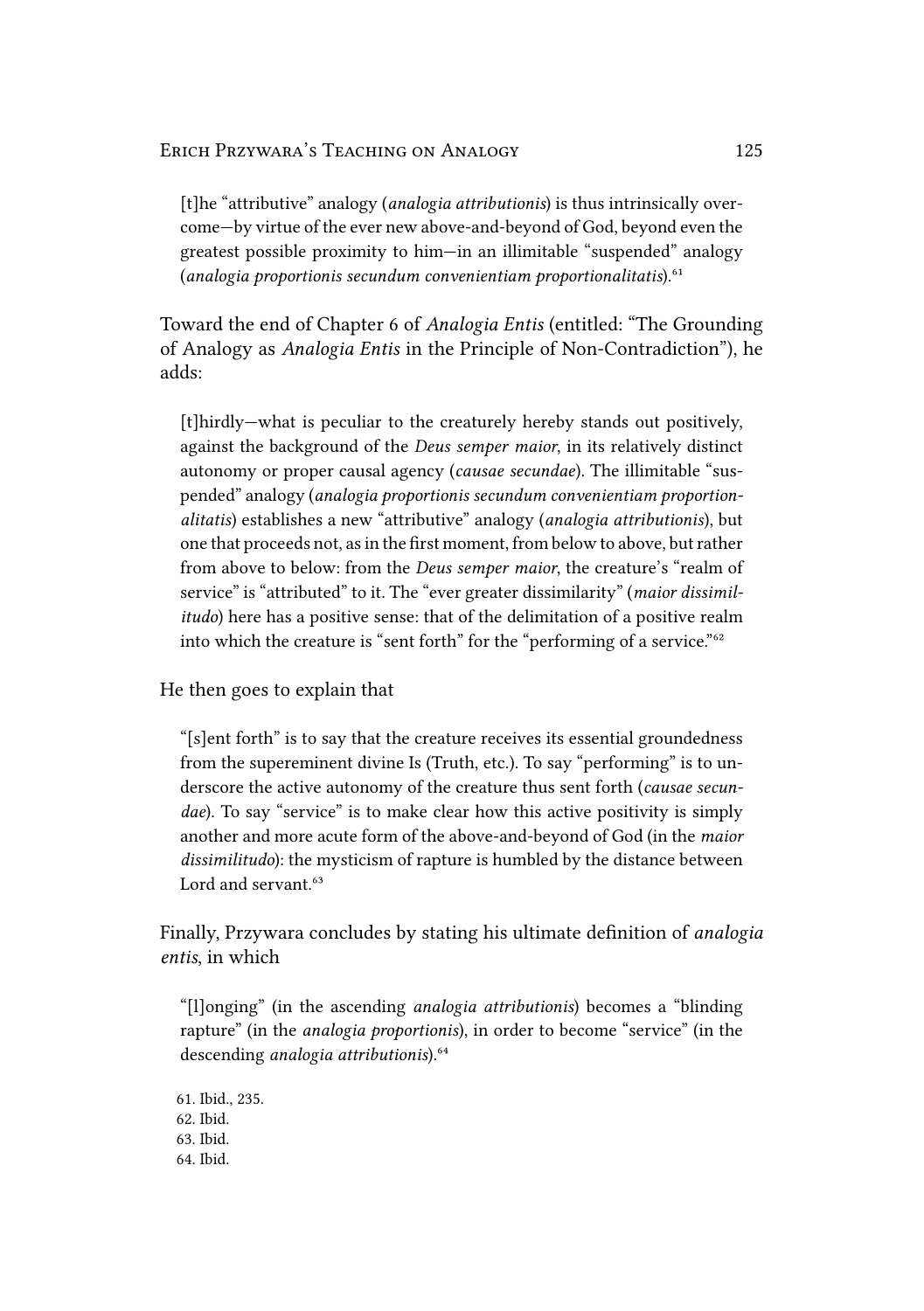This is probably the most original aspect of Przywara's notion of *analogia entis*, which oftentimes goes unnoticed in studies of his thought and of his disagreement with Barth. It seems rather peculiar, once we realize that the concept of a new "attributive" analogy is potentially controversial for both classical Thomists and Barthians. The former may be willing to accuse Przywara of violating or alleviating the tension between attribution and proportionality, and of compromising the ultimate apophasis of human predication of God in a Hegelian-type of dialectic in which thesis (*analogia attributionis*) and its negation (*analogia proportionalitatis*) are balanced out in a synthesis (new *analogia attributionis*). The latter (Barthians) may certainly find in Przywara's concept of new "attributive" analogy a confirmation of their suspicion that his *analogia entis* presents a misleading picture of the human relationship to God as "open upwards," where this fails to give a proper account of our sin and the need for redemption.

Answering the first (Thomistic) objection, we need to realize that Przywara's new descending *analogia attributionis* is not a higher synthesis (of a Hegelian type) of the ascending *analogia attributionis* and *analogia proportionis*. It neither violates nor alleviates the tension between them, but merely expresses it in a way that registers, and points toward, its complementary, synergistic aspect. Przywara realizes, more than earlier thinkers deliberating on the meaning of *analogia entis*, that ascending attribution breaks into proportionality, which, in turn, breaks into the ultimate apophasis of *Deus semper maior*. The new *analogia attributionis* sustains the tension by only capturing the similarity between God and creatures from the starting point and basis of God's prior act, thus delimiting the positive notion of the realm of creatures and pointing towards their autonomy, which nevertheless remains within the same, ultimate and prior act of God. This makes our predication of God in his relation to the universe meaningful and consistent.

The new type of *analogia attributionis* finds its ultimate expression in human beings. Johnson is right in his assertion that, for Przywara, it is precisely this new aspect of *analogia entis* that gives a positive meaning to the life of a human being who, remaining restless before an ever greater God, "becomes able to enter into 'active service' of the majesty of God."<sup>65</sup> The ultimate goal of this service is thus described by Przywara himself:

This is most clearly expressed in the way that revelation portrays the perfection of Eternal Life.It is called a *visio beatifica*, indicating from this standpoint

65. Keith L. Johnson, *Karl Barth and the Analogia Entis*, 140.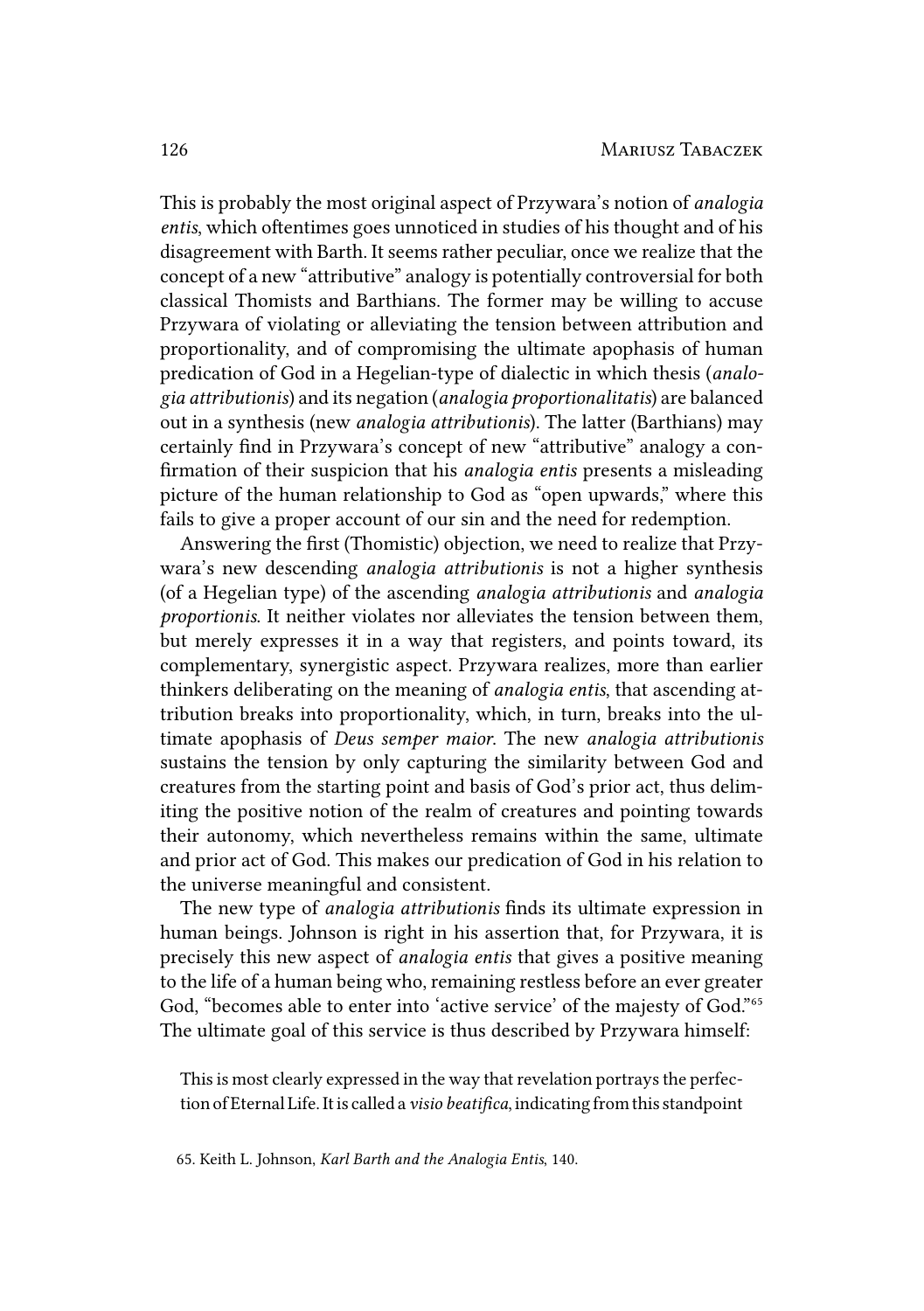the summit of union between God and creature: "to be light in light," in the formula of the Greek Church fathers. But precisely for this reason it is called *laus Dei*, which reveals the summit of union to be an ineffable dawning of the surpassing greatness of God, to whom the profoundest adoration is owed.<sup>66</sup>

That this immediately raises the eyebrows of Barthians should hardly be surprising. Their accusation of blurring the difference between God and his creation and ignoring the problem of sin becomes acute. And yet, even if, in his earlier works, Przywara did not emphasize the sinfulness of human beings, by the time of his reflections on the philosophy of religion from 1926 he is able to clearly state that "between supernatural elevation and supernatural redemption stands, according to Catholic teaching, the *mysterium iniquitatis* of original sin . . . which is wiped away only by the God-man as the Redeemer."<sup>67</sup> In other words, for Przywara, original sin is precisely what contradicts (yet does not destroy) the original analogy of the *imago Dei* in a human being, and is only overcome by accepting redemption in Christ. Hence, as Betz emphasizes,

[w]hen Przywara says that the creature is "in its essence" structurally "open upward" to God, this in no way means that the creature is necessarily open to God in an existential sense. Nor by any stretch of the imagination does the *analogia entis*, as a created structure, automatically entail salvation—no more than nature automatically entails grace.<sup>68</sup>

#### *4.4. Przywara as a Faithful Follower of Aquinas*

Approaching once again the question of whether Przywara remained faithful to the classical view of analogy offered by Aquinas, our claim is that it should certainly be answered in the affirmative. His *Analogia Entis* is deeply grounded in the thought of Thomas. It grasps the tension between intrinsic attribution and proper proportionality, which we hold to be the core aspect of the Thomistic notion of analogy. What is more, Przywara seems even to exceed the precision of Aquinas in his delineation of the way in which ascending attribution breaks into proportionality, which, in turn, breaks into ultimate apophasis of *Deus semper maior*. He thus expresses and strengthens Aquinas' recognition that analogy is ultimately a case of *reductio in mysterium*.

<sup>66.</sup> Przywara, *Analogia Entis*, 235.

<sup>67.</sup> Przywara, *Religionsphilosophische Schriften*, 506.

<sup>68.</sup> Betz, "Translator's Introduction," 108–9.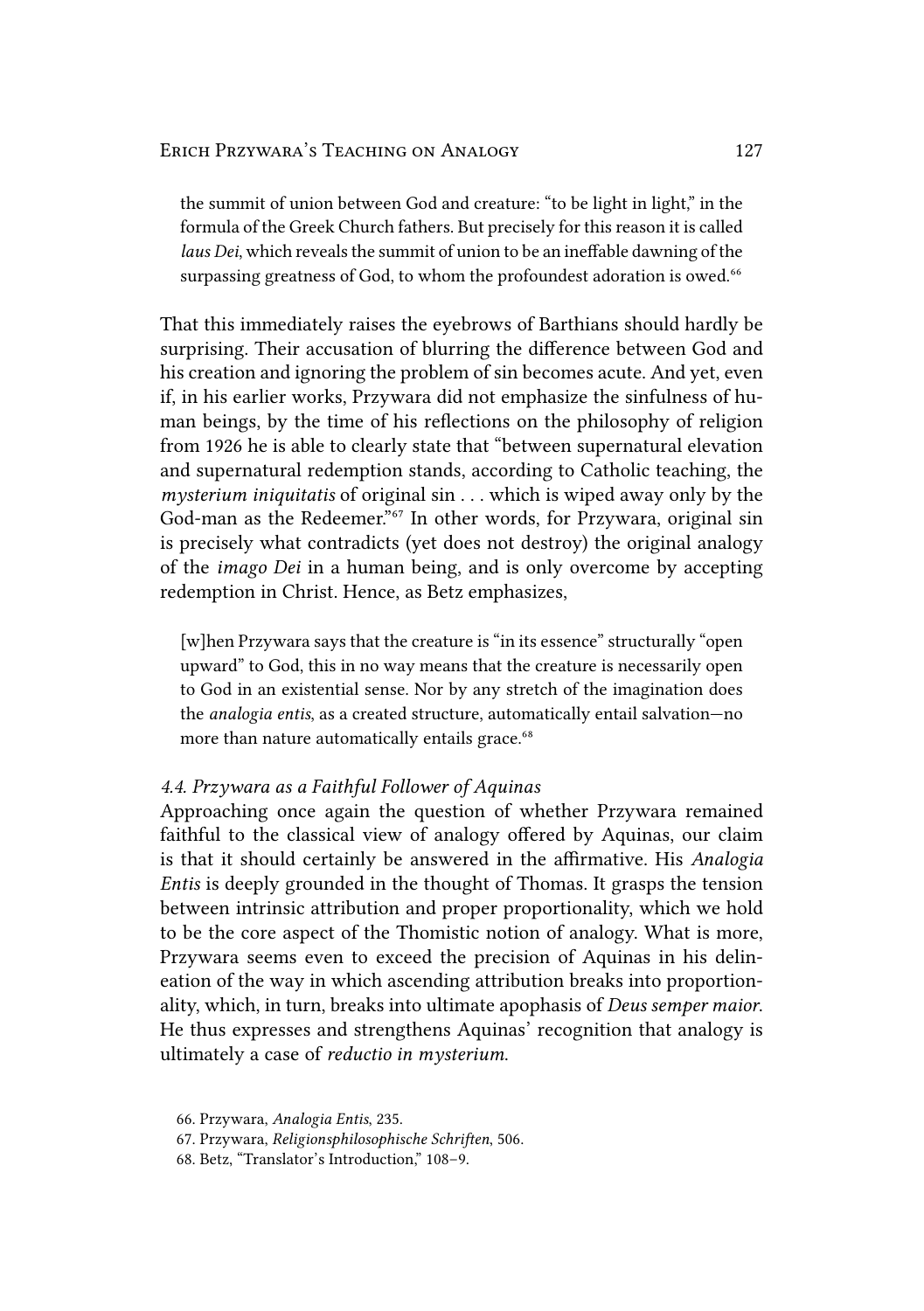At the same time, Przywara strives to sustain and uphold the dynamic rhythm of *analogia entis*, so that our predications concerning God do not die out, impeded by the ultimate apophasis stemming from the breakdown of the analogy of proportionality. He does this by introducing the concept of a new *analogia attributionis* which proceeds from above to below and sustains the tension within *analogia entis*. Although this is certainly a new aspect of analogical predication as it relates to God, it nonetheless remains within the orthodoxy of the thought of Aquinas. This brings us to the conclusion of our investigation, in which we shall attempt to address once more the Przywara-Barth controversy.

CONCLUSION: READDRESSING THE PRZYWARA-BARTH CONTROVERSY Revisiting the Przywara-Barth controversy in the light of our research, we should first acknowledge that in the arguments of his interlocutor and adversary, Barth is confronted by a longstanding tradition of understanding, together with the basic defining principle of Catholic theology, this being *analogia entis*. In other words, by remaining faithful to Aquinas Przywara is not merely presenting his own views on the role of analogy in theology, but also the enduring standpoint of the Catholic tradition itself.

Secondly, as is well known, Barth regards *analogia entis* as the invention of the anti-Christ, accusing it of placing God and creatures on a common plane of being.⁶⁹ He sees it as a systematic principle displacing the priority of revelation in determining theological concepts. In other words, he thinks that it gets things backwards methodologically, in that it begins with reason and philosophy, and not with revelation and faith. He also charges it with threatening the uniqueness of Christ as mediator, as it relates God and creatures on the grounds of philosophical metaphysics and not in the context of the relation to salvation brought on by Jesus.

Our analysis clearly shows that the first of these accusations does not stand. We saw Przywara vigorously defending divine transcendence and

69. "I can see no third alternative between that exploitation of the *analogia entis* which is legitimate only on the basis of Roman Catholicism, between the greatness and misery of a so-called natural knowledge of God in the sense of *Vaticanum*, and a Protestant theology which draws from its own source, which stands on its own feet, and which is finally liberated from this secular misery. Hence I have had no option but to say No at this point. I regard the *analogia entis* as the invention of Antichrist, and I believe that because of it it is impossible ever to become a Roman Catholic, all other reasons for not doing so being to my mind short-sighted and trivial." Karl Barth, *Church Dogmatics*. ed. by G. W. Bromiley and F. T. Torrance. Volume 1, Part 1, *The Doctrine of the Word of God*, translated by G. W. Bromiley (London and New York: T. & T. Clark, 2004), xiii.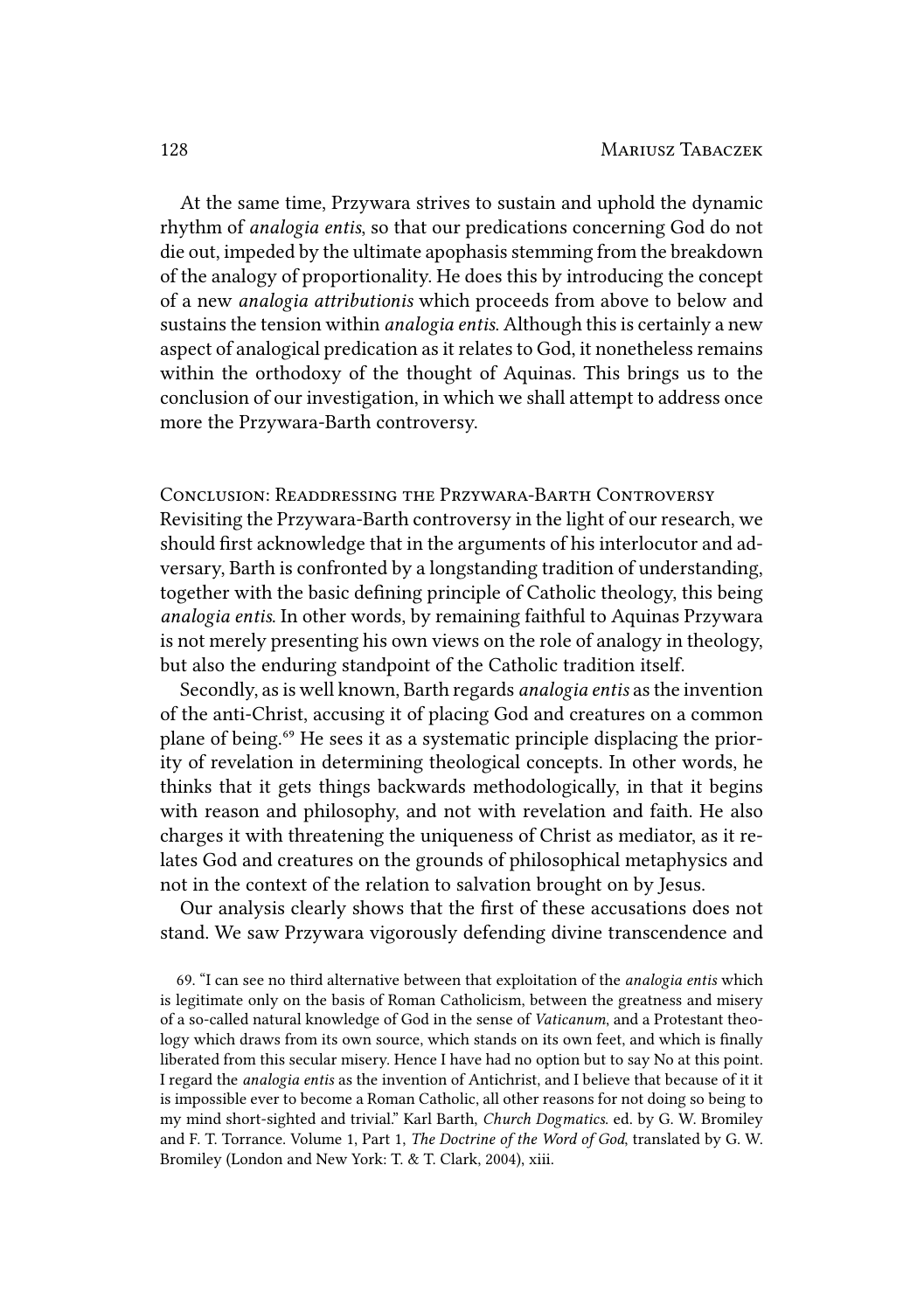otherness, emphasizing that the Catholic notion of analogy of being is ultimately an instance of *reductio in mysterium*. Regarding the relation of philosophy and theology, Przywara certainly accepts some form of natural theology as immanent in the concept of metaphysics as such. Hence, he acknowledges, after the teaching of Vatican I, that God, at least as a "positive limit-concept," can be known by the natural light of reason. However, although to this extent theology is already embedded in philosophy, it is not reducible to it. For theology, which deals with the supernatural mystery of things divine in themselves, becomes a reduction to the *Deus tamquam ignotus* of Aquinas and the "superluminous darkness" of the Areopagite. Moreover, because philosophy, in a sense, aims at theology, the latter becomes its *entelecheia*. Consequently, at the end of the day, *analogia entis* is not a principle from which anything could be derived. As Betz notes, Przywara sees it as a way of articulating *a posteriori* factual knowledge expressed in Scripture (revelation) and confirmed in religious experience.<sup>70</sup> Finally, concerning the uniqueness of Christ as mediator, Przywara is certainly convinced that nature is at best merely an indirect revelation of God, as its testimony is corrupted and ambiguous, due to angelic and human sin. As he notes in his discussion of analogy in Aquinas, all forms of creaturely mediation

fall short of the *personal* revelation of God as middle in "the mediator." Christ appears as *the* reality of the way in which God-the-middle takes up the All: as the "infinity that assumes" (*infinita virtus assumentis*), he is the unifying head of everything from the invisible to the visible, not only of all persons of every age, but also of pure spirits. $71$ 

Naturally, the conversation regarding the Przywara-Barth controversy has many other aspects to it. It concentrates on the question of whether, and to what extent, Barth's *analogia fidei* and *analogia relationis* presuppose, or are otherwise related to, Przywara's *analogia entis*. It also asks whether Barth changed his opinion and withdrew his fierce accusation levelled against the notion of *analogia entis*. However, we cannot address such issues here. Our goal, instead, has been to clarify whether Przywara remained a faithful student and interpreter of Thomas, and adequately represented the Catholic notion of *analogia entis*, in his conversation with Barth. On both counts, we hope to have shown that he did.

<sup>70.</sup> See Betz, "After Barth," 64–5.

<sup>71.</sup> Przywara, *Analogia Entis*, 301.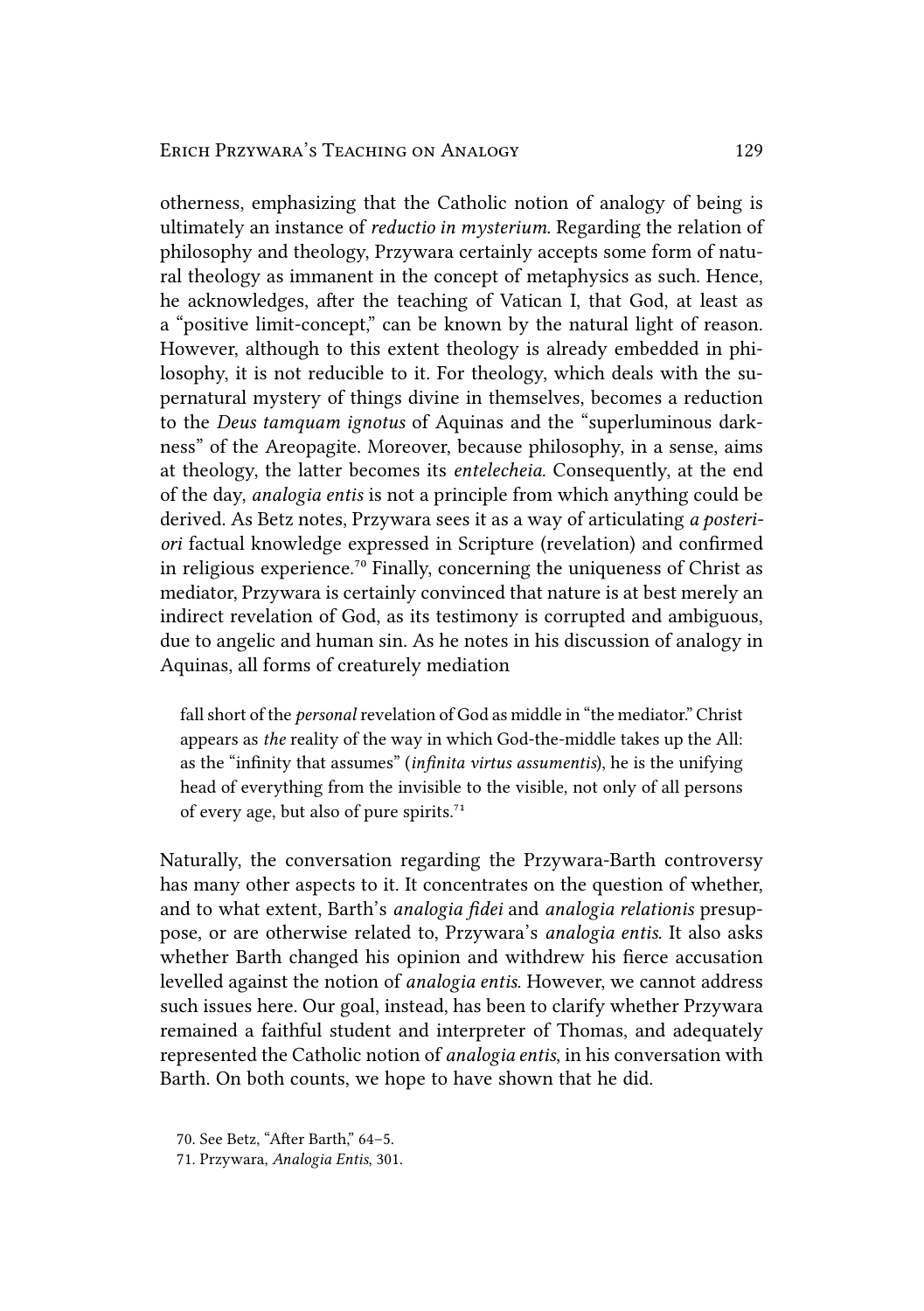#### **BIBLIOGRAPHY**

- von Balthasar, Hans Urs. *The Theology of Karl Barth*. 3<sup>rd</sup> ed. San Francisco: Ignatius Press, 1992. Originally published in 1951 as *Karl Barth: Darstellung und Deutung Seiner Theologie* by Verlag Jakob Hegner in Köln.
- Barth, Karl. *Church Dogmatics*. Edited by G. W. Bromiley and F. T. Torrance. Volume 1, Part 1, *The Doctrine of the Word of God*. Translated by G. W. Bromiley. London and New York: T. & T. Clark, 2004.
- Bartha, Paul. "Analogy and Analogical Reasoning." In *The Stanford Encyclopedia of Philosophy*, edited by Edward N. Zalta, Winter 2016 edition. https : / / plato . stanford . edu / archives / win2016 / entries / reasoning analogy/.
- Betz, John R. "After Barth: A New Introduction to Erich Przywara's Analogia Entis." In *The Analogy of Being: Invention of the Antichrist or the Wisdom of God?*, edited by Thomas Joseph White OP, 35–87. Grand Rapids, MI; Cambridge, U.K.: William B. Eerdmans Publishing Company, 2011.
- . "Translator's Introduction." In Erich Przywara, *Analogia Entis: Metaphysics—Original Structure and Universal Rhythm*, trans. by John R. Betz and David Bentley Hart, 1–115. Grand Rapids, MI: Eerdmans, 2014.
- Burrell, David B. *Analogy and Philosophical Language*. New Haven, CT; London: Yale University Press, 1973.
- . *Aquinas: God and Action*. London: Routledge and Kegan Paul, 1979.
- Chavannes, Henry. *The Analogy between God and the World in Saint Thomas Aquinas and Karl Barth*. New York: Vantage Press, 1992.
- Cooper, John W. *Panentheism—The Other God of the Philosophers: From Plato to the Present*. Grand Rapids, MI: Baker Academic, 2006.
- Culp, John. "Panentheism." In *The Stanford Encyclopedia of Philosophy*, edited by Edward N. Zalta, Winter 2016 edition. https://plato.stanford. edu/archives/win2016/entries/panentheism/.
- Darley, Alan Philip. "Predication or Participation? What Is the Nature of Aquinas' Doctrine of Analogy?" *Heythrop Journal* 57, no. 2 (2016): 312– 324. doi:10.1111/heyj.12321.
- Denzinger, Heinrich, and Peter Hünermann. *Compendium of Creeds, Defini*tions, and Declarations on Matters of Faith and Morals. 43<sup>rd</sup> edition. Translated into English and edited by Robert Fastiggi and Anne Englund. San Francisco: Ignatius Press, 2012.
- Garrigou-Lagrange, Réginald. *Dieu, son existence et sa nature: solution thomiste des antinomies agnostiques*. Paris: Beauchesne, 1914.
- Hart, David Bentley. *The Beauty of the Infinite: The Aesthetics of Christian Truth*. Michigan; Grand Rapids, MI: Eerdmans, 2003.
- Klubertanz, George Peter. *St. Thomas Aquinas on Analogy: A Textual Analysis and Systematic Synthesis*. Chicago: Loyola University Press, 1960.
- Johnson, Keith L. *Karl Barth and the Analogia Entis*. London; New York: T. & T. Clark, 2010.
- Long, Steven. *Analogia Entis: On the Analogy of Being, Metaphysics, and the Act of Faith*. Notre Dame, IN: University of Notre Dame Press, 2011.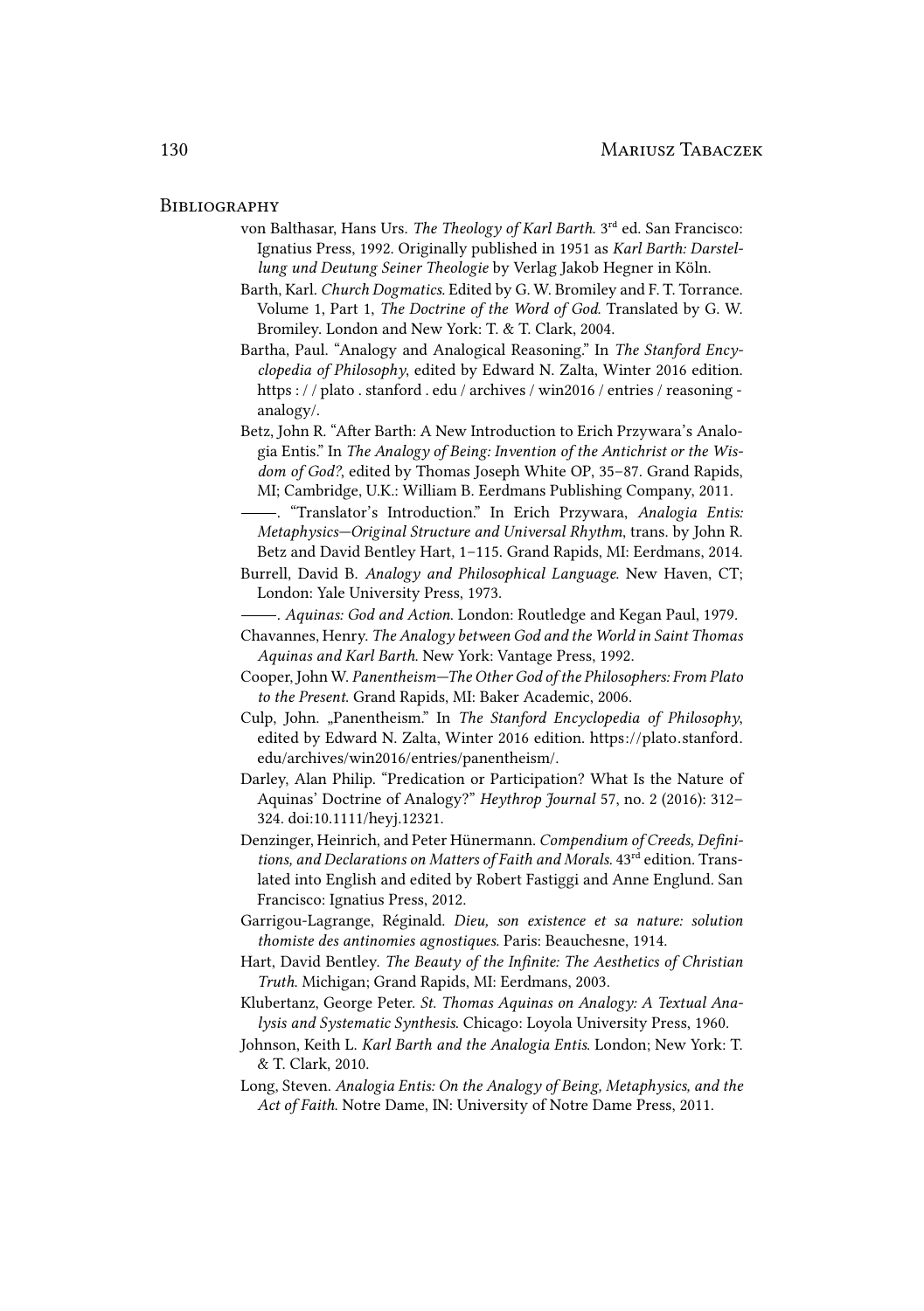- Lyttkens, Hampus. *The Analogy between God and the World: An Investigation of Its Background and Interpretation of Its Use by Thomas of Aquino*. Uppsala: Almqvist & Wiksell, 1952.
- Maritain, Jacques. *Distinguer pour unir, ou Les degrés du savoir*. Paris: Desclée de Brouwer, 1932.
- Mascall, Eric L. *Existence and Analogy: A Sequel to "He Who Is."* London: Longmans, Green, 1949.
- McCabe, Herbert, ed. and transl. *Summa theologiae*. Volume 3, *Knowing and Naming God*. New Haven, CT: Yale University Press, 1973.
- McInerny, Ralph M. *Aquinas and Analogy*. Washington, DC: Catholic University of America Press, 1996.
	- . *Being and Predication: Thomistic Interpretations*. Washington, DC: Catholic University of America Press, 1986.
- . *The Logic of Analogy: An Interpretation of St. Thomas*. The Hague: Martinus Nijhoff, 1961.
- Milbank, John, and Catherine Pickstock. *Truth in Aquinas*. London: Routledge, 2001.
- Mondin, Battista. *The Principle of Analogy in Protestant and Catholic Theology*. The Hague: Nijhoff, 1968.
- Montagnes, Bernard. *The Doctrine of the Analogy of Being According to Thomas Aquinas*. Translated by Edward M. Macierowski and Pol Vandevelde. Milwaukee, WI: Marquette University Press, 2004.
- Nielsen Jr., Niels C. "Analogy and the Knowledge of God: An Ecumenical Appraisal." *Rice University Studies* 60, no. 1 (1974): 21–102.
- Penido, Maurílio Teixeira-Leite. *Le rôle de l'analogie en théologie dogmatique*. Bibliothèque thomiste. Paris: Vrin, 1931.
- Przywara, Erich. *Analogia Entis: Metaphysics—Original Structure and Universal Rhythm*. Translated by John R. Betz and David Bentley Hart. Grand Rapids, MI: Eerdmans, 2014.
- . *Religionsphilosophie Katholischer Theologie*. München; Berlin: R. Oldenbourg, 1926.
- . *Religionsphilosophische Schriften*. Einsiedeln: Johannes-Verlag, 1962.
- Rocca, Gregory P. *Speaking the Incomprehensible God: Thomas Aquinas on the Interplay of Positive and Negative Theology*. Washington, DC: Catholic University of America Press, 2004.
- Söhngen, Gottlieb. "Analogia Fidei: Die Einheit in der Glaubenswissenschft." *Catholica* 3, no. 4 (1934): 176–208.
- . "Analogia Fidei: Gottähnlichkeit allein aus Glauben?," *Catholica* 3, no. 3 (1934): 113–36.
- Spencer, Archie. "Causality and the Analogia Entis: Karl Barth's Rejection of Analogy of Being Reconsidered." *Nova et Vetera* 6 (2008): 329–376. Thomas Aquinas. *In Librum Boethii de Trinitate, Quaestiones Quinta et Sexta*,

*In Boeth.*

- *De Trin.* ed. Paul Wyser. Fribourg and Louvain: Nauwelaerts, 1948.
- *In Meta*. . *Commentary on the Metaphysics of Aristotle*. 2 volumes. Translated by John Rowan. Chicago: Regnery Press, 1961.
- *In Sent*. . *Scriptum super Libros Sententiarum Magistri Petri Lombardi Episcopi Parisiensis*. Edited by P. Mandonnet. Paris: P. Lethielleux, 1929–1947.